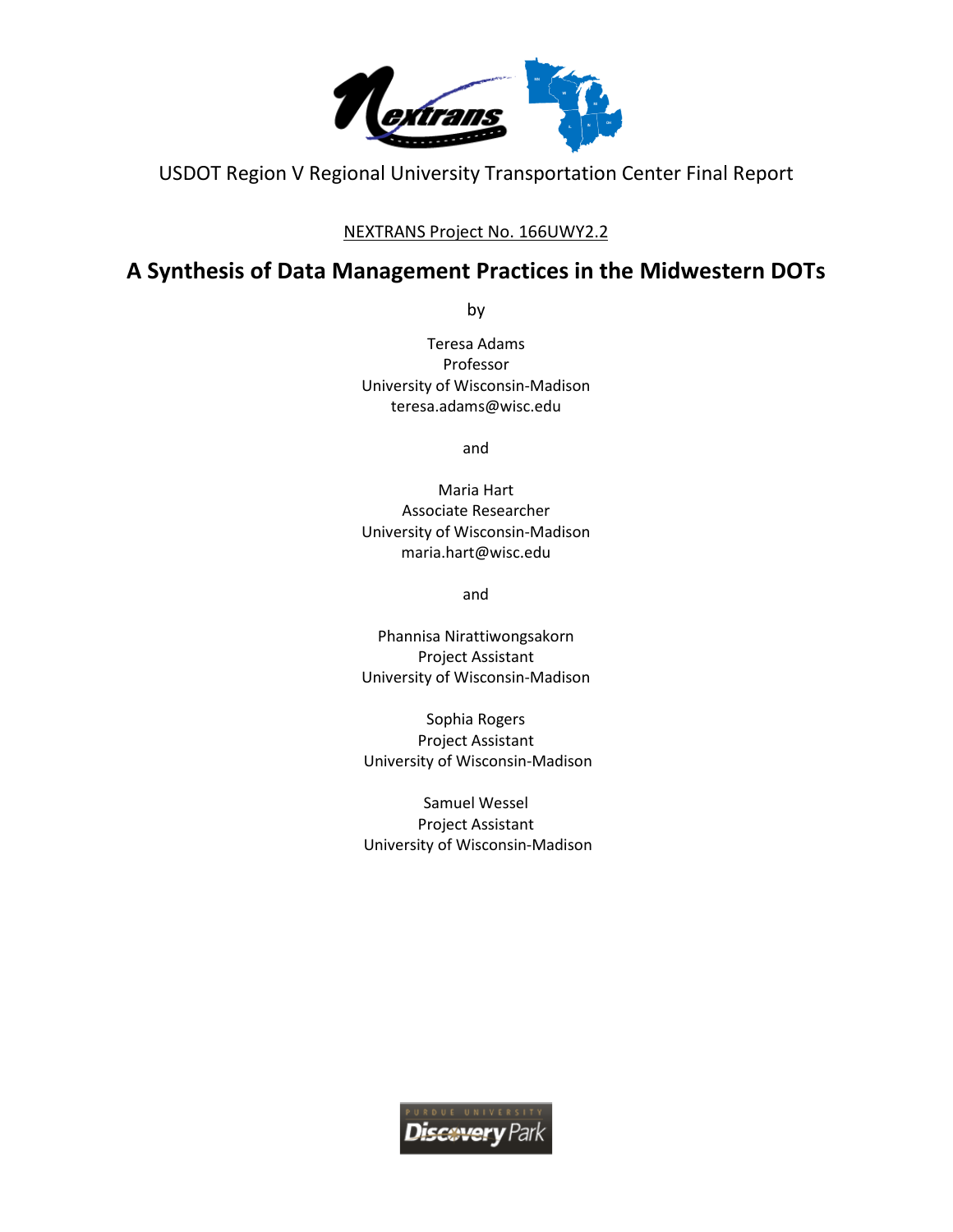# DISCLAIMER

<span id="page-1-0"></span>Funding for this research was provided by the NEXTRANS Center, Purdue University under Grant No. DTRT12-G-UTC05 of the U.S. Department of Transportation, Office of the Assistant Secretary for Research and Technology (OST-R), University Transportation Centers Program. The contents of this report reflect the views of the authors, who are responsible for the facts and the accuracy of the information presented herein. This document is disseminated under the sponsorship of the Department of Transportation, University Transportation Centers Program, in the interest of information exchange. The U.S. Government assumes no liability for the contents or use thereof.

# ACKNOWLEDGEMENTS

<span id="page-1-1"></span>The authors acknowledge funding support from the USDOT University Transportation Centers Program and the NEXTRANS UTC at Purdue University. Success of this research depends upon collaboration with practitioners at state transportation agencies. The authors gratefully acknowledge the freight planning and data management expertise provided by the following transportation professionals: Kristin Brier – Freight Manager, Multimodal Planning and Programs, Indiana DOT; Donna Brown – Director Bureau of Planning and Economic Development, Wisconsin DOT; Eddie Dawson – Rail/Freight Coordinator, Kansas DOT; James Durako – Transportation Planning Specialist, Illinois DOT; Kyle Gonterwitz – GIS Specialist, Planning Division, Kansas DOT; Jesse Gwilliams – Freight Specialist, Statewide Planning Division, Michigan DOT; Sam Hiscocks – Freight Coordinator, Iowa DOT; Andrew Levy – Urban and Regional Planning Supervisor, SE Region, Wisconsin DOT; Jennifer Sarnecki – Statewide Planning Chief, Wisconsin DOT; and Dan Thyes – Policy and Program Analyst, Freight Section, Wisconsin DOT.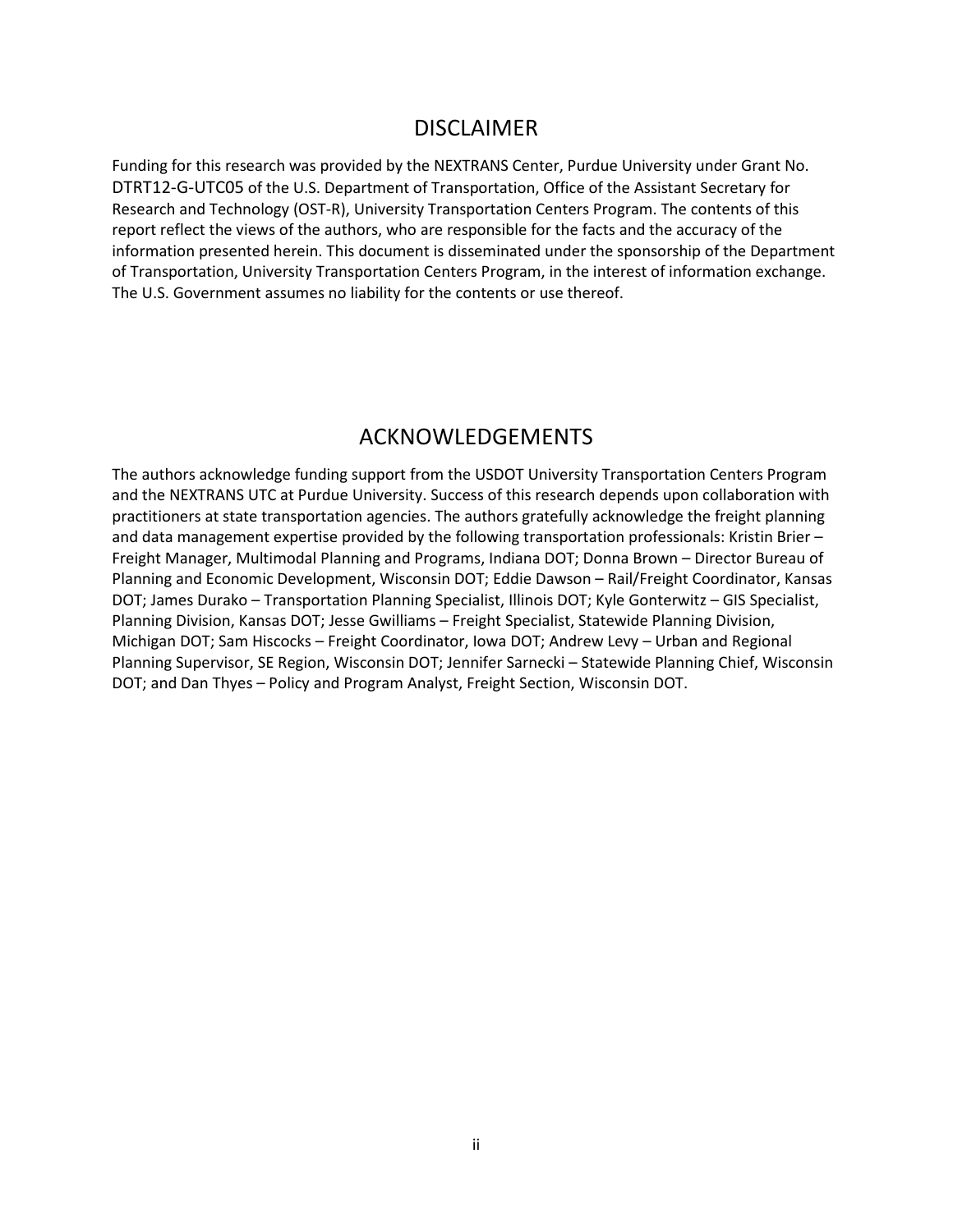

USDOT Region V Regional University Transportation Center Final Report

# <span id="page-2-0"></span>Technical Report Summary

NEXTRANS Project No. 166UWY2.2 Final Report Nov. 1, 2017

Title: A Synthesis of Data Management Practices in the Midwestern DOTs

# <span id="page-2-1"></span>Introduction

This report presents a snapshot of freight data management practices at state transportation agencies in the Midwest. The scope of practices includes architecture and integration, collaboration, data strategy and governance, quality, and life-cycle management. The scope of freight modes are highway, rail, air, water, and local roads. The methodology is for data management and data value self-assessment.

# <span id="page-2-2"></span>Findings

The agencies face common barriers that prevent data needs from being met. Among these are lack of access to private databases and lack of in-house expertise. Some current freight modeling and analysis tools require data that is not available the real world.

The tools for assessing data management practices at a state transportation agency require considerable effort to implement. Rather than implement the tools, this research adapted the methodology to create a survey for self-assessment. The assessment findings are limited to a small set of participating states: Illinois, Indiana, Iowa, Kansas, and Michigan.

A radar graph of the capability maturity scores show considerable variation. The self-assessment scores for Data Strategy and Governance and Data Life-cycle Management are low compared to other assessment dimensions. The states do not have formal policies and procedures for managing freight data, and data users have trouble finding data and managing revisions. Most freight datasets are updated once per year which is acceptable since freight plans are prepared less frequently. The Data Architecture and Integration scores are consistent across the agencies. All have linear location referencing standards but not all have tools for transformation between linear and geo-spatial coordinate systems. Spreadsheets are the preferred format although virtually all the datasets have a location reference. The self-assessment score for Data Quality are the highest among the five dimensions that were assessed. This indicates that data quality is of less concern than the other dimensions.

# <span id="page-2-3"></span>Recommendations

The maturity self-assessment can lead agencies to identify the benefits of data management and the specific actions for moving up the maturity scale. The states agencies should establish a formal structure for freight data governance including policies, business plan, roles, and responsibilities for how data is managed. Proper data catalogs and management plans will increase the value of specialized freight datasets as an agency resource rather than for single purpose use. Agencies can benefit from peer exchange and other resources for advancing data collaboration.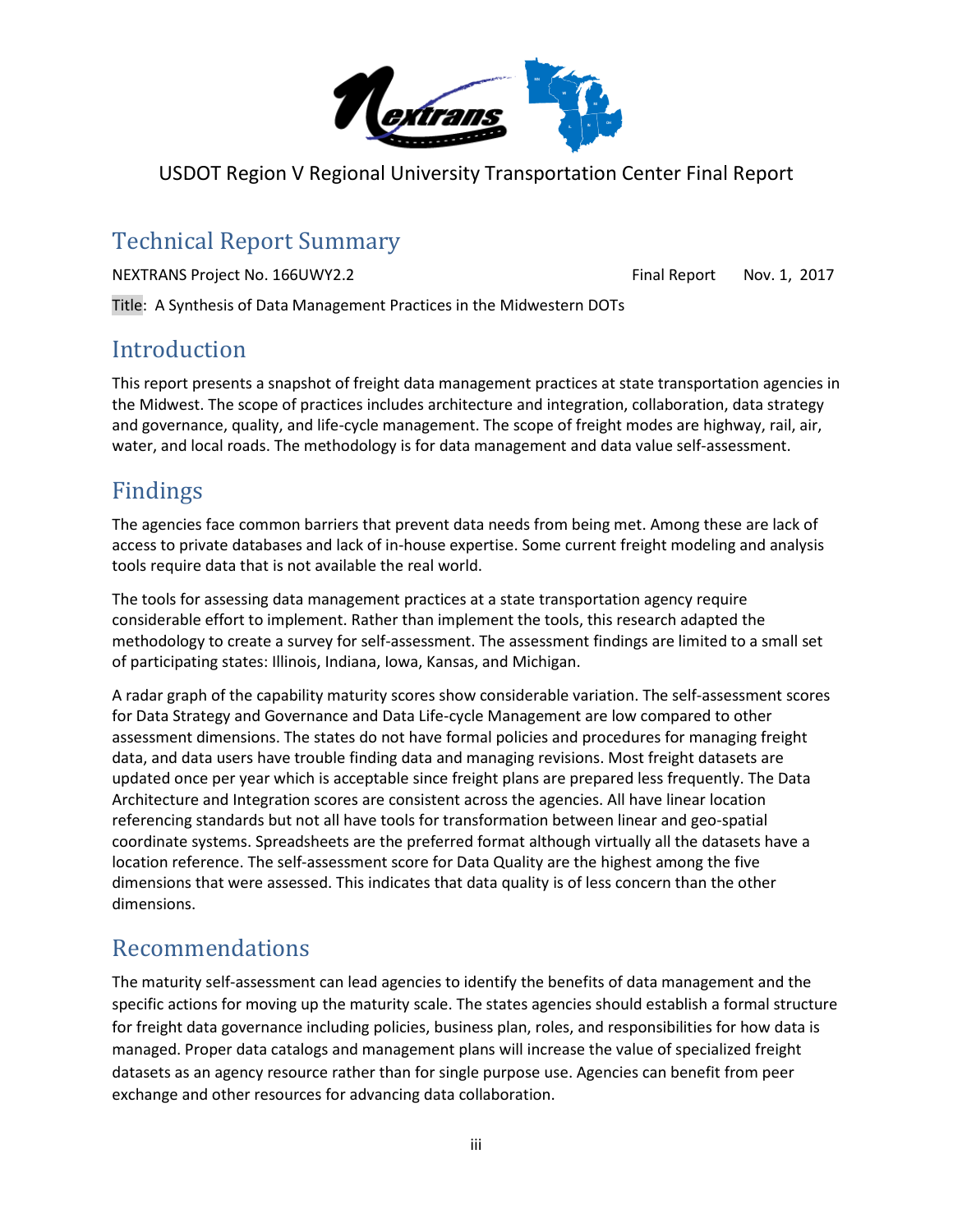# <span id="page-3-0"></span>**Contacts**

# *For more information:*

Teresa M Adams University of Wisconsin-Madison 1415 Engineering Drive Rm 1218 Madison, WI 53705 608-263-3175 608-262-5199 teresa.adams@wisc.edu

#### **NEXTRANS Center**

Purdue University - Discovery Park 3000 Kent Ave. West Lafayette, IN 47906 [nextrans@purdue.edu](mailto:nextrans@purdue.edu) (765) 496-9724 [www.purdue.edu/dp/nextrans](http://www.purdue.edu/dp/nextrans)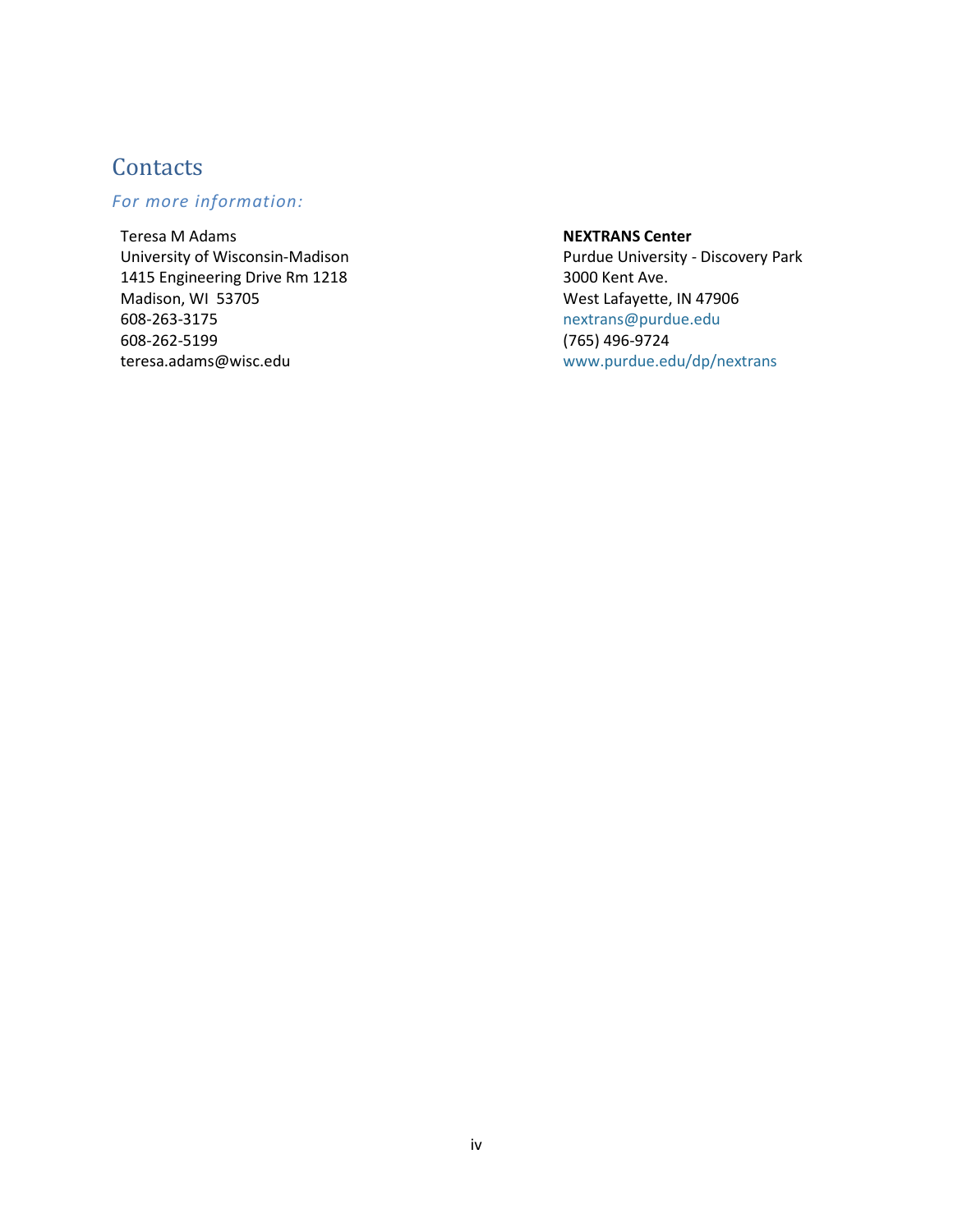# Contents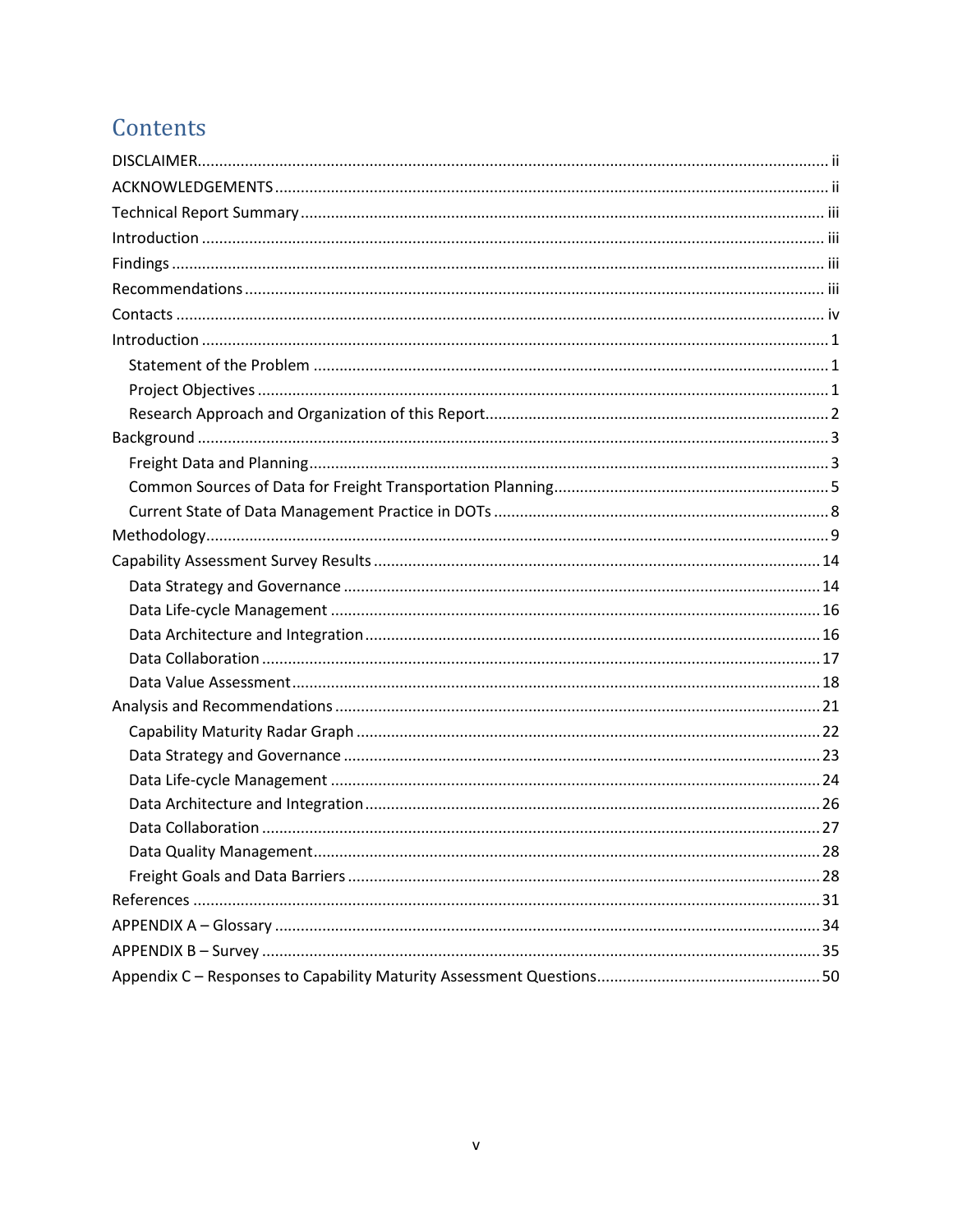# List of Figures

| Figure 1. Key Assessment Categories and Topic Areas (Secrest, Schneweis, & Yarbrough, 2011)  9     |  |
|----------------------------------------------------------------------------------------------------|--|
| Figure 2. Dimensions of Data Management Assessment (Spy Pond Partners, LLC; Iteris, Inc., 2015) 10 |  |
|                                                                                                    |  |
|                                                                                                    |  |
|                                                                                                    |  |

# List of Tables

| Table 2. Maturity Model for Data Management at a DOT (Secrest, Schneweis, & Yarbrough, 2011) 10          |  |
|----------------------------------------------------------------------------------------------------------|--|
|                                                                                                          |  |
| Table 4. Assessment Questions for Data Strategy and Governance Capability Maturity  15                   |  |
|                                                                                                          |  |
| Table 6. Assessment Questions for Data Life-cycle Management Capability Maturity 16                      |  |
|                                                                                                          |  |
| Table 8. Assessment Questions for Data Architecture and Integration Capability Maturity 17               |  |
|                                                                                                          |  |
|                                                                                                          |  |
|                                                                                                          |  |
|                                                                                                          |  |
| Table 13. Adequacy of Freight Datasets for Planning and Engineering Business Activities at State DOTs 20 |  |
|                                                                                                          |  |
|                                                                                                          |  |
|                                                                                                          |  |
|                                                                                                          |  |
|                                                                                                          |  |
|                                                                                                          |  |
| Table 20. Data Barriers Which Might Interrupt the Accomplishment of Freight Goals 30                     |  |
|                                                                                                          |  |
|                                                                                                          |  |
|                                                                                                          |  |
|                                                                                                          |  |
|                                                                                                          |  |
|                                                                                                          |  |
|                                                                                                          |  |
|                                                                                                          |  |
|                                                                                                          |  |
|                                                                                                          |  |
|                                                                                                          |  |
|                                                                                                          |  |
|                                                                                                          |  |
|                                                                                                          |  |
|                                                                                                          |  |
|                                                                                                          |  |
|                                                                                                          |  |
|                                                                                                          |  |
|                                                                                                          |  |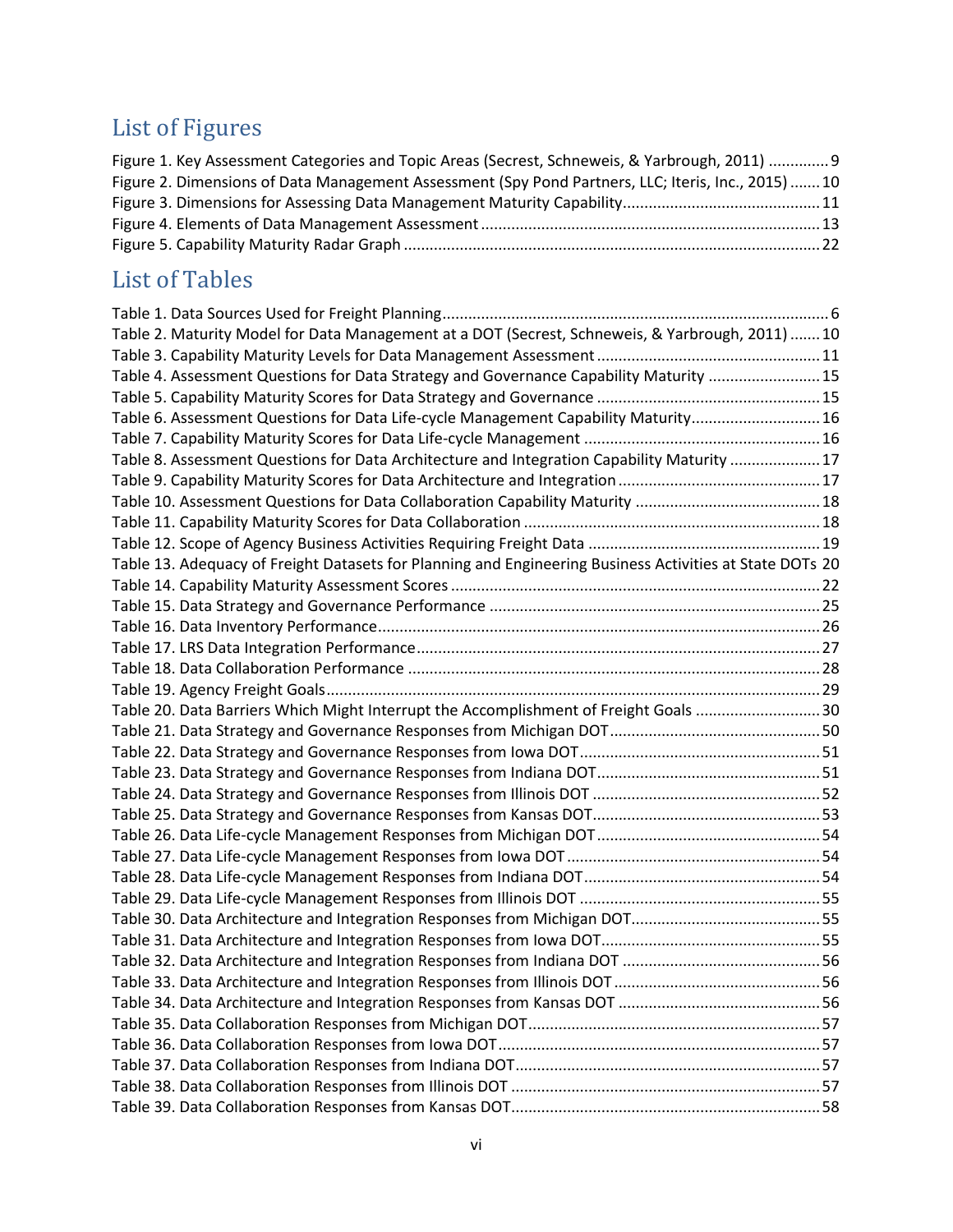# <span id="page-6-0"></span>Introduction

This report presents a snapshot of freight data synthesis and management practices at state transportation agencies (DOTs) in the Midwest. The scope of practices includes data architecture and integration, data collaboration, data strategy and governance. Mode categorizes freight datasets and business processes—highway, rail, air, water, and local roads. The scope of data considered is limited to freight data, defined as all data used to understand freight issues and activities. The State DOTs of the Mid-America Freight Coalition were invited to participate in the project. Wisconsin DOT staff participated in developing the survey instrument. Staff from the DOTs of Illinois, Indiana, Iowa, Kansas, and Missouri participated by responding to the survey. Other states did not participate in the project. The result of the project is a tool for assessing a transportation agency's capability maturity for freight data management.

# <span id="page-6-1"></span>Statement of the Problem

Freight drives the economic health in the United States, comprising 5-10% of the country's GDP (Gordon Procter & Associates; Cambridge Systematics, Inc.; ATRI; StarIsis Corp.; Council of Supply Chain Management Professionals, 2011). Total freight volume has grown faster than the overall economy, increasing congestion and traffic delays on the Interstate Highway System (IHS).

Freight planning is still new to transportation agencies. Prior to the early 1990s, traffic forecasting focused on passenger vehicles rather than on freight (Chase, Anater, & Phelan, 2013). Transportation planners at state DOTs struggle with freight data – as the data user and the data manager. A lack of collaboration between state DOTs and between divisions within DOTs may prevent the agencies from maximizing the use of existing data resources.

Data must drive decision-making to optimize the utility of limited funding for freight projects (Anderson & Harris, 2011). The long-term preservation costs of freight infrastructure demonstrate the importance of using data to prioritize freight projects. Changing freight traffic patterns and growing concerns over security reflect the value of having sound data for both investment and policy-related decisions (Transportation Research Board, 2003).

The lack of freight data is a common obstacle for freight planning efforts (Cambridge Systematics, Inc.; Prime Focus, LLC; Kevin Heanue, 2007). Accurate freight data is important to assess the impact to economic development, and to include freight traffic into transportation demand models. While some commercial datasets are available, agencies face barriers due to limited budgets or staff capacity.

This project allows DOTs to list their own freight data needs and barriers in one centralized location, enabling the agencies to see what practices other DOTs in the MAFC are implementing as freight planning requirements continue to increase in importance.

## <span id="page-6-2"></span>Project Objectives

The expected outcomes of the project include:

- Identify freight data gaps in state DOTs
- Prioritize areas of improvement to meet DOT agency goals
- Assist state DOTs in deriving the most value from existing data sources
- A tool for assessing capability maturity level of freight data management practices
- A compilation of freight activities and data sources used by state DOTs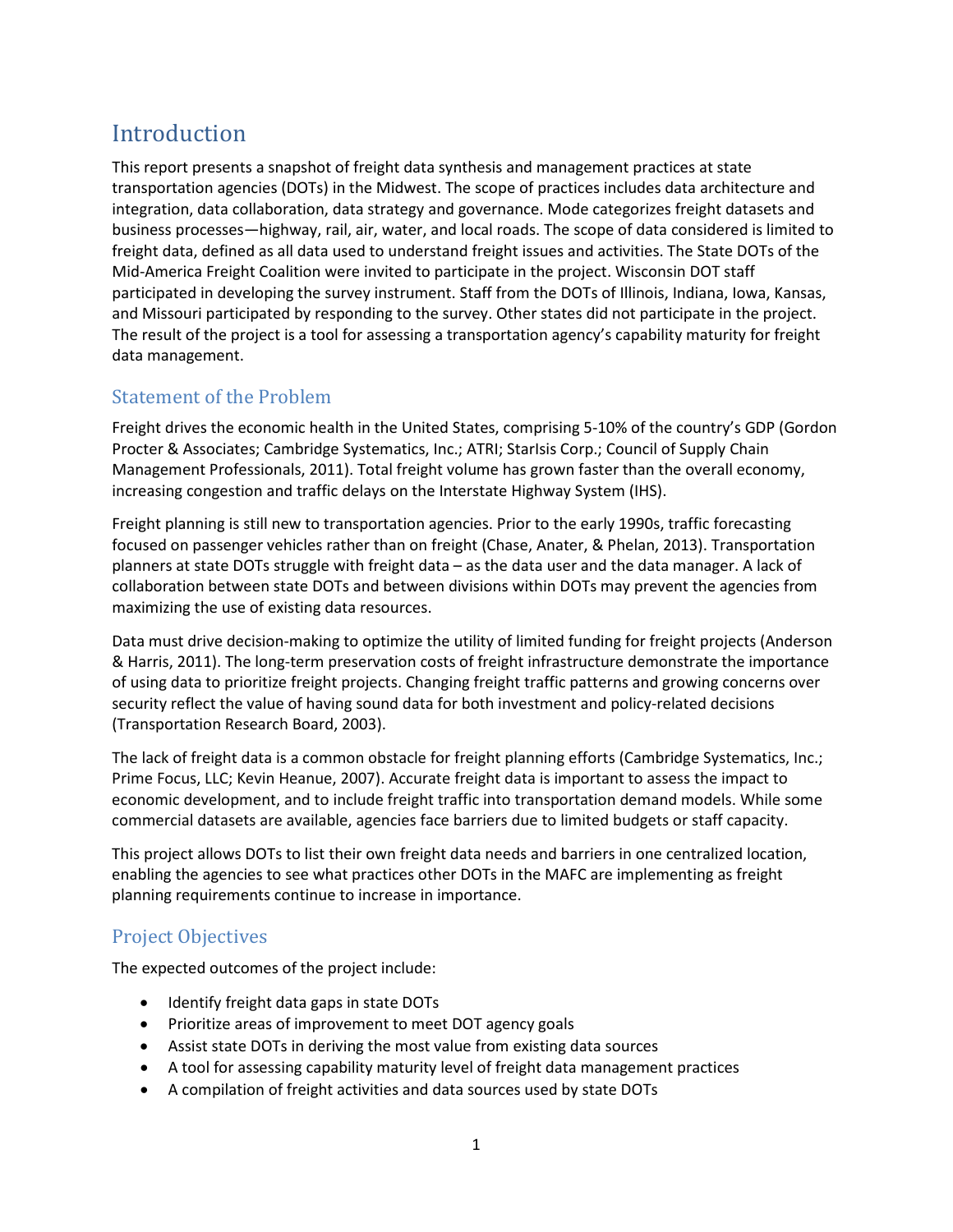# <span id="page-7-0"></span>Research Approach and Organization of this Report

The Research Team adapted the data value and data management self-assessment questions from NCHRP Report 814 to gather data for analyzing the capability maturity for freight data management. The data collection survey was based on two tools from the National Cooperative Highway Research Program (NCHRP): 1) Data Management Assessment – an evaluation of the maturity of the data's management structure and 2) Data Value Assessment – an evaluation of the user's perception of the data's overall quality and usefulness (Spy Pond Partners, LLC; Iteris, Inc., 2015). These assessments assist agencies in identifying where their existing data is located and who is using it for what purposes. Agencies are also able to determine how effective existing data is for business purposes, who is responsible for managing the data, and how data should be maintained. The survey assessed freight data activities and datasets for planning and engineering-related business activities. The terms are defined in the glossary in Appendix A.

**Task 1.** In this task, the Research Team conducted a literature review on the state of practice in freight data synthesis and management at state transportation agencies. The relevant literature is summarized in Chapter 2 of this report.

**Task 2.** This task focused on a data collection strategy. At the proposal stage, the Research Team expected to adapt the Information Engineering Analysis methods of James Martin (Martin, Information Engineering: Introduction, 1989) (Martin, Information Engineering Book II: Planning and Analysis, 1990). However, one finding of the literature review is the availability of potentially useful self-assessment tools developed by the NCHRP. These tools are the result of NCHRP 08-92: Implementing a Transportation Agency Data Self-Assessment. The NCHRP project produced NCHRP Document 214 (Spy Pond Partners, LLC; Iteris, Inc., 2015) and a guidebook for data self-assessment, Report 814 (Spy Pond Partners, LLC; Iteris, Inc., 2015). Both resources have been adapted for this task.

The Research Team tested the NCHRP assessment methodology at the Wisconsin DOT before taking it to all states in the regions. The assessment covers five areas of concern. *Data Strategy and Governance* is concerned with deciding what data to collect and how best to manage and deliver it. *Data Architecture and Integration* is concerned with standardizing spatial referencing across datasets to minimize data duplication and inconsistencies. *Life Cycle Data Management* is concerned with adequately protecting, documenting and delivering data to users. *Data Collaboration* is concerned with achieving efficiencies by coordinating data collection and management within internal and external partners. *Data Value* is concerned with the availability, quality and usability of data to meet business needs (Spy Pond Partners, LLC; Iteris, Inc., 2015).

After testing the survey, participants from the Wisconsin DOT recommended the scope be scaled back. Consequently, the Research Team limited the scope to freight-related dataset used in multimodal freight planning activities. This effectively limited the project scope from any business activities agencywide to only certain key planning and engineering business activities that use freight data. The scope of survey participants was narrowed to freight data specialists who are familiar with the agency's freight planning business area and the agency's data management practices.

Chapter 3 contains more details of how the scope of the NCHRP data management self-assessment tools were adapted for freight data management.

**Task 3**. In this task, the Research Team developed a customized survey tool based on methodology of NCHRP Report 814. The scope of questions from NCHRP tools were modified so that they could be answered by a freight data specialist. The survey scope of freight data and freight related business activities were prefilled for each state DOT according to the findings of a MAFC Study: *From the Ground*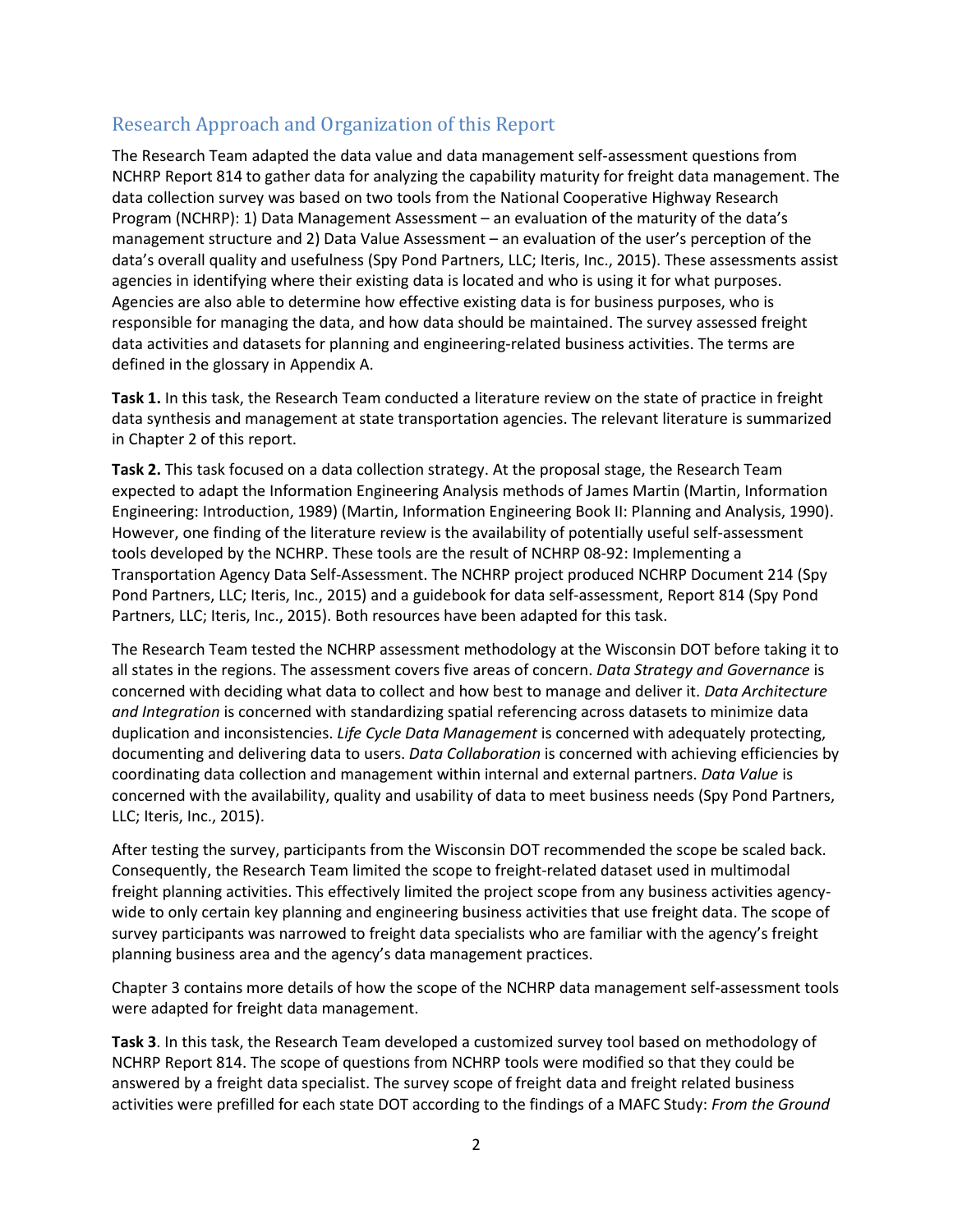#### *Up*, *Aligning State Freight Plans to Enhance State Collaboration and Establish Regional and National Harmonization of Freight Priorities* (Perry, Adams, Oberhart, & Zietlow, 2016)*.*

The answer choices for the survey questions were assigned points that reflect the maturity level of the data practice associated with the questions. These questions were derived from the NCHRP 814 Tools. The points scale ranged from 1 to 5, with 5 being the highest maturity level. A full copy of the survey questions and answer choices is included in Appendix B of this report.

**Task 4.** The survey was distributed to contacts in the planning departments of the 10 state DOTs that participate in the Mid-America Freight Coalition (MAFC), i.e. Illinois, Indiana, Iowa, Kansas, Kentucky, Michigan, Minnesota, Missouri, Ohio, and Wisconsin. An invitation to participate in the survey and instructions were sent to the state transportation agencies' planning departments.

The survey was provided through the UW-Madison license for the Qualtrics Survey Software. For those who participated, completing the survey took up to two hours. The survey participants could exit and return to their survey as needed. The survey responses and individual capability ratings are summarized in Chapter 4.

**Task 5.** In this task, the Research Team applied the capability maturity model to analyze the survey data collected. The Research Team determined a capability maturity score for the five areas of concern described in Task 2. Chapter 5 presents the analysis. The report findings are limited to a small sample of states—Illinois, Indiana, Iowa, Kansas, and Michigan. There is a brief discussion of the maturity levels for the assessment elements in each dimension, followed by recommended actions for moving up the maturity scale. There is a discussion of benefits that can be achieved by increasing capability maturity. The Chapter includes a simple performance caparison across the states on key freight data management practices. It ends with an assessment of barriers to freight data that might impact whether states are able to achieve their freight-related business goals.

# <span id="page-8-0"></span>Background

# <span id="page-8-1"></span>Freight Data and Planning

The importance of freight planning continues to rise if the United States is to remain economically competitive in global commerce. The complexity and magnitude of freight systems require coordination between public and private-sector stakeholders, especially given health, pollution, and safety externalities. Better data are needed to monitor and quantify the before and after impacts of freight projects. Without data, freight projects are difficult to justify and project priorities are open to debate. The Florida DOT (FDOT) used travel-time data collected before and after a tunnel project that rerouted trucks away from downtown Miami (O'Rourke, 2016) to show the project successfully diverted trucks without increasing travel times. This is an example of an agency using data to determine the type of project, and then to prove its success.

According to NCFRP Report 9 (Quiroga, et al., 2011), a national freight data architecture that serves both private and public-sector stakeholders is needed to coordinate freight data management. The architecture would standardize freight data requirements, strengthen sharing capabilities, and support strategic public and private partnerships. The benefit would be an understanding of the supply chains and business practices that drive freight transportation choices. This national freight data architecture is defined as: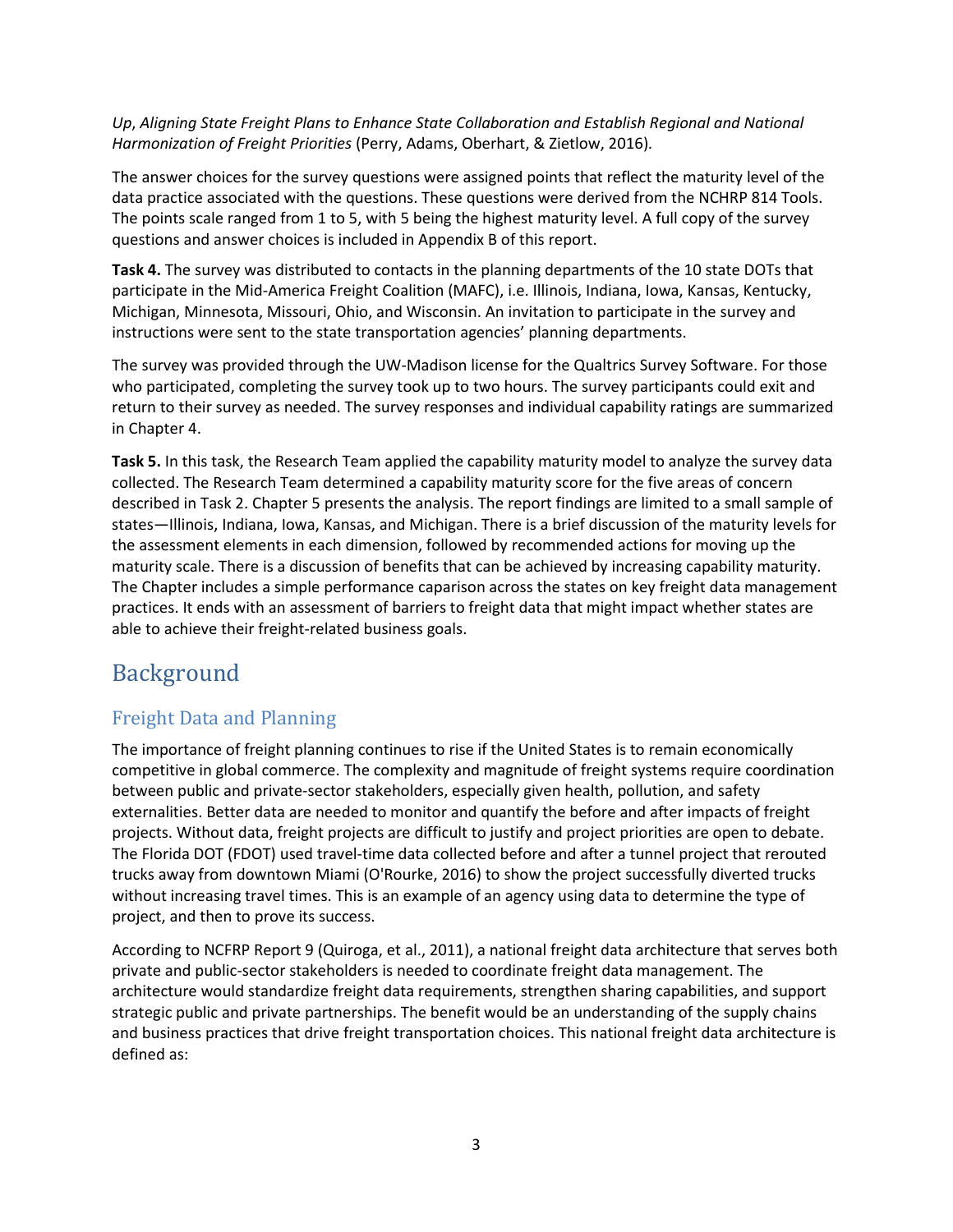"…the manner in which data elements are organized and integrated for freight transportation-related applications or business purposes. The data architecture includes the necessary set of tools that describe related functions or roles, components where those roles reside or apply, and data flows that connect roles and components at different domain and aggregation levels" (Quiroga, et al., 2011).

NCFRP Report 22 shows that multiple freight planning activities often rely on the same data source (Holguin-Veras, et al., 2013). The report identified 18 specific freight activities that depend on freight cost data, reflecting the significance of this single data source. In order to address inadequate data, Report 22 recommends standardizing data collection methodology. Current data gaps tend to be filled by estimating or borrowing data, which might not accurately represent conditions.

NCFRP Report 25 discusses the institutional barriers that hinder development of coordinated data management (Cambridge Systematics, Inc.; North River Consulting Group; University of Washington, 2013). Private stakeholders generally expect the public sector to determine the best strategy to improve the transportation system, but valuable private-sector data is often not available for public-sector decision making (Cambridge Systematics, Inc.; North River Consulting Group; University of Washington, 2013). Economic competitiveness and privacy concerns may prevent the private sector from sharing. Other common institutional barriers to sharing freight-related data include dissemination regulations, lack of data personnel, limited funding for data projects, concerns over economic competitiveness between private companies, complexity in the number of institutions involved in data sharing, and complicated interactions of the several stakeholders found in a single project (Cambridge Systematics, Inc.; North River Consulting Group; University of Washington, 2013).

NCFRP Report 35 describes available freight data sources and compares the data element definitions (Walton, 2015). Because agencies have access to several local and regional data that may not be available nationally, there is a perceived need for a central location for data to be stored for collaborative purposes (Walton, 2015). This study resulted in four overarching recommendations:

- 1. Data collection needs to be comprehensive, coordinated among federal agencies, and complete by including information from all freight infrastructure owners and freight carriers to the extent that proprietary data is protected.
- 2. Data collection needs to be strengthened to include multimodal origin-destination (O-D) freight data flows, ports of entry performance, import bottlenecks, and the repositioning of empty containers for exports. Additionally, US DOT should evaluate the benefit of purchasing thirdparty aggregator data to fill critical gaps.
- 3. Data collection efforts should be tailored to performance measures that are in line with specific outcomes that the US DOT and Congress want to obtain with the increased emphasis on the multimodal national freight system.
- 4. US DOT should continue to support the development of best practice toolkits for urban and rural freight transportation planning that seek to reduce freight-related congestion, air emissions, parking issues, and impacts on the health and safety of transportation professionals and the public (Walton, 2015).

Freight modeling tools are advanced of the data. The tools cannot be implemented if they require input data that does not exist (Walton, 2015). For example, (Singer, 2016) deemed freight and operations data on trucking to be so inadequate as to be useless for policy analysis.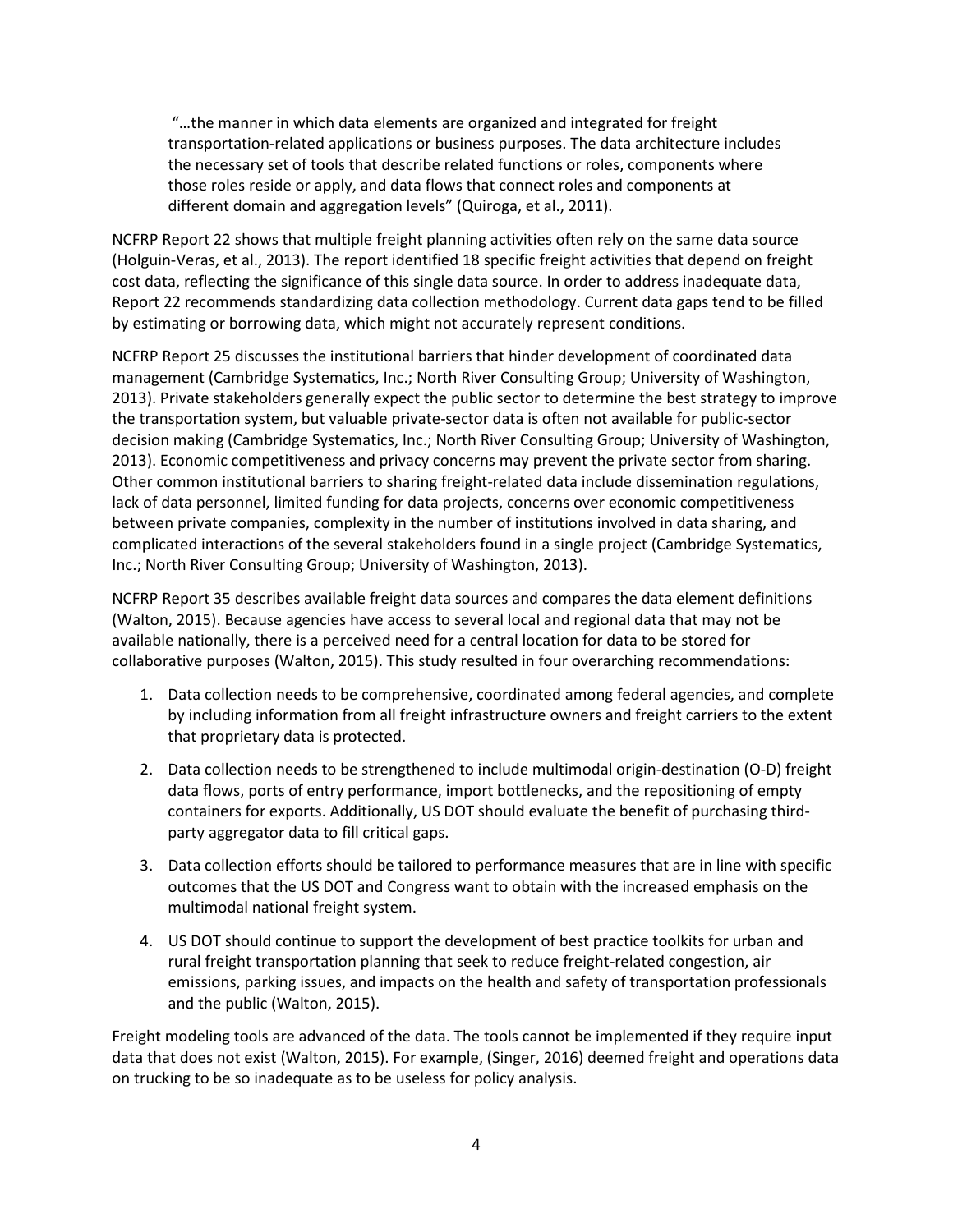## <span id="page-10-0"></span>Common Sources of Data for Freight Transportation Planning

Federal freight data effort started with the Intermodal Surface Transportation Efficiency Act (ISTEA), which tasked the US DOT to create a database for tracking the volume and patterns of goods moved through intermodal transportation along with the investment in intermodal facilities (Perry, Adams, Oberhart, & Zietlow, 2016). The Transportation Equity Act for the 21st Century (TEA-21) and the Safe, Accountable, Flexible, Efficient Transportation Equity Act: A Legacy for Users (SAFETEA-LU) continued these requirements for data collection. Following the authorization of SAFETEA-LU in 2005, freight planning became a component of Metropolitan Planning Organization (MPO) transportation planning processes. Although states were not required to plan for freight specifically, funding became more widely available for freight projects.

Under the Moving Ahead for Progress in the 21st Century Act (MAP-21), states were encouraged to adopt a freight plan as either a standalone document or part of a larger transportation plan to justify project expenses and obtain federal funding for freight-related projects. MAP-21 instructed the US DOT to develop tools for evaluation of freight-related projects. The federal government had already developed several public data sources, such as the National Performance Management Research Data Set (NPMRDS) and the Freight Analysis Framework (FAF) for use at the state level of government. Private companies, such as HERE (a Nokia company), provide data for certain federal datasets by sampling GPS data from smartphones and other devices.

The Fixing America's Surface Transportation Act (FAST Act) renewed MAP-21's commitment and recommended that US DOT reexamine freight flow data collection to reduce gaps and deficiencies in freight transportation demand forecasting. With the authorization of the FAST Act in 2015, all states must complete a freight plan and address reporting requirements for certain freight performance measures. These requirements reflect the importance of freight data practices in preparing freight plans, which are updated every five years.

There is a wealth of data available to guide plan creation and decision making, but states are often limited by resource constraints or by the fact that the benefits of the data have not been recognized. Further, open data sources are dated, such as the Commodity Flow Survey (every 5 years), and Waterborne Commerce Statistics (every 2 years). In the Midwest, freight data use varies widely, but there are some frequently used resources like the FAF and the Surface Transportation Board (STB) Waybill Sample. [Table 1](#page-10-1) lists the variety of data sources currently used in the Midwest (Perry, Adams, Oberhart, & Zietlow, 2016).

<span id="page-10-1"></span>States consult free sources like the FAF and Waterborne Commerce Data as well as paid sources like TRANSEARCH and InfoUSA. In addition, many states use data from other state agencies to help inform their freight plans. States creating plans in-house tend to use freely provided external data and internally generated data from partner agencies such as the Department of Economic Development, State Port Authority, or Department of Agriculture to identify and utilize their data, which is often timely and accurate. Consultant-led plans generally relied on proprietary data such as TRANSEARCH or InfoUSA.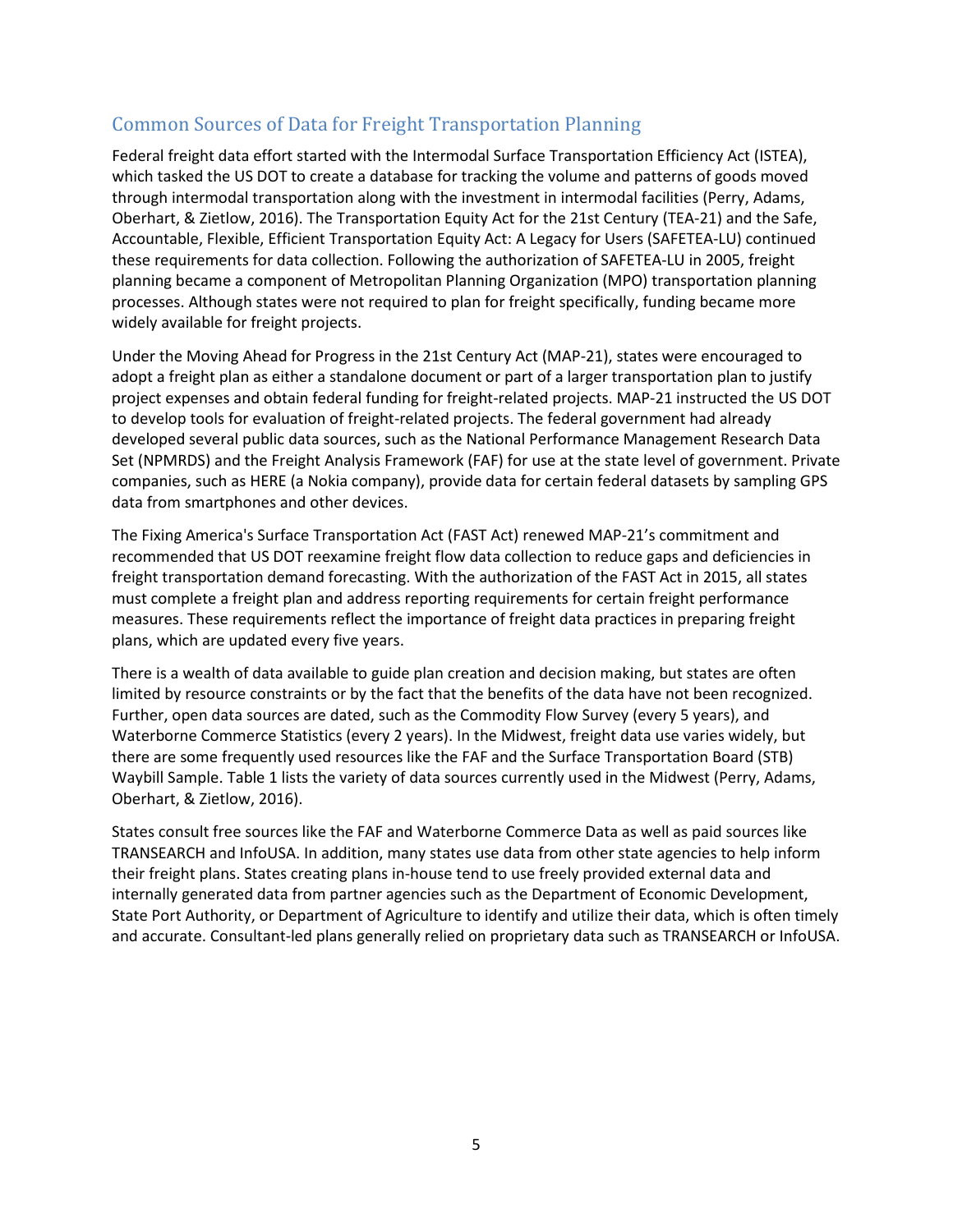# *Table 1. Data Sources Used for Freight Planning*

| <b>State</b> | <b>Data Source</b>                                    | <b>Purpose</b>                                                                                                                                 |  |  |
|--------------|-------------------------------------------------------|------------------------------------------------------------------------------------------------------------------------------------------------|--|--|
|              | FAF                                                   | Forecast, trucking data, air freight data                                                                                                      |  |  |
| Illinois     | <b>STB Waybill Sample</b>                             | Railroad data                                                                                                                                  |  |  |
|              | <b>TRANSEARCH</b>                                     | Waterborne data, rail data                                                                                                                     |  |  |
|              | <b>USACE Waterborne Commerce</b><br><b>Statistics</b> | Waterborne data                                                                                                                                |  |  |
|              | <b>REMI Forecast</b>                                  | Forecasting economic activity                                                                                                                  |  |  |
| Indiana      | <b>FAF 3.4</b>                                        | Economic activity                                                                                                                              |  |  |
|              | <b>INDOT Statewide Travel Demand</b><br>Model         | Economic activity                                                                                                                              |  |  |
|              | <b>TREDIS</b>                                         | Forecasting model from Purdue                                                                                                                  |  |  |
|              | Major Corridor Investment Benefit<br>Analysis System  | Cost-benefit analysis                                                                                                                          |  |  |
|              | <b>Cass Information Systems</b>                       | Freight index                                                                                                                                  |  |  |
| lowa         | <b>EDR Group</b>                                      | Import/export freight flow data                                                                                                                |  |  |
|              | <b>FAF</b>                                            | Domestic commodity flows and disaggregated data<br>for statewide modeling                                                                      |  |  |
|              | <b>SMC3 Czarlite Rate</b>                             | Shipment data                                                                                                                                  |  |  |
|              | PC*Miler Rail                                         | Mileage data                                                                                                                                   |  |  |
|              | Misc                                                  | Bill of lading data from contributing companies                                                                                                |  |  |
|              | InfoUSA                                               | Used to disaggregate FAF data to the county level                                                                                              |  |  |
|              | <b>INRIX Traffic Data</b>                             | Bottleneck identification and highway<br>improvement prioritization                                                                            |  |  |
|              | Air cargo totals-IA commercial<br>airports            | Air commodity flows                                                                                                                            |  |  |
|              | <b>US Census Bureau</b>                               | County business patterns data                                                                                                                  |  |  |
|              | US Bureau of Economic Analysis                        | County employment data                                                                                                                         |  |  |
|              | US DOT Commodity Flow Survey                          | Freight flow information                                                                                                                       |  |  |
|              | US Department of Agriculture                          | Grain transportation report                                                                                                                    |  |  |
|              | <b>USACE</b>                                          | Lock performance monitoring data, waterborne<br>commerce statistics                                                                            |  |  |
|              | <b>IA DOT</b>                                         | Truck traffic and mileage data                                                                                                                 |  |  |
|              | <b>Railroad Annual Reports</b>                        | Current conditions and trend information                                                                                                       |  |  |
|              | <b>Woods and Poole</b>                                | Describing the industrial makeup of Kansas<br>economy, including geographic distribution and<br>each industry's contribution to Kansas' output |  |  |
| Kansas       | Moody's Economy.com                                   |                                                                                                                                                |  |  |
|              | <b>US Census</b>                                      |                                                                                                                                                |  |  |
|              | US Bureau of Economic Analysis                        |                                                                                                                                                |  |  |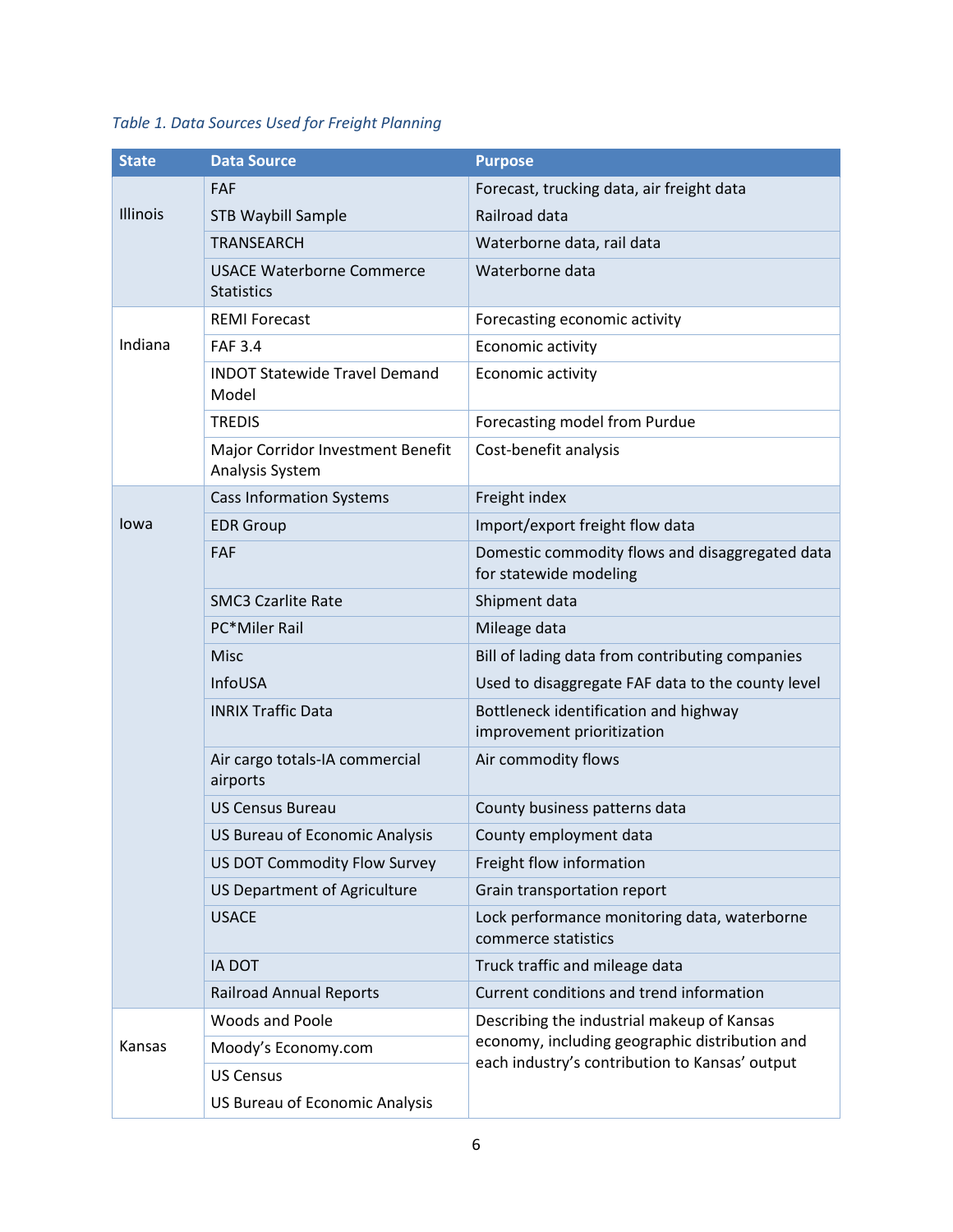| <b>State</b> | <b>Data Source</b>                                    | <b>Purpose</b>                                                                    |  |  |  |  |
|--------------|-------------------------------------------------------|-----------------------------------------------------------------------------------|--|--|--|--|
|              | KS Department of Revenue                              |                                                                                   |  |  |  |  |
|              | <b>KDOT GIS files</b>                                 | Describing Kansas' multimodal freight                                             |  |  |  |  |
|              | <b>USACE Waterborne Data</b>                          | infrastructure, including extent, performance, and<br>operational characteristics |  |  |  |  |
|              | <b>TRANSEARCH</b>                                     | Describing commodity type, volume, and value of                                   |  |  |  |  |
|              | <b>County Agricultural Production</b><br>Profiles     | freight movements relative to Kansas.<br>Assigns freight movements to specific    |  |  |  |  |
|              | <b>Industry Data</b>                                  | infrastructure                                                                    |  |  |  |  |
|              | <b>National Agricultural Statistics</b><br>Service    |                                                                                   |  |  |  |  |
|              | STB Waybill Sample                                    |                                                                                   |  |  |  |  |
|              | <b>TRANSEARCH</b>                                     | Commodity flows and forecasts                                                     |  |  |  |  |
| Michigan     | <b>FAF</b>                                            | Commodity flows and forecasts                                                     |  |  |  |  |
|              | InfoUSA                                               | Employment and economic info                                                      |  |  |  |  |
|              | <b>STB Waybill</b>                                    | <b>Rail flows</b>                                                                 |  |  |  |  |
|              | <b>USACE Waterborne Commerce</b><br><b>Statistics</b> | Waterborne flows                                                                  |  |  |  |  |
|              | Air Cargo                                             | MDOT Aeronautics provides information on air<br>cargo                             |  |  |  |  |
|              | FAF                                                   | Commodity flows and forecasts                                                     |  |  |  |  |
| Minnesota    | <b>Past Studies</b>                                   | Forecasting                                                                       |  |  |  |  |
|              | In-state manufacturing studies                        |                                                                                   |  |  |  |  |
|              | Data from freight workshops                           |                                                                                   |  |  |  |  |
|              | Data from FAC planning committee                      |                                                                                   |  |  |  |  |
|              | Market research                                       |                                                                                   |  |  |  |  |
|              | Info USA                                              | <b>Business information</b>                                                       |  |  |  |  |
|              | FAF                                                   | Commodity flows                                                                   |  |  |  |  |
| Ohio         | <b>TRANSEARCH</b>                                     | <b>Commodity flows</b>                                                            |  |  |  |  |
|              | <b>Tompkins Survey</b>                                | Industry information                                                              |  |  |  |  |
|              | Statewide Highway Traffic Model                       | Economic impact analysis of investments                                           |  |  |  |  |
|              | TRANSEARCH                                            | Freight flows (purchase contained 3 years)                                        |  |  |  |  |
| Wisconsin    | STB Waybill Sample                                    | Rail freight flows                                                                |  |  |  |  |
|              | InfoUSA                                               | Business directory and data                                                       |  |  |  |  |
|              | Multimodal Network Tool                               | Forecasts                                                                         |  |  |  |  |

\* The STB Waybill Sample cost is \$200 for the dataset plus \$50 for each additional user.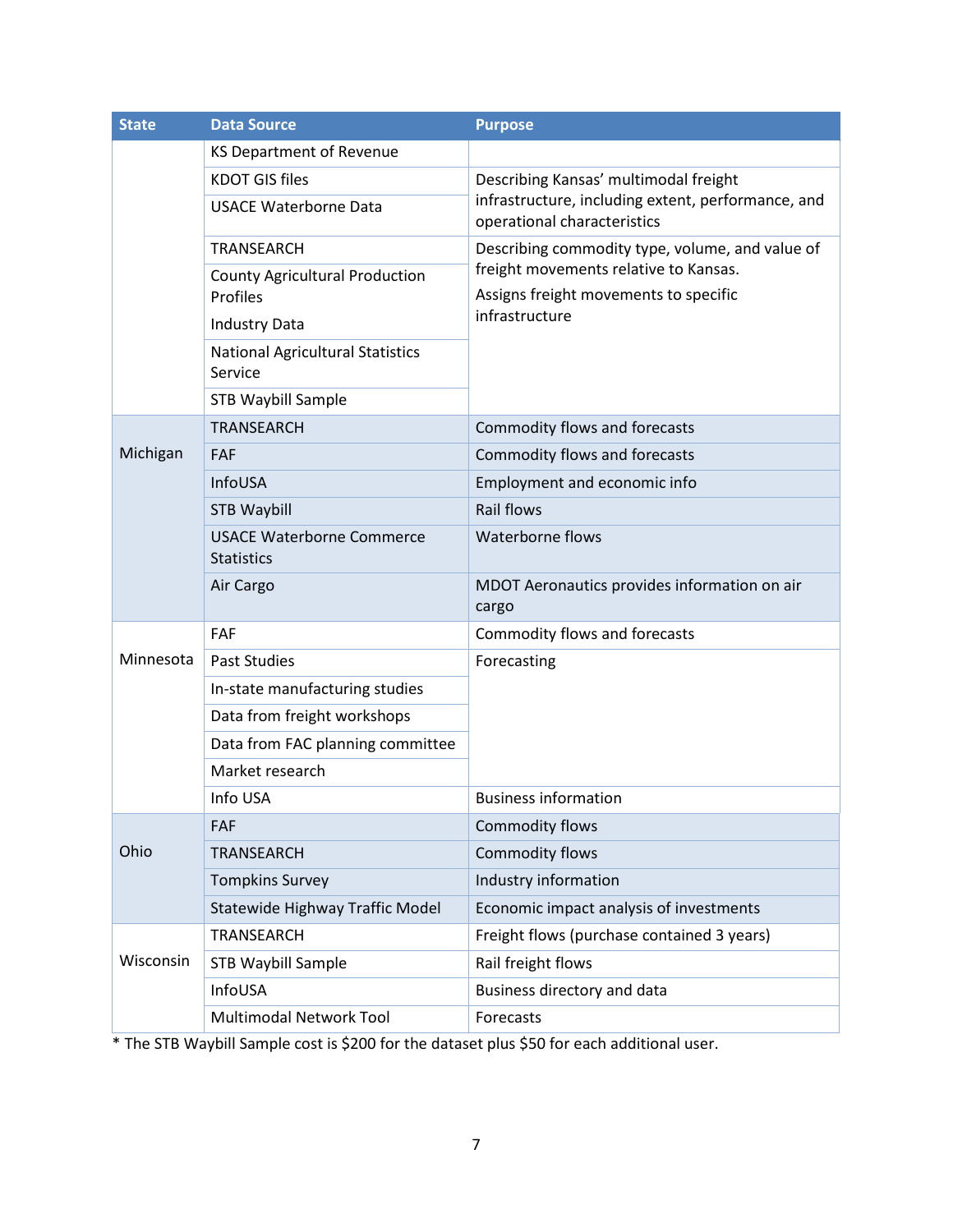Data costs range widely. INRIX Traffic data, costs \$778,000 annually and is the most expensive source in [Table 1,](#page-10-1) with TRANSEARCH (at about \$100,000 for a one-year dataset) coming in second. The STB Waybill sample's cost varied between states based on the number of users; the data costs \$200 per state, with an additional \$50 charge for each authorized user (Perry, Adams, Oberhart, & Zietlow, 2016).

Some states collect their own data, as is done by Michigan, Minnesota, and Ohio. Minnesota has demonstrated that valuable information can be gathered from existing stakeholders using manufacturer surveys. This data can be generated at a low cost and can reveal "low hanging fruit" that DOTs can act on quickly to demonstrate their commitment to stakeholder engagement (Perry, Adams, Oberhart, & Zietlow, 2016). For example, Minnesota used data collected from industries to change snow plow routes and increase communication.

# <span id="page-13-0"></span>Current State of Data Management Practice in DOTs

The Virginia Department of Transportation (VDOT) conducted a survey of MPOs and municipalities to identify data needs, barriers, and solutions affecting the state's ability to meet federal performance measurement requirements (Khattak, Wang, Son, & Liu, 2015). The survey includes additional questions pertaining to the user's perceived accessibility to and quality of these data sources. Users indicated how frequently and why they use each data source, as well as data sharing procedures, data collection methodology, and needed improvements to datasets*.* Finally, questions regarding what potential solution should be used for improving the existing data set allow the user to choose from the following recommendations: increasing awareness of data sources; improving data resources; integrating existing databases; increasing database use; disseminating data by providing access to databases; and establishing organizational structure for governance.

The survey produced several findings. First, MPOs had insufficient data resources compared to the VDOT, but MPOs tend to use different data sources than VDOT. Second, infrastructure and safety were the two datasets in highest demand for fulfilling data needs. Third, access to existing data for external organizations was difficult to gain through the Virginia Information Technologies Agency (VITA). The report recommends that regional planners within VDOT host data sharing workshops with other planning organizations in order to share data and planning resources (Khattak, Wang, Son, & Liu, 2015).

The Texas DOT produced a few reports describing how data can be collected from the private sector. Gathering data from private stakeholders requires a certain level of trust, and TxDOT suggests that states should develop a formalized data sharing program that includes certain protections for private stakeholders, like the ability to provide anonymized data. Another major consideration, is the administrative burden for private firms, who may be discourage from participating if they must clean their own data (Seedah, et al., 2014).

The Federal Highway Administration (FHWA), in collaboration with TxDOT, conducted a similar survey in order to inventory data usage and needs of DOT, MPO, and municipality officials in Texas (Seedah, et al., 2014). Survey participants answered questions like: "What freight data do you use? What data sources do you currently use? For what purpose(s) do you use the freight data? Have you experienced any issues in obtaining reliable freight data? What freight data variables do you need? What level of detail do you require? How would you use the proposed Statewide Freight Database? (What queries will you run?)"

The responses resulted in the following list of current freight data concerns:

- Assumptions used to disaggregate the data
- Lack of origin-destination data
- Lack of transportation planning involvement in industry decision making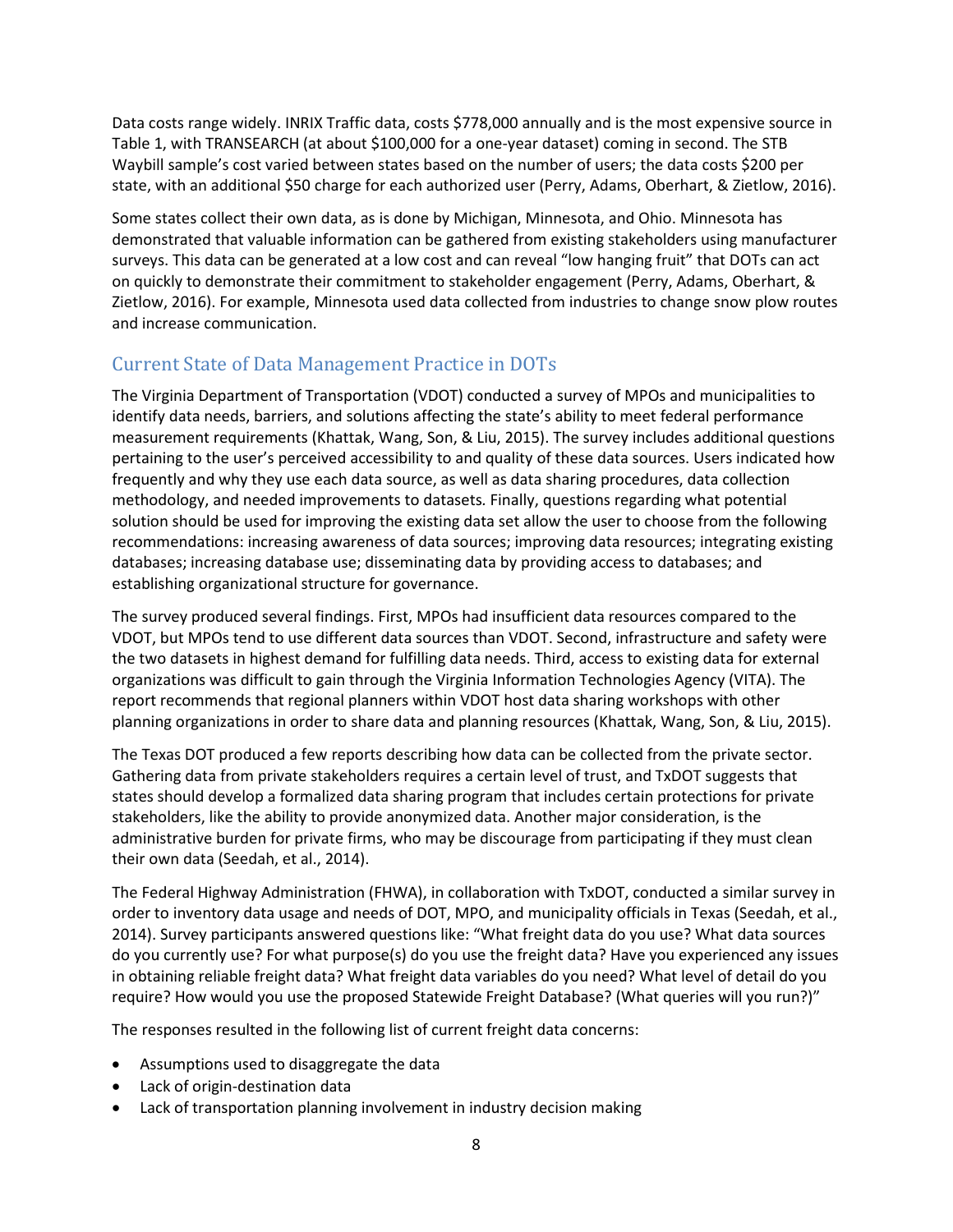- High costs of acquiring data
- Outdated and aggregated freight data
- Reliability of "free public data"
- Lack of traffic counts on local infrastructure
- There is no level of detail regarding the type of goods moved (i.e., by commodity)
- More data collection is needed for pavement design, construction, turning radii, hazmat cargo, etc.
- Lack of information about seasonal movements
- Unknown routes and unknown vehicle registration data (Dan Seedah et al., 2014)

The survey responses showed that users wanted freight databases with features such as a GIS interface, routing capabilities, and access to available county data, corridor data, and commodity information (Seedah, et al., 2014). Participants indicated a preference for data sources with simple interfaces that are updated frequently for freight transportation planning purposes (Seedah, et al., 2014). The findings led to a recommendation for creating an academic or private entity charged with outreach for freight data sharing (Seedah, et al., 2014).

# <span id="page-14-0"></span>Methodology

The final report for NCHRP Project 08-36 Task 100 (Secrest, Schneweis, & Yarbrough, 2011) proposed a framework and conceptual design of a tool or resources to help transportation agencies assess their data management program. [Figure 1,](#page-14-1) from the report, shows the assessment topics. The framework allows agencies to visualize their entire data inventory and take into consideration which division within the agency owns the data, what divisions use the data, and where the data is physically stored. This framework defines 5 levels, listed in [Table 2,](#page-14-1) for capability maturity for data management.

| <b>Strategic Alignment</b>                                       | <b>Data Quality</b> |
|------------------------------------------------------------------|---------------------|
| Alignment with strategic goals                                   | Accuracy            |
| Clear and appropriate organizational roles                       | Consistency         |
| Alignment with user needs                                        | <b>Reliability</b>  |
| Identification of data sources, uses, and users                  | <b>Timeliness</b>   |
| Data utilization and visualization                               | Completeness        |
| <b>Data Program Management Processes</b>                         | Currency<br>٠       |
| <b>Clear definitions</b>                                         | Integrity           |
| Ability to segregate, aggregate, and analyze                     | Confidentiality     |
| Time and resources for conducting analysis and visualization     |                     |
| Regular audits and validation procedures                         |                     |
| Consideration for program trade-offs, costs and life-cycles<br>٠ |                     |
| Mechanisms for security, privacy, and ethical considerations     |                     |
| Data collaboration                                               |                     |
| Management continuity                                            |                     |

<span id="page-14-1"></span>*Figure 1. Key Assessment Categories and Topic Areas (Secrest, Schneweis, & Yarbrough, 2011)*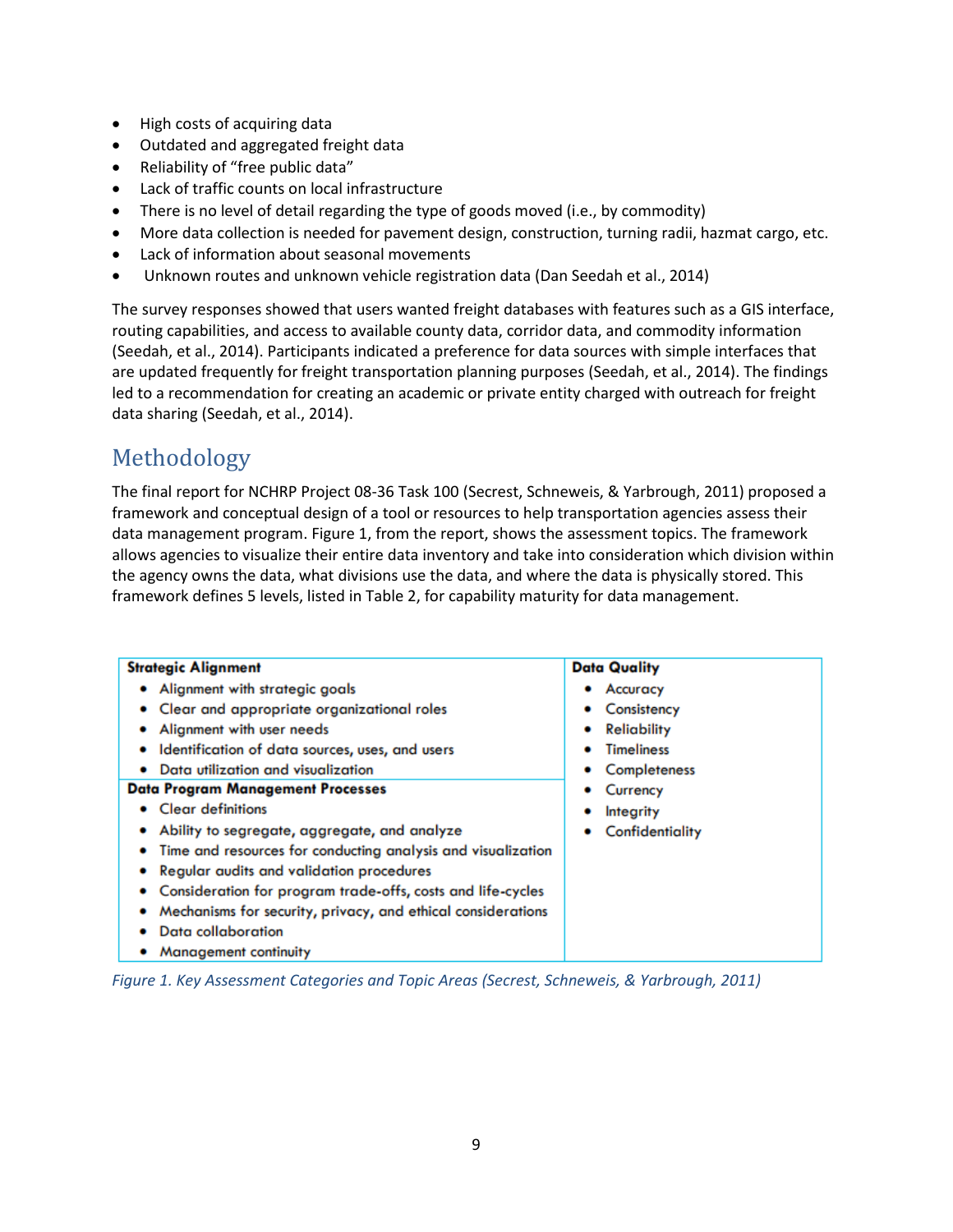| <b>Maturity Level</b> | <b>Description</b>                                                                                                                                                                                                                                      |
|-----------------------|---------------------------------------------------------------------------------------------------------------------------------------------------------------------------------------------------------------------------------------------------------|
| Undisciplined         | No formal data management approach                                                                                                                                                                                                                      |
| Ad hoc                | Data management occurs, but is typically in response to a specific problem or<br>project rather than applied organization-wide                                                                                                                          |
| Standardization       | The organization has implemented some standard data management practices<br>and roles                                                                                                                                                                   |
| Proactive             | The organization has instituted formal data management policy goals for all<br>business units, has dedicated stewards for all business units, and has begun to<br>both coordinate across the enterprise and measure/predict data program<br>performance |
| Optimized             | Data management is continually improved and used to set, communicate, and<br>enforce business policies and strategic direction                                                                                                                          |

<span id="page-15-1"></span>*Table 2. Maturity Model for Data Management at a DOT (Secrest, Schneweis, & Yarbrough, 2011)*

Building on the framework established by NCHRP Project 8-36, Task 100, NCHRP Project 08-92 developed a methodology and set of tools for assessing a transportation agency's data assets, and then developing a realistic action plan for improvement to both the data assets themselves and ongoing data management processes. This NEXTRANS project adapted the NCHRP project methodologies and tools: 1) Data Management Assessment – an evaluation of the maturity of the data's management structure and 2) Data Value Assessment – an evaluation of the user's perception of the data's overall quality and usefulness (Spy Pond Partners, LLC; Iteris, Inc., 2015).

[Figure 1](#page-14-1) shows the components of the assessment for the overall capability maturity model along with definitions of the maturity levels. The remainder of this Chapter describes the overall scope of the assessment and the detailed elements in each assessment dimension.



<span id="page-15-0"></span>*Figure 2. Dimensions of Data Management Assessment (Spy Pond Partners, LLC; Iteris, Inc., 2015)*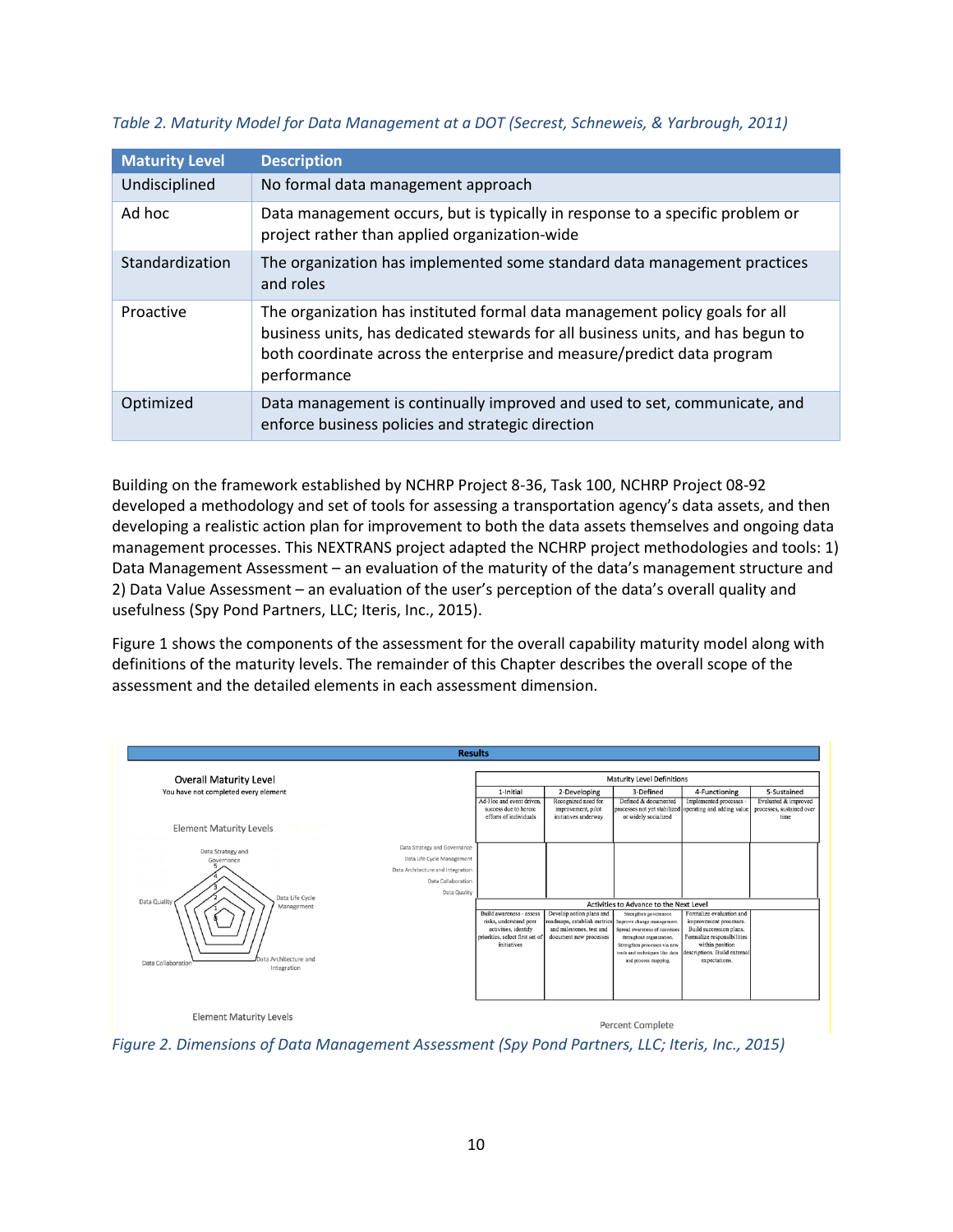The Research Team adopted the NCHRP five dimensions of concern for data management assessment (Spy Pond Partners, LLC; Iteris, Inc., 2015) shown in Figure 3. The *Data Strategy and Governance* dimension is about how the agency and individual business units decide what data to collect and how best to manage and deliver it. It includes establishing, enforcing, and sustaining data management strategies, roles, accountability, policies, and processes. The *Data Architecture and Integration* dimension is about practices to standardize and integrate data and includes spatial referencing and minimizing data duplication and inconsistencies. *Life Cycle Data Management* is about the operational aspects of managing data such as documentation and delivery to users. *Data Collaboration* is about coordinating data collection and management within the agency and with external organizations. Data Quality is concerned with the adequacy of available data to meet a defined set of business needs (Spy Pond Partners, LLC; Iteris, Inc., 2015).



#### *Figure 3. Dimensions for Assessing Data Management Maturity Capability*

Each assessment dimension is comprised of elements as described in [Figure 4.](#page-18-0) For each element, the maturity levels have been defined to characterize a progression from *Initial* to *Sustained* as defined in [Table 3.](#page-16-0)

| <b>Maturity Level</b> | <b>Rating Score</b> | <b>Description</b>                                                          |
|-----------------------|---------------------|-----------------------------------------------------------------------------|
| Initial               |                     | Ad hoc and event driven, success due to heroic efforts of<br>individuals    |
| Developing            | Ͻ.                  | Recognized need for improvement, pilot initiatives under way                |
| Defined               | 3                   | Defined and documented processes not yet stabilized or<br>widely socialized |
| Functioning           | 4                   | Implemented processes-operating and adding value                            |
| Sustained             |                     | Evaluated and improved processes, sustained over time                       |

#### <span id="page-16-0"></span>*Table 3. Capability Maturity Levels for Data Management Assessment*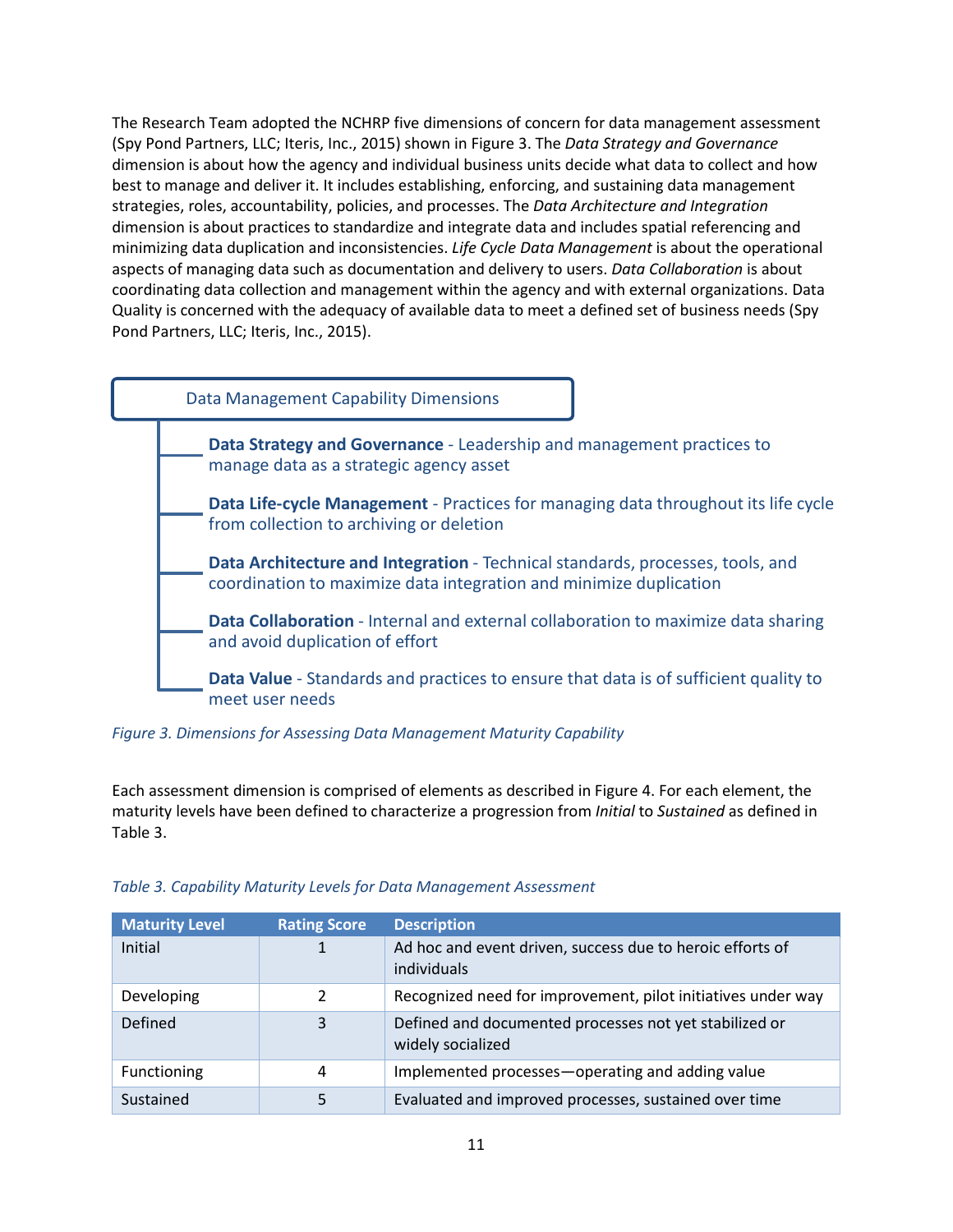The NCHRP tools had to be configured for the project. Configuration consists of recording the business area, developing a list of specific freight activities, and identifying the data needed to perform the freight activities. The Research Team engaged the Planning Bureau staff of the Wisconsin Department of Transportation to test the NCHRP approach for the study. The goal was to determine if the NCHRP assessment methodology and tools could be adapted. The participants from Wisconsin DOT include:

- Donna Brown, Director Bureau of Planning and Economic Development, Wisconsin DOT
- Jennifer Sarnecki, Statewide Planning Chief, Wisconsin DOT
- Dan Thyes, Policy and Program Analyst, Freight Section, Wisconsin DOT
- Andrew Levy, Urban and Regional Planning Supervisor, SE Region, Wisconsin DOT

The Research Team and Wisconsin DOT planning staff populated the data value assessment tool with Wisconsin DOT's business areas, freight activities, and data. While the assessment was successfully completed, DOT employees remarked that the tool did not provide information they did not already know, and that time was very limited to find people to continue assessing additional data sources.

The tool engages users to assess the importance of data sources for freight-related business activities. However, Wisconsin DOT had already selected the data sources to be used for freight analysis. Since Wisconsin DOT already determined which data sources to use for its freight activities, the usefulness of the tool's data source "importance" function has little use for DOT employees.

Another potential problem occurs when assessing a data source if it informs more than one mode. Wisconsin DOT employee, Dan Thyes, mentioned that the value of a data source for a particular business activity varies by mode. For example, a data sources that report tonnage may be valuable for network analysis of rail and waterborne freight but for air, value is most important. Given the speed and flexibility of the highway mode, both tonnage and value are needed for multimodal network analysis. As a result, the activity, "Develop a Multimodal Freight Network," was divided by mode (highway, railroad, water, air, and local roads). These newly derived freight activities were used to populate the Data Value Self-Assessment Tool in order to complete the assessment.

Based on the testing, the Research Team decided that instead of adapting the NCHRP tools, the Team would follow the methodology to create a survey that meets the project needs. The goal of the survey is to assess the freight data management capability maturity and lead to recommendations.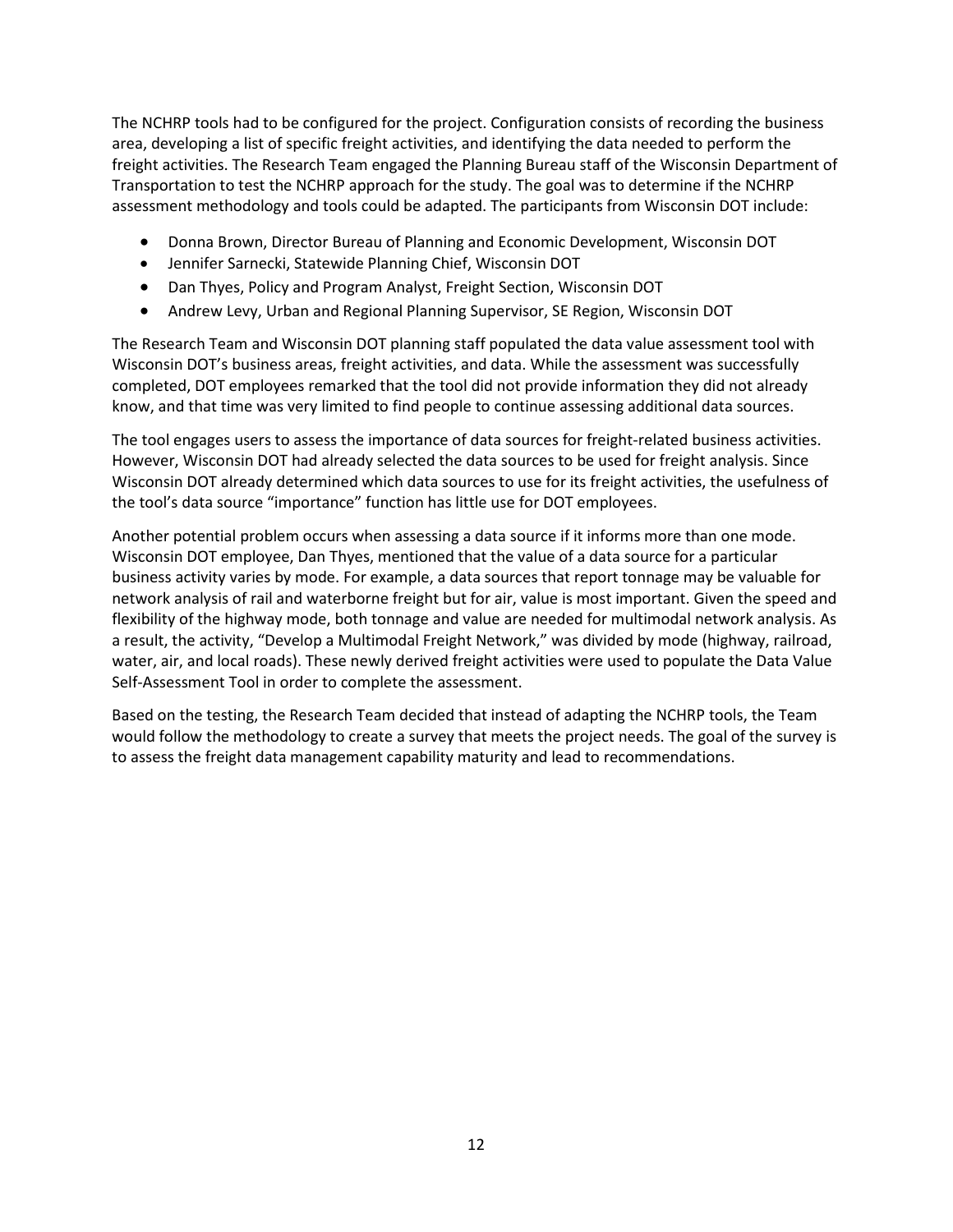

<span id="page-18-0"></span>*Figure 4. Elements of Data Management Assessment*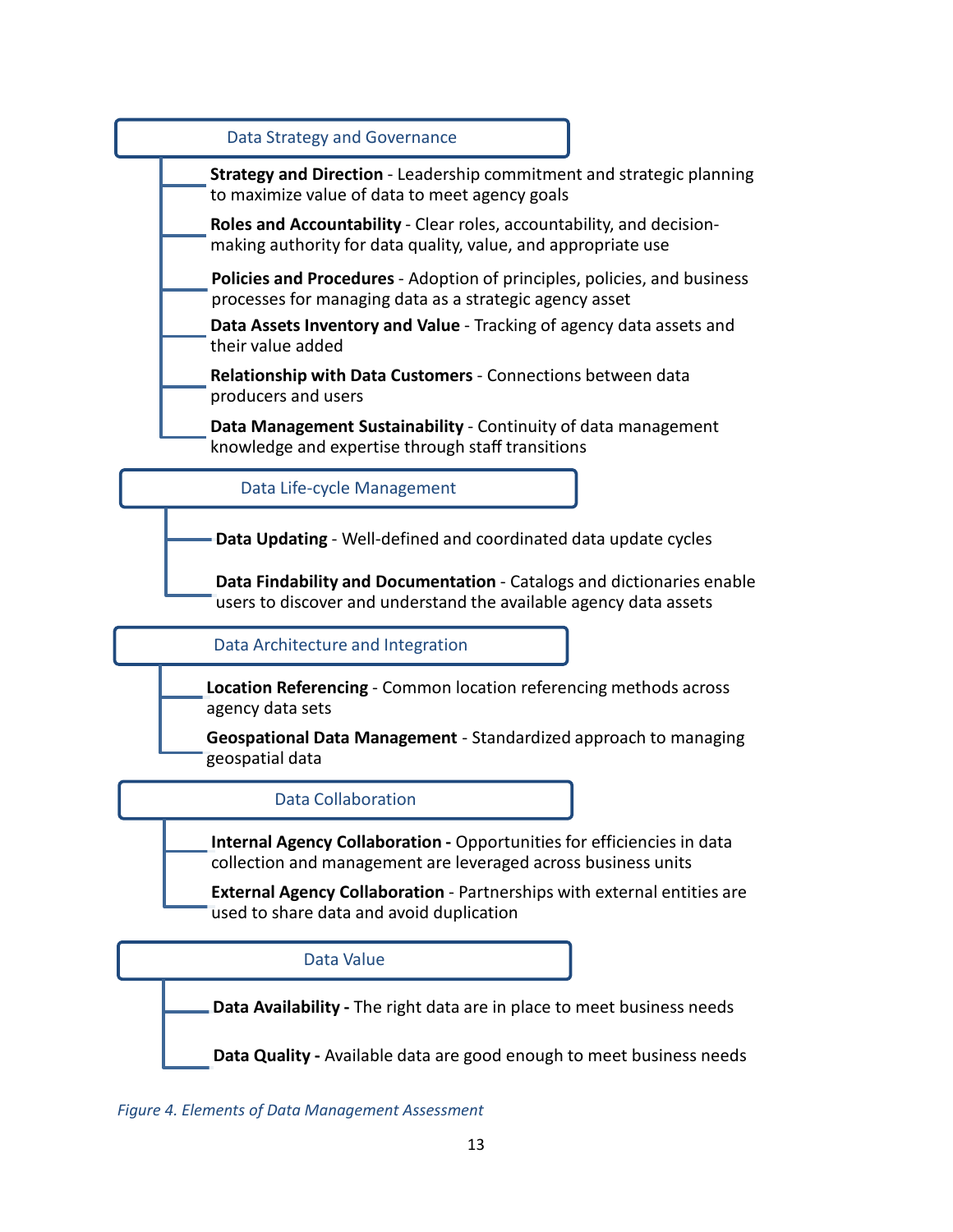# <span id="page-19-0"></span>Capability Assessment Survey Results

The Research Team distributed the capability maturity survey to contacts in the planning departments of the 10 state DOTs that participate in the Mid-America Freight Coalition (MAFC). The MAFC contacts directed the survey to the data custodian in their DOT's planning division. For this research, a *data custodian* is defined as the agency person who manages freight data entities (e.g. total freight tons, manufacturing site locations) in support of planning division freight activities. Not all states participated. The following people are the freight data custodians who participated.

- Kristin Brier Freight Manager, Multimodal Planning and Programs, Indiana DOT
- Eddie Dawson Rail/Freight Coordinator, Kansas DOT
- James Durako Transportation Planning Specialist, Illinois DOT
- Kyle Gonterwitz GIS Specialist, Planning Division, Kansas DOT
- Jesse Gwilliams Freight Specialist, Statewide Planning Division, Michigan DOT
- Sam Hiscocks Freight Coordinator, Iowa DOT

This Chapter summarizes the survey questions that were adopted from the NCHRP Report 814 methodology and the responses received. The questions are organized into the five areas of concern (dimensions) for data management assessment. Many of the survey questions were demanding and some questions were left blank.

The Research Team used the survey responses to compute a capability rating for each dimension. First, numerical capability maturity scores were assigned to the assessment question responses. The higher the score, the higher the capability maturity. All of the assessment criteria are weighted equally. The capability maturity rating is the average rating for all responses in the group of questions. This average rating represents the self-assessment score for each area of concern.

## <span id="page-19-1"></span>Data Strategy and Governance

Data Strategy and Governance is concerned with how the agency and individual business units decide what data to collect and how best to manage and deliver it. This area of concern includes establishing, enforcing, and sustaining data management strategies, roles, accountability, policies, and processes.

The questions in [Table 4](#page-20-0) were adapted from the NCHRP methodology (Spy Pond Partners, LLC; Iteris, Inc., 2015). Assessment of an agency's data strategy and governance can be agency-wide or for a single business program or unit. The table indicates the scope of each assessment question.

Each question probes the respondent to identify the appropriate capability levels by offering responses that correspond to the levels. The full set of possible choices for the question responses are shown in the survey in Appendix B. Tables in Appendix C list the responses selected by the survey participants from each DOT.

[Table 5](#page-20-1) shows the numerical capability maturity scores assigned to the assessment question responses. The capability maturity rating is the average rating for all criteria. The higher the score the higher the capability maturity. The last row i[n Table 5](#page-20-1) shows the average ratings for all criteria. This score represents the Data Strategy and Governance self-assessment rating for each state DOT. According to average scores, Kansas DOT received the highest self-assessment rating.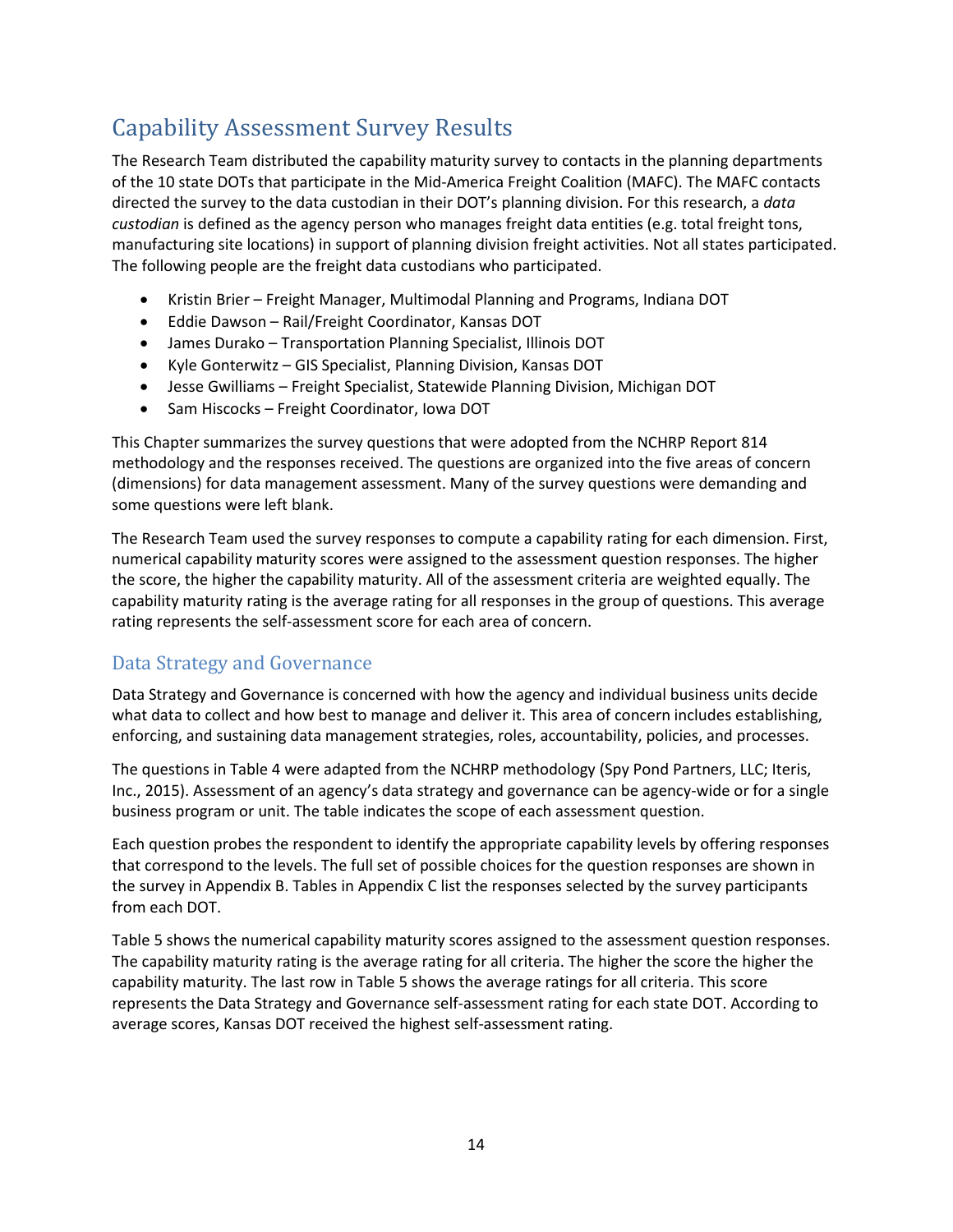| <b>Scope</b>                        | <b>Capability</b>                     | <b>Assessment Question</b>                                                                                                                                          |
|-------------------------------------|---------------------------------------|---------------------------------------------------------------------------------------------------------------------------------------------------------------------|
| Agency-wide                         | Strategy and<br><b>Direction</b>      | To what extent do your agency's leadership and strategic<br>planning maximize the value of data to meet agency goals?                                               |
| Agency-wide                         | Roles and<br>Accountability           | Has your DOT defined clear roles, accountability, and decision-<br>making authority for data quality, value, and appropriate use?                                   |
| Agency-wide                         | Policies and<br>Procedures            | Has your DOT adopted policies and processes for managing<br>freight data as a strategic asset?                                                                      |
| Agency-wide<br>and Program<br>Level | Data Assets<br>Inventory and<br>Value | Does your DOT have an agency-wide data inventory that<br>includes freight data?<br>Does your business area maintain a data inventory that<br>includes freight data? |
| Program Level                       | Data<br>Management<br>Sustainability  | Do staff transition processes preserve data management<br>knowledge and expertise within your business area?                                                        |
| Program Level                       | Relationship to<br>Customers          | Do you gather feedback from users of the freight data you<br>manage?                                                                                                |

# <span id="page-20-0"></span>*Table 4. Assessment Questions for Data Strategy and Governance Capability Maturity*

# <span id="page-20-1"></span>*Table 5. Capability Maturity Scores for Data Strategy and Governance*

| <b>Assessment Question</b>                                                                                                          | <b>Michigan</b> | lowa           | <b>Indiana</b> | <b>Illinois</b> | <b>Kansas</b>  |
|-------------------------------------------------------------------------------------------------------------------------------------|-----------------|----------------|----------------|-----------------|----------------|
| To what extent do leadership and strategic planning<br>maximize the value of data to meet agency goals?                             | 3               | $\overline{2}$ | $\overline{3}$ | $\mathbf{1}$    | 5              |
| Has your DOT defined clear roles, accountability, and<br>decision-making authority for data quality, value,<br>and appropriate use? | 3               | $\overline{2}$ | $\overline{2}$ | 1               | $\overline{2}$ |
| Has your DOT adopted policies and processes for<br>managing freight data as a strategic asset?                                      | $\mathbf{1}$    | $\mathbf{1}$   | $\mathbf{1}$   | $\mathbf{1}$    | $\overline{4}$ |
| Does your DOT have an agency-wide data inventory<br>that includes freight data?                                                     | $\overline{2}$  | 3              | 1              | 1               | 4              |
| Does your business area maintain a data inventory<br>that includes freight data?                                                    | $\overline{2}$  | 3              | $\overline{2}$ | $\mathbf{1}$    | $\overline{4}$ |
| Do staff transition processes preserve data<br>management knowledge and expertise within your<br>business area?                     | 3               | $\mathcal{P}$  | $\mathcal{P}$  | $\mathbf{1}$    | 3              |
| Do you gather feedback from users of the freight<br>data you manage?                                                                | $\overline{2}$  | $\overline{2}$ | $\mathbf{1}$   | $\mathbf{1}$    |                |
| <b>Average Score</b>                                                                                                                | 2.29            | 2.14           | 1.71           | 1               | 3.67           |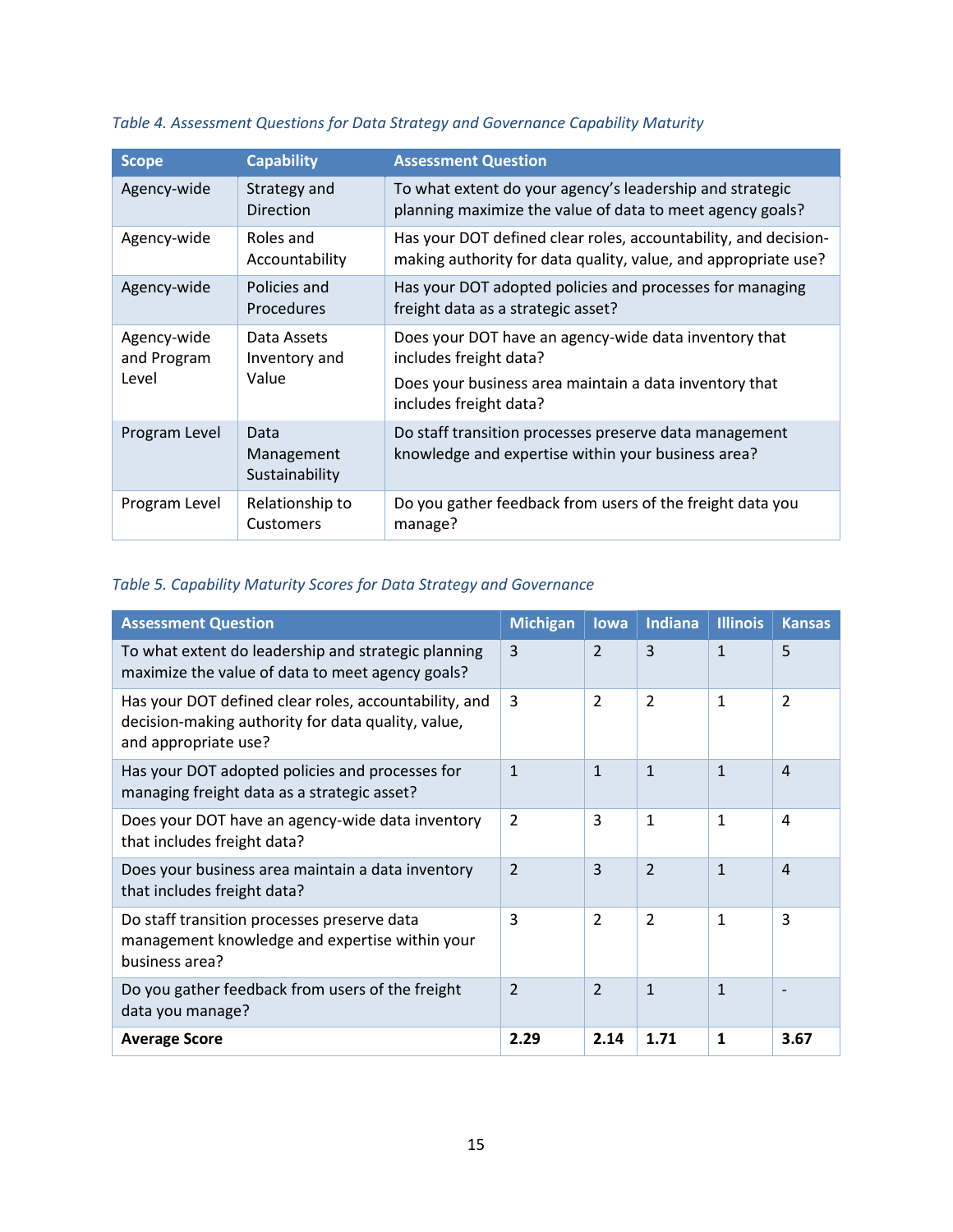# <span id="page-21-0"></span>Data Life-cycle Management

Life-cycle Data Management is concerned with the operational aspects of managing data to ensure that it is adequately maintained, preserved, protected, documented, and delivered to users.

The scope of data life-cycle management assessment is the freight planning business area with focus on freight data used in planning and engineering. [Table 6](#page-21-2) lists the survey questions for assessing data lifecycle management. Each question probes the respondent to identify the appropriate capability levels by offering responses that correspond to the levels. Each question has five possible responses, each associated with a level of capability maturity ordered from least to most mature. The full set of possible choices for the responses are shown in the survey in Appendix B. Tables in Appendix C list the responses selected by the survey participants from each DOT.

### <span id="page-21-2"></span>*Table 6. Assessment Questions for Data Life-cycle Management Capability Maturity*

| <b>Scope</b>                                             | <b>Capability</b>                     | <b>Assessment Question</b>                                                                                                     |
|----------------------------------------------------------|---------------------------------------|--------------------------------------------------------------------------------------------------------------------------------|
| Program Level (Freight<br><b>Planning Business Unit)</b> | Data Findability and<br>Documentation | Does a data catalog enable freight data users to use<br>and understand your data?                                              |
| Program Level (Freight<br><b>Planning Business Unit)</b> | Data Updating                         | If a project generates new freight data, such as new<br>traffic counts, what happens to the data after the<br>project is over? |

[Table 7](#page-21-3) shows the quantitative scores for responses to the data life-cycle management capability questions. Each response was assigned a numerical rating for the capability maturity responses associated with data life-cycle management. The higher the score the higher the capability maturity. The last row in [Table 7](#page-21-3) shows the average ratings for both criteria. This score represents the Data Life-cycle Management self-assessment rating for each state DOT.

### <span id="page-21-3"></span>*Table 7. Capability Maturity Scores for Data Life-cycle Management*

| <b>Criteria</b>                                                                                 | <b>Michigan</b> |     | lowa Indiana | <b>Illinois</b> |
|-------------------------------------------------------------------------------------------------|-----------------|-----|--------------|-----------------|
| Does a data catalog enable freight data users to use and<br>understand your data?               | $\overline{2}$  |     |              |                 |
| If a project generates new freight data, what happens to<br>the data after the project is over? | 3               |     | 3            |                 |
| <b>Average Score</b>                                                                            | 2.5             | 3.5 |              |                 |

## <span id="page-21-1"></span>Data Architecture and Integration

Data Architecture and Integration is concerned with practices to standardize and integrate data and includes standardizing spatial referencing and other key linkages across datasets and minimizing data duplication and inconsistencies.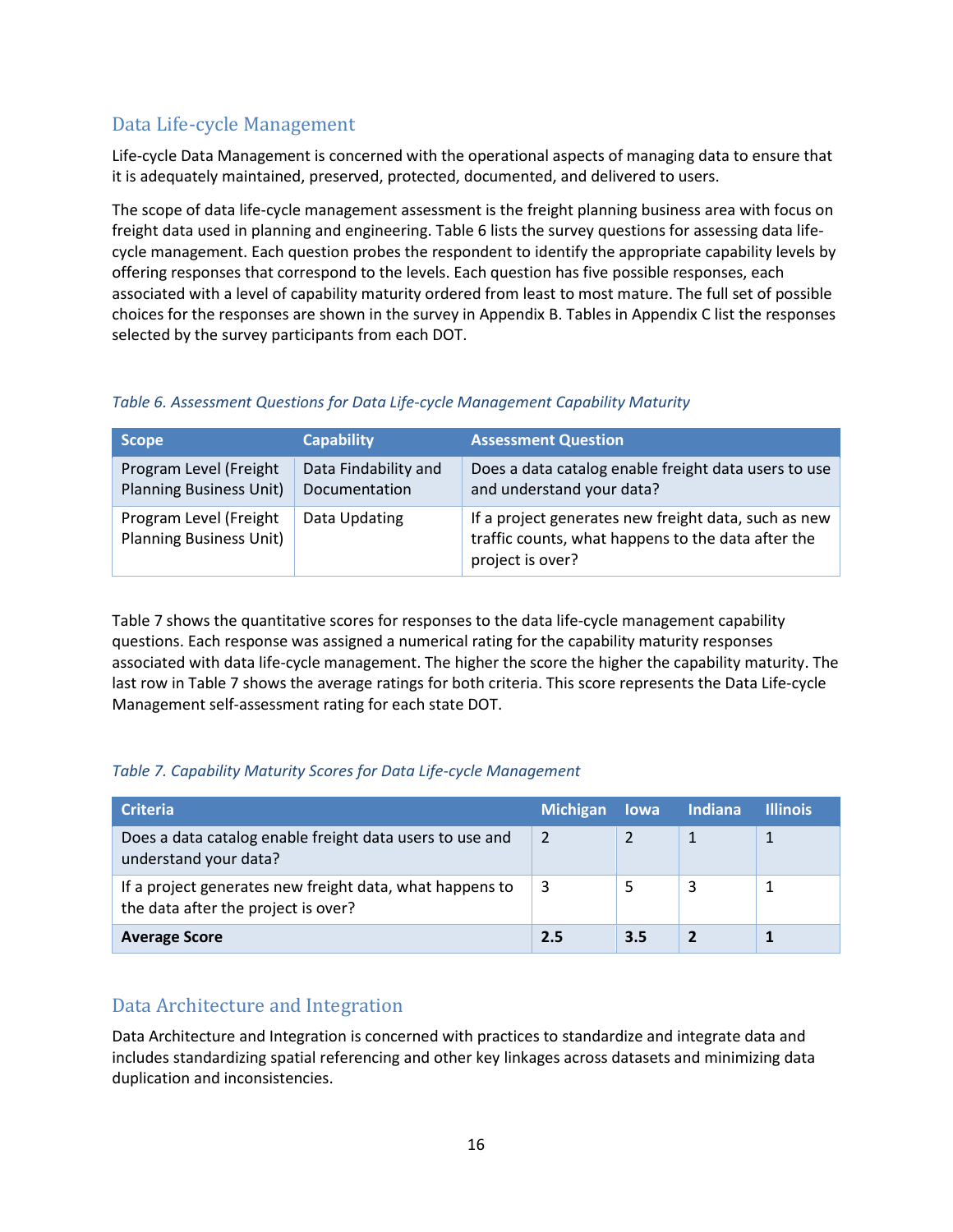The state DOTs were asked about their Location Referencing System (LRS) tools and GIS systems, their performances, and their integration to the current state DOT's technology. The questions are listed in [Table 8.](#page-22-1) Each question probes the respondent to identify the appropriate capability levels by offering responses that correspond to the levels. Each question has five possible responses, each associated with a level of capability maturity ordered from least to most mature. The full set of possible choices for the question responses are shown in the survey in Appendix B. Tables in Appendix C list the responses selected by the survey participants from each DOT.

| <b>Scope</b> | <b>Capability</b>             | <b>Assessment Question</b>                                                                                      |
|--------------|-------------------------------|-----------------------------------------------------------------------------------------------------------------|
| Agency-wide  | <b>Location Referencing</b>   | Does your DOT have a single (unifying) location<br>referencing system (LRS)?                                    |
| Agency-wide  | Geospatial Data<br>Management | Does your DOT have a standardized approach<br>to collection, management, and integration of<br>geospatial data? |

#### <span id="page-22-1"></span>*Table 8. Assessment Questions for Data Architecture and Integration Capability Maturity*

In [Table 9,](#page-22-2) the responses to the Data Architecture and Integration assessment questions were assigned a numerical maturity scores. The higher the score, the higher the capability maturity. The last row in [Table](#page-22-2)  [9](#page-22-2) shows the average ratings for both criteria. This score represents the Data Architecture and Integration self-assessment rating for each state DOT.

#### <span id="page-22-2"></span>*Table 9. Capability Maturity Scores for Data Architecture and Integration*

| <b>Criteria</b>                                                                                                 | <b>Michigan</b> | <b>lowa</b> | <b>Indiana</b> | <b>Illinois</b> | <b>Kansas</b> |
|-----------------------------------------------------------------------------------------------------------------|-----------------|-------------|----------------|-----------------|---------------|
| Does your DOT have a single (unifying) location<br>referencing system (LRS)?                                    |                 | 3           |                |                 |               |
| Does your DOT have a standardized approach to<br>collection, management, and integration of<br>geospatial data? |                 |             |                |                 |               |
| <b>Average Score</b>                                                                                            |                 |             |                |                 |               |

## <span id="page-22-0"></span>Data Collaboration

Data Collaboration is concerned with achieving efficiencies through processes to coordinate data collection and management within the agency and to partner with external organizations to share data.

Data sharing and collaborations can be internal with other business areas and external with the private sector or other government agencies. The data managers in the freight planning units were asked about collaboration between DOT business units and with external entities. The questions are listed in [Table](#page-23-1)  [10.](#page-23-1) Each question probes the respondent to identify the appropriate capability levels by offering responses that correspond to the levels. Each question has five possible responses, each associated with a level of capability maturity ordered from least to most mature. The full set of possible choices for the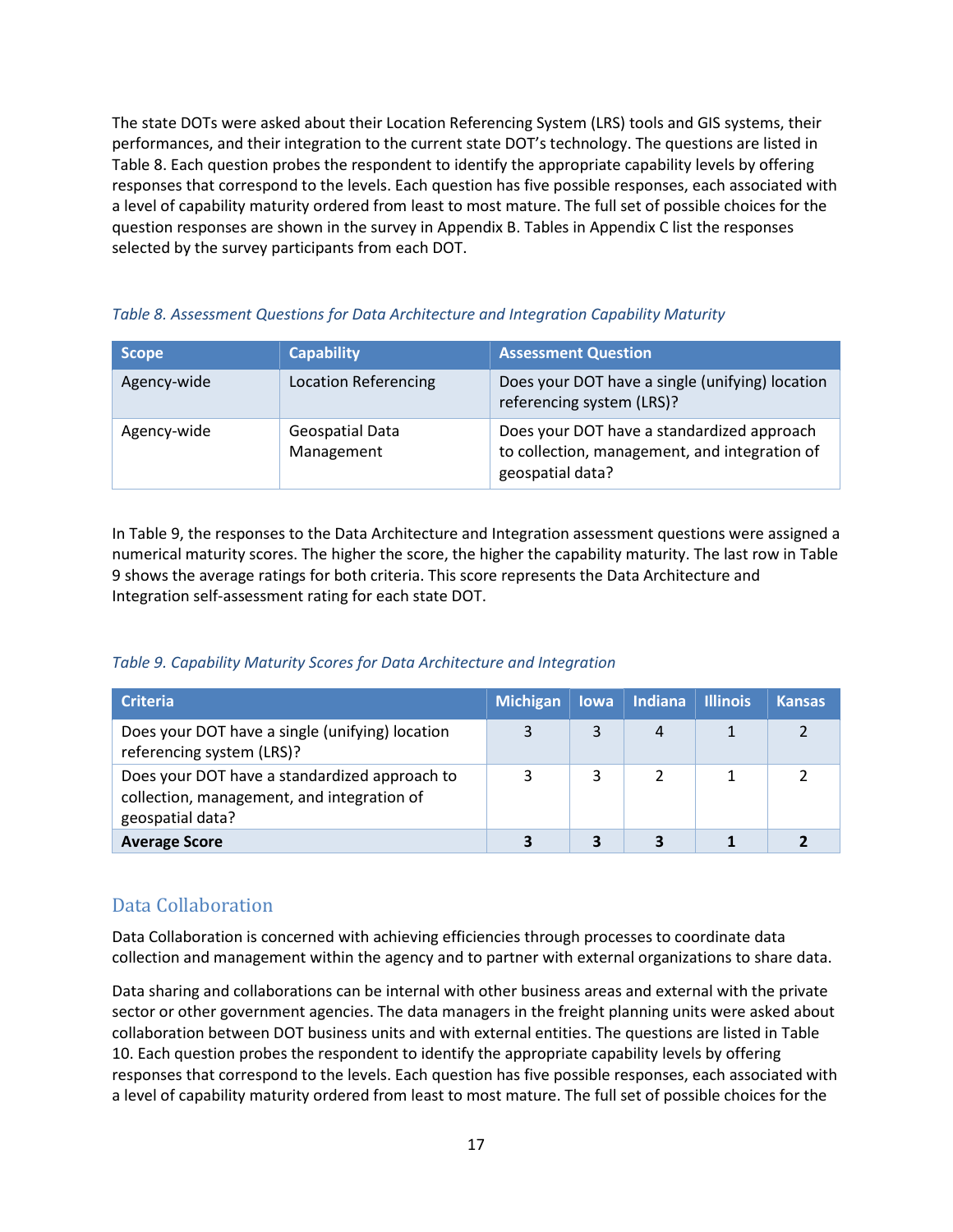responses are shown in the survey in Appendix B. Tables in Appendix C list the responses selected by the survey participants from each DOT.

In [Table 11,](#page-23-2) the responses to the Data Collaboration assessment questions were assigned a numerical maturity score associated with the line of questions. The higher the score, the higher the capability maturity. The last row in [Table 11](#page-23-2) shows the average ratings for both criteria. This score represents the Data Collaboration self-assessment rating for each state DOT.

#### <span id="page-23-1"></span>*Table 10. Assessment Questions for Data Collaboration Capability Maturity*

| <b>Scope</b>     | <b>Capability</b>                       | <b>Assessment Question</b>                                                                         |
|------------------|-----------------------------------------|----------------------------------------------------------------------------------------------------|
| Program Specific | <b>Internal Agency</b><br>Collaboration | Do you share and receive data with organizations outside<br>of your DOT?                           |
| Program Specific | External<br>Collaboration               | Do you collaborate on data collection and management<br>with data experts in other business areas? |

#### <span id="page-23-2"></span>*Table 11. Capability Maturity Scores for Data Collaboration*

| <b>Rating Score for DOT in State</b>                                                                     |                 |                |                |                 |               |
|----------------------------------------------------------------------------------------------------------|-----------------|----------------|----------------|-----------------|---------------|
| <b>Capability Maturity Criteria</b>                                                                      | <b>Michigan</b> | lowa           | <b>Indiana</b> | <b>Illinois</b> | <b>Kansas</b> |
| Do you share and receive<br>data with organizations<br>outside of your DOT?                              | 4               | $\mathfrak{p}$ | 1              | 1               | 4             |
| Do you collaborate on data<br>collection and management<br>with data experts in other<br>business areas? | 5               | 3              | 3              |                 | 3             |
| <b>Average Score</b>                                                                                     | 4.5             | 2.5            | 2              |                 | 3.5           |

## <span id="page-23-0"></span>Data Value Assessment

Data Value Assessment evaluates the availability, quality and usability the agency's freight datasets for the various business activities and decisions. *Availability* is assessed with respect to specific business activities. *Quality* and *Usability* are assessed for each of the major datasets/sources that are used for performing the selected business activities. The Research Team assessed the quality and usability of available datasets for common freight-related business activities at a state transportation agency.

[Table 12](#page-24-0) lists the scope of business activities that require exclusive or shared freight-related data. The list was obtained from the CFIRE MAFC-14 Alignment Study (Perry, Adams, Oberhart, & Zietlow, 2016). Most of these activities use data to create new data products, maps, priorities, forecasts, etc., that get used by others and are updated on a periodic basis. The domain column indicates the business area responsible for the business activity data. Most are freight planning and engineering activities.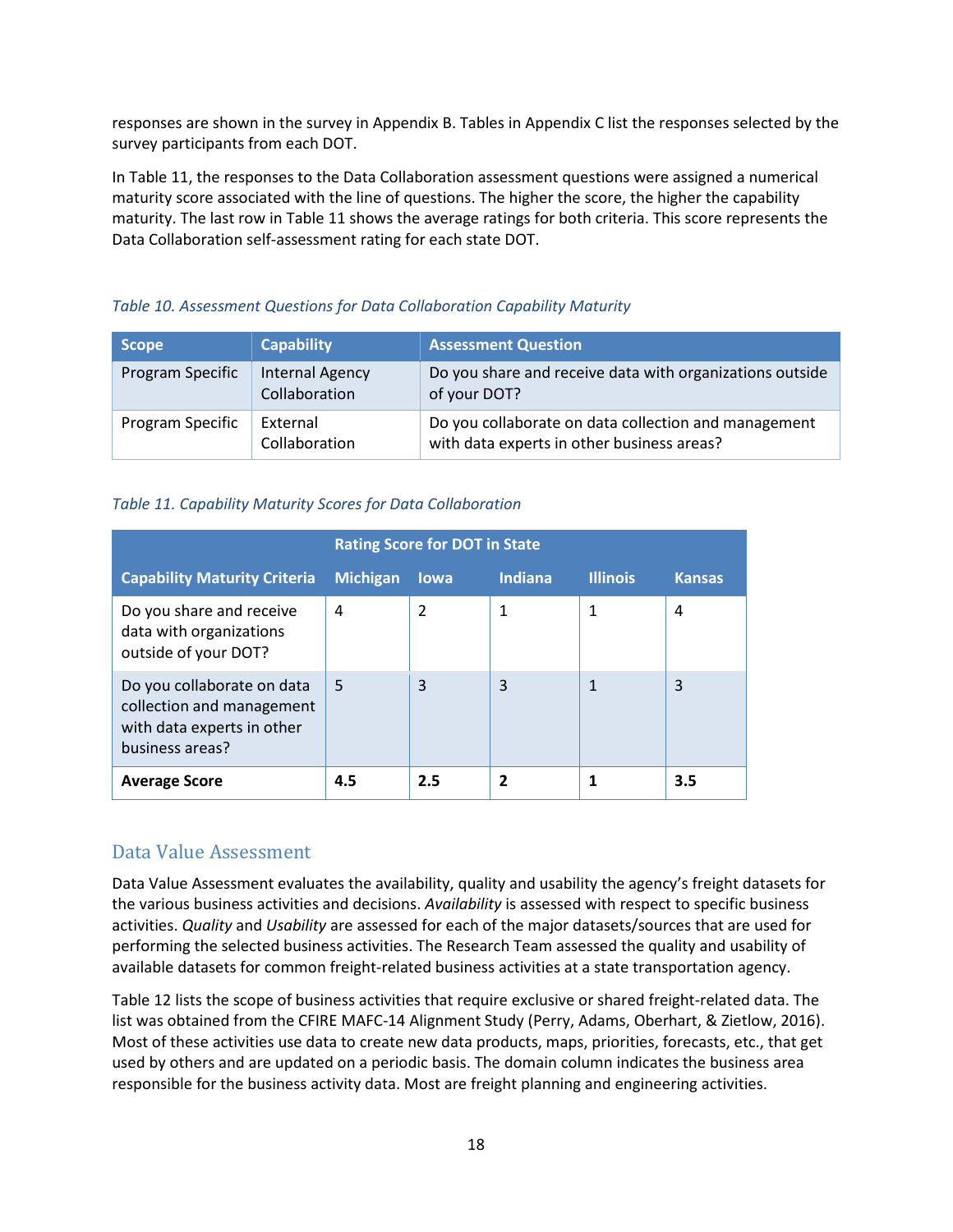For data quality assessment, the survey participants were asked how well the various freight-related datasets satisfy the needs for the business activities. The participants were asked to rate the quality of the datasets/source used for the freight-related planning activities. [Table 13](#page-24-1) shows the quality rating response for the datasets/sources used by each agency to support freight related business activities. Colors indicate the self-assessment rating for the quality of the datasets. Each rating level was assign a numerical score between 1 and 5, with 5 being the highest maturity level. The last row i[n Table 13](#page-24-1) shows the average ratings of all datasets used by each agency. This score represents the Data Quality self-assessment rating for each state DOT.

<span id="page-24-1"></span>

| <b>Business Activities Requiring Freight Data</b>                             | <b>Domain</b>                 |
|-------------------------------------------------------------------------------|-------------------------------|
| Preparing Long-range Statewide Freight Plan                                   | <b>Freight Planning</b>       |
| Preparing State Rail Plan                                                     | <b>Freight Planning</b>       |
| <b>Truck and Traffic Forecasting</b>                                          | <b>Freight Planning</b>       |
| Statewide and Urban Travel Demand<br>Modeling                                 | <b>Freight Planning</b>       |
| Designating Statewide Corridors of<br>Significance                            | <b>Freight Planning</b>       |
| Preparing Maps and Tables (Related to the<br>Multimodal Freight Network)      | <b>Freight Planning</b>       |
| For Responding to External Requests for<br>Freight Volumes on Local Corridors | <b>Freight Planning</b>       |
| Administer Grant/Loan Programs for<br>Non-highway Freight Modes               | Programming                   |
| Scoring and Programming of Highway<br>Projects                                | Programming                   |
| In Pavement and Bridge Management Tools                                       | <b>Asset Management</b>       |
| For Statewide Asset Inventory (e.g. Rest<br>Areas for Truck Parking)          | <b>Asset Management</b>       |
| For OSOW Permitting                                                           | <b>Motor Carrier Division</b> |
| For Commercial Vehicle Enforcement and<br>Weigh Station Justification         | <b>State Police</b>           |

#### <span id="page-24-0"></span>*Table 12. Scope of Agency Business Activities Requiring Freight Data*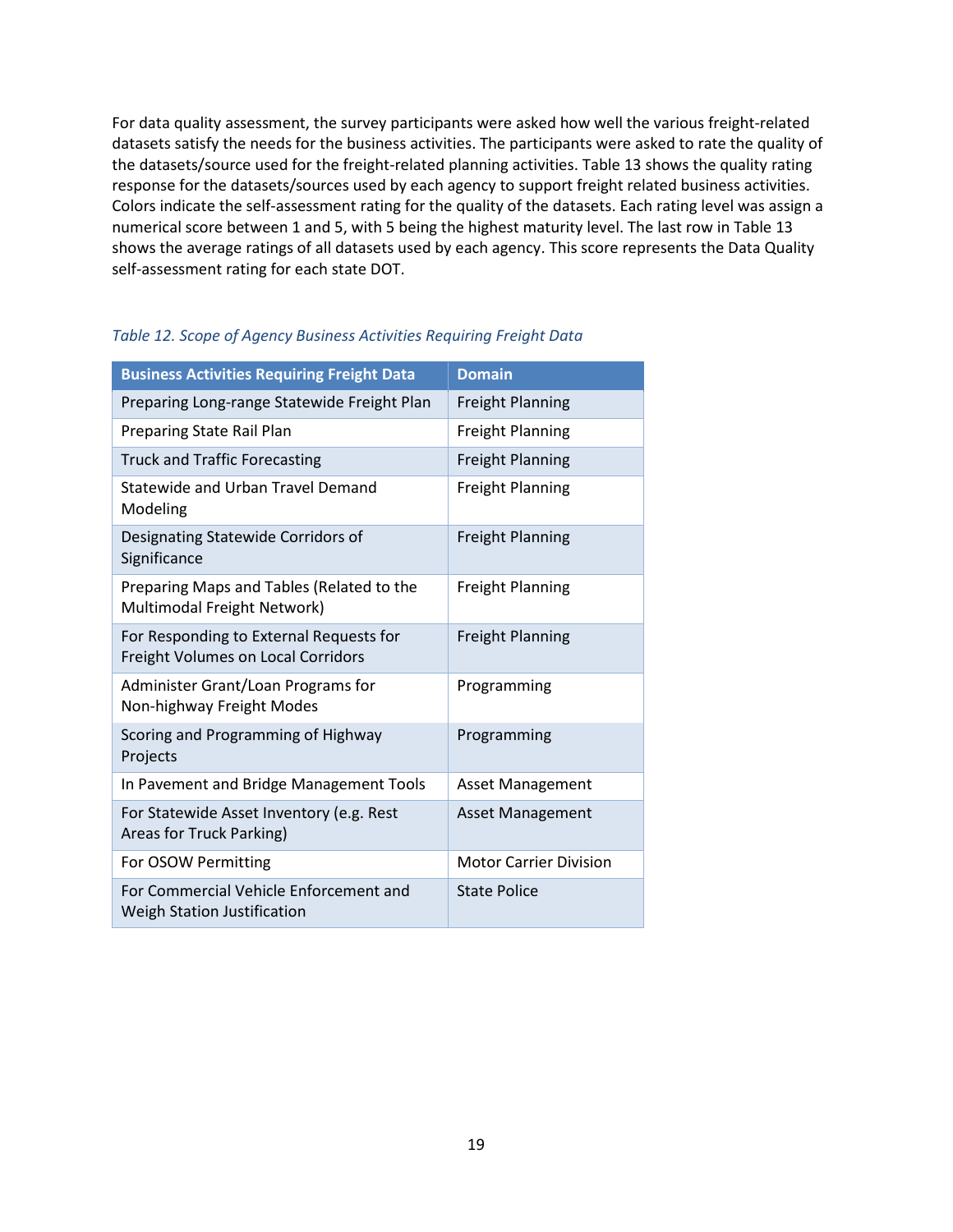| <b>Data Source</b>                                                   |                        |                                  | <b>Michigan</b>                     | lowa | <b>Indiana</b> | <b>Illinois</b> |
|----------------------------------------------------------------------|------------------------|----------------------------------|-------------------------------------|------|----------------|-----------------|
| <b>TRANSEARCH INSIGHT</b>                                            |                        |                                  |                                     |      |                |                 |
| Freight Analysis Framework (FAF)                                     |                        |                                  |                                     |      |                |                 |
| InfoUSA (Industry Employment)                                        |                        |                                  |                                     |      |                |                 |
| Waterborne Commerce Statistics (US Army Corp. of Engineers)          |                        |                                  |                                     |      |                |                 |
| <b>STB Waybill Sample</b>                                            |                        |                                  |                                     |      |                |                 |
| <b>INRIX Traffic Data</b>                                            |                        |                                  |                                     |      |                |                 |
| County Agricultural Production Profiles (US Dept. of<br>Agriculture) |                        |                                  |                                     |      |                |                 |
| <b>US Census Bureau</b>                                              |                        |                                  |                                     |      |                |                 |
| US Bureau of Econ Analysis                                           |                        |                                  |                                     |      |                |                 |
| Commodity Flow Survey (US Dept. of Transportation)                   |                        |                                  |                                     |      |                |                 |
| <b>Railroad Annual Reports</b>                                       |                        |                                  |                                     |      |                |                 |
| Major Corridor Investment Benefit Analysis                           |                        |                                  |                                     |      |                |                 |
| <b>REMI Forecast</b>                                                 |                        |                                  |                                     |      |                |                 |
| <b>State Origin-Destination Studies</b>                              |                        |                                  |                                     |      |                |                 |
| <b>Statewide Travel Demand Model</b>                                 |                        |                                  |                                     |      |                |                 |
| TREDIS Transportation Economic Development Impact System             |                        |                                  |                                     |      |                |                 |
| <b>State Air Cargo Statistics</b>                                    |                        |                                  |                                     |      |                |                 |
| <b>Average Rating</b>                                                |                        |                                  | 3.67                                | 4.27 | 4.56           | 1               |
| <b>Quality Assessment Color Code</b>                                 | <b>Maturity Rating</b> | <b>Description</b>               |                                     |      |                |                 |
|                                                                      | 5                      | Perfectly sufficient             |                                     |      |                |                 |
| 3.67                                                                 |                        | Acceptable but needs improvement |                                     |      |                |                 |
|                                                                      | 2.33                   |                                  | Useful but low-quality limits value |      |                |                 |
|                                                                      | 1                      |                                  | Not enough quality to be useful     |      |                |                 |
|                                                                      |                        | Not identified                   |                                     |      |                |                 |

<span id="page-25-0"></span>*Table 13. Adequacy of Freight Datasets for Planning and Engineering Business Activities at State DOTs*

Some states use more datasets than others, especially states that have in-house capacity to conduct freight analyses. Michigan and Iowa prepare their State Plans with in-house expertise. This may explain why these states use more freight datasets than other states. The same explanation may account for why Michigan and Iowa identified many datasets as acceptable but needing improvement. Experienced analysts are likely to know the assumptions and limitations of common databases.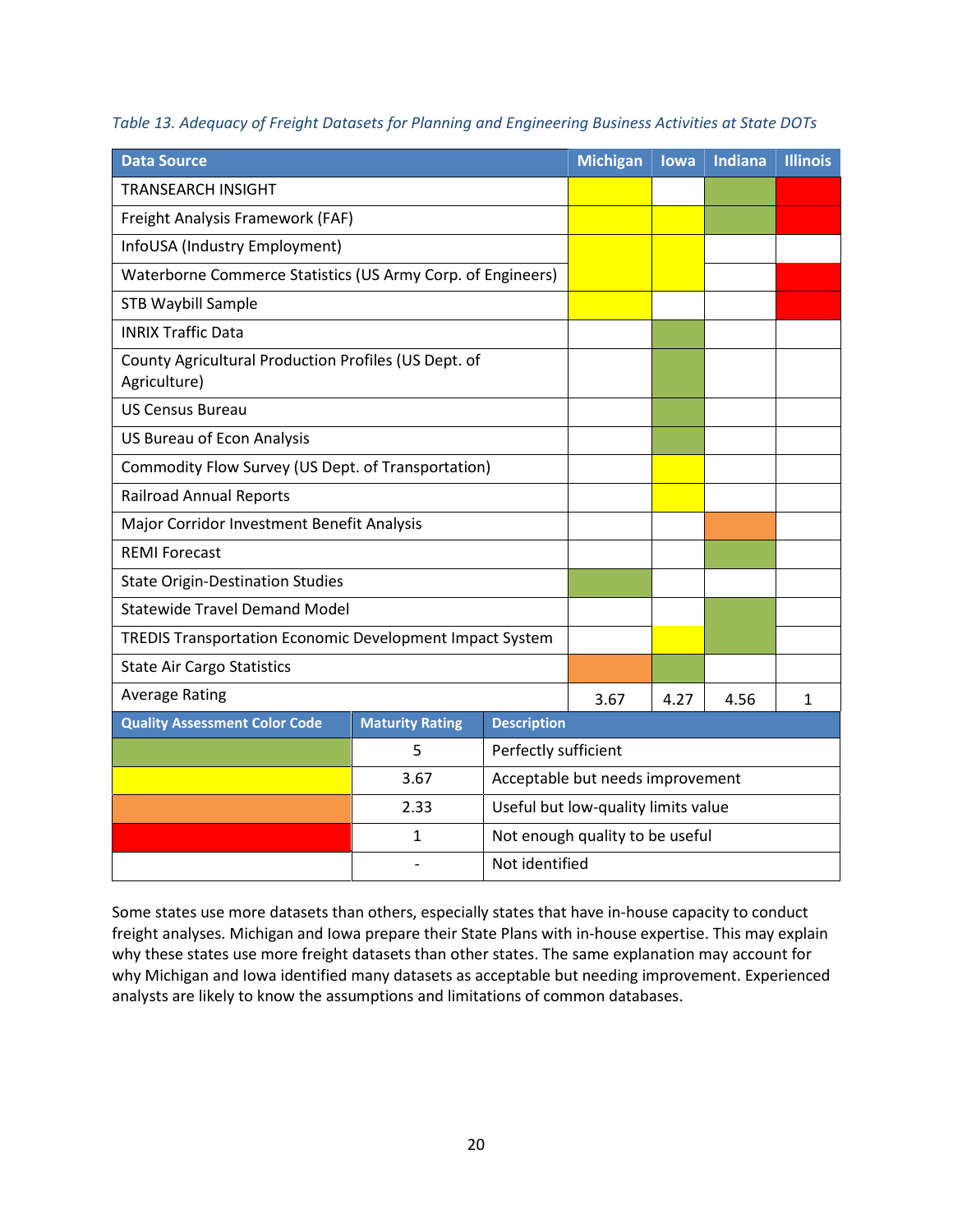Common datasets and sources among the states are the Freight Analysis Framework (FAF)<sup>[1](#page-26-1)</sup> from Oak Ridge National Laboratory, the commercial TRANSEARCH INSIGHT<sup>[2](#page-26-2)</sup>, Waterborne Commerce Statistics<sup>3</sup> from the US Army Corp of Engineers, Rail Carload Waybill Sample from the Surface Transportation Board<sup>[4](#page-26-4)</sup>, US Census Bureau<sup>[5](#page-26-5)</sup>, Bureau of Economic Analysis from the US Department of Commerce<sup>[6](#page-26-6)</sup>, and various state-level air and rail cargo statistics and travel demand forecasts. Kansas also uses Moody's Economy.com, Woods & Poole economic and demographic database<sup>[7](#page-26-7)</sup>, County Agricultural Production Profiles from the US Department of Agriculture National Agricultural Statistics Service<sup>[8](#page-26-8)</sup>, and Kansas Department of Revenue. The agency did not respond to the survey question on whether the quality of these datasets is adequate for their freight planning activities.

Some datasets/sources got widely different ratings from the state DOTs. For example, Michigan DOT stated that TRANSEARCH's quality is acceptable but needs improvement. Meanwhile, Illinois DOT stated that TRANSEARCH's quality is not enough to be useful. The quality ratings from Illinois cannot be explained. Illinois DOT uses common data from TRANSEARCH, FAF, USACE Waterborne Commerce, and STB Waybill Sample. However, these data sources do not provide the information quality needed to be useful in their freight planning activities.

In addition, the survey participants asked about the compatible software format for each data set.

- What format/platform do you use for each data set (e.g. GIS, spreadsheet)?
- Roughly how many times per year is each data set updated? Please enter a number.

The spreadsheet is most popular data format although virtually all of the datasets have a location data item. Some data comes from specific models such as Transcad but can be converted with readily available tools. The *Data Architecture and Data Integration* dimension of the assessments is concerned with geospatial referencing.

Some of the datasets are propriety and some are in the public domain. Various license agreements control whether the agency staff can make revisions to the database and whether those revisions will propagate to the next release of the database. Most freight datasets are updated once per year. This update frequency is acceptable since freight plans are prepared much less frequently.

# <span id="page-26-0"></span>Analysis and Recommendations

This Chapter presents the results of the capability maturity assessment. The report findings are limited to a small sample of states. The participating states are Illinois, Indiana, Iowa, Kansas, and Michigan.

The Chapter starts with a radar graph of the capability maturity score for each assessment dimension. There is a brief discussion of the maturity levels for the assessment elements in each dimension, followed by recommended actions for moving up the maturity scale taken from NCHRP Report 814 (Spy Pond Partners, LLC; Iteris, Inc., 2015). There is a discussion of benefits that can be achieved by increasing capability maturity and, finally, a discussion related to freight data management practices. The Chapter

<span id="page-26-1"></span> <sup>1</sup> http://faf.ornl.gov/fafweb/

<span id="page-26-2"></span><sup>2</sup> http://www.ihsglobalinsight.com/ProductsServices/ProductDetail838.htm

<span id="page-26-3"></span><sup>3</sup> http://www.iwr.usace.army.mil/About/Technical-Centers/WCSC-Waterborne-Commerce-Statistics-Center/

<span id="page-26-4"></span><sup>4</sup> https://www.stb.gov/stb/industry/econ\_waybill.html

<span id="page-26-5"></span><sup>5</sup> https://www.census.gov/

<span id="page-26-6"></span><sup>6</sup> https://www.bea.gov/

<span id="page-26-7"></span><sup>7</sup> https://www.woodsandpoole.com/

<span id="page-26-8"></span><sup>8</sup> https://www.nass.usda.gov/Surveys/Guide\_to\_NASS\_Surveys/County\_Agricultural\_Production/index.php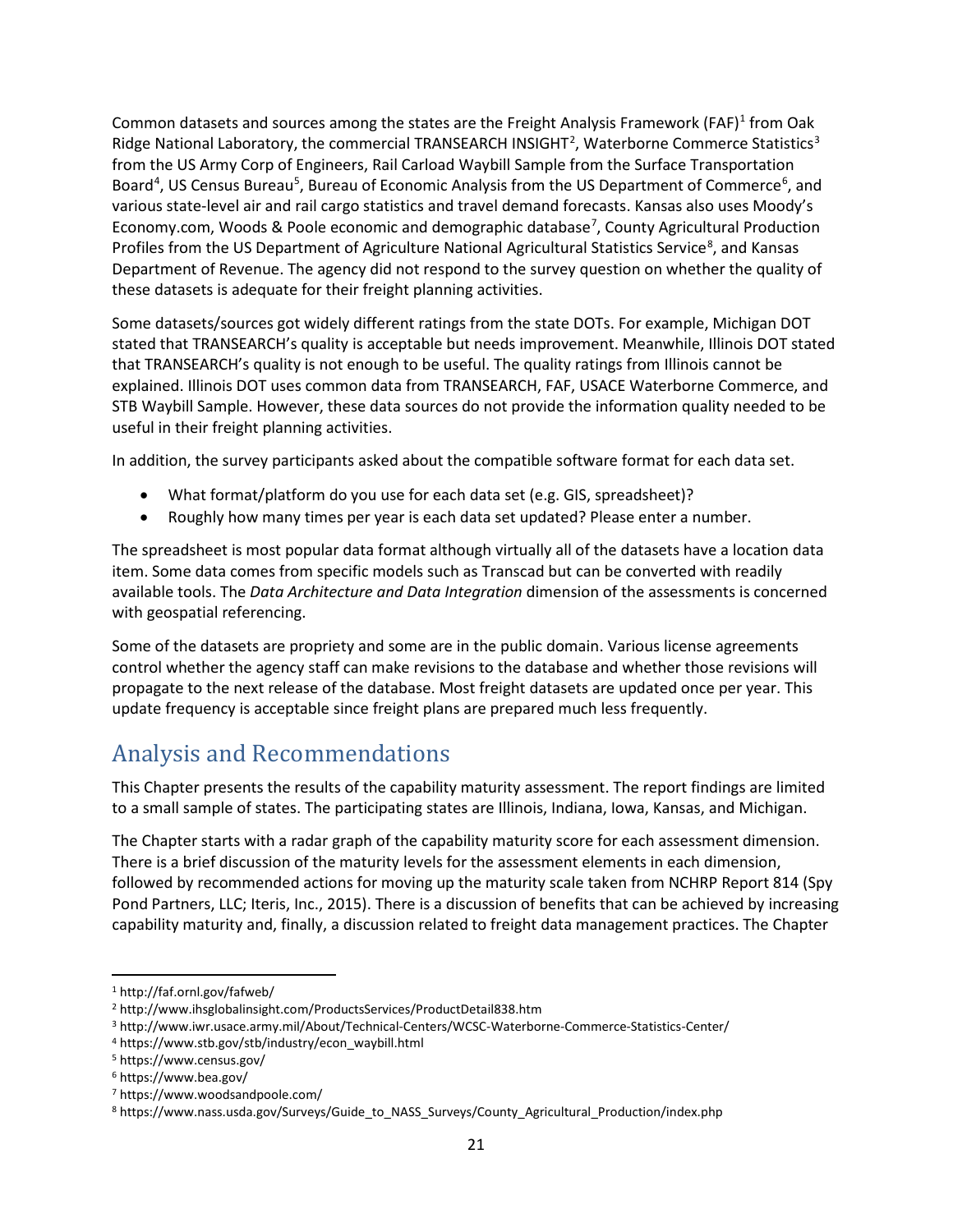ends with an assessment of barriers to freight data that might impact whether states are able to achieve their freight-related business goals.

## <span id="page-27-0"></span>Capability Maturity Radar Graph

Figure 5 shows the self-assessed competency levels for freight data management at each state DOT. The figure is a radar graph that shows values relative to a center ring at level 1. This graph type is useful when the categories (on the radar spikes) are not directly comparable. The raw graph data is i[n Table 33.](#page-27-2)



<span id="page-27-2"></span>*Figure 5. Capability Maturity Radar Graph*

#### <span id="page-27-1"></span>*Table 14. Capability Maturity Assessment Scores*

| <b>Assessment Element</b>      | <b>Michigan</b> | <b>lowa</b> | <b>Indiana</b> | <b>Illinois</b> | <b>Kansas</b>            |
|--------------------------------|-----------------|-------------|----------------|-----------------|--------------------------|
| <b>Strategy and Governance</b> | 2.29            | 2.14        | 1.71           | 1.00            | 3.67                     |
| Life-cycle Management          | 2.50            | 3.50        | 2.00           | 1.00            | $\overline{\phantom{a}}$ |
| Architecture and Integration   | 3.00            | 3.00        | 3.00           | 1.00            | 2.00                     |
| Collaboration                  | 4.50            | 2.50        | 2.00           | 1.00            | 3.50                     |
| Quality                        | 3.67            | 4.27        | 4.56           | 1.00            | $\overline{\phantom{0}}$ |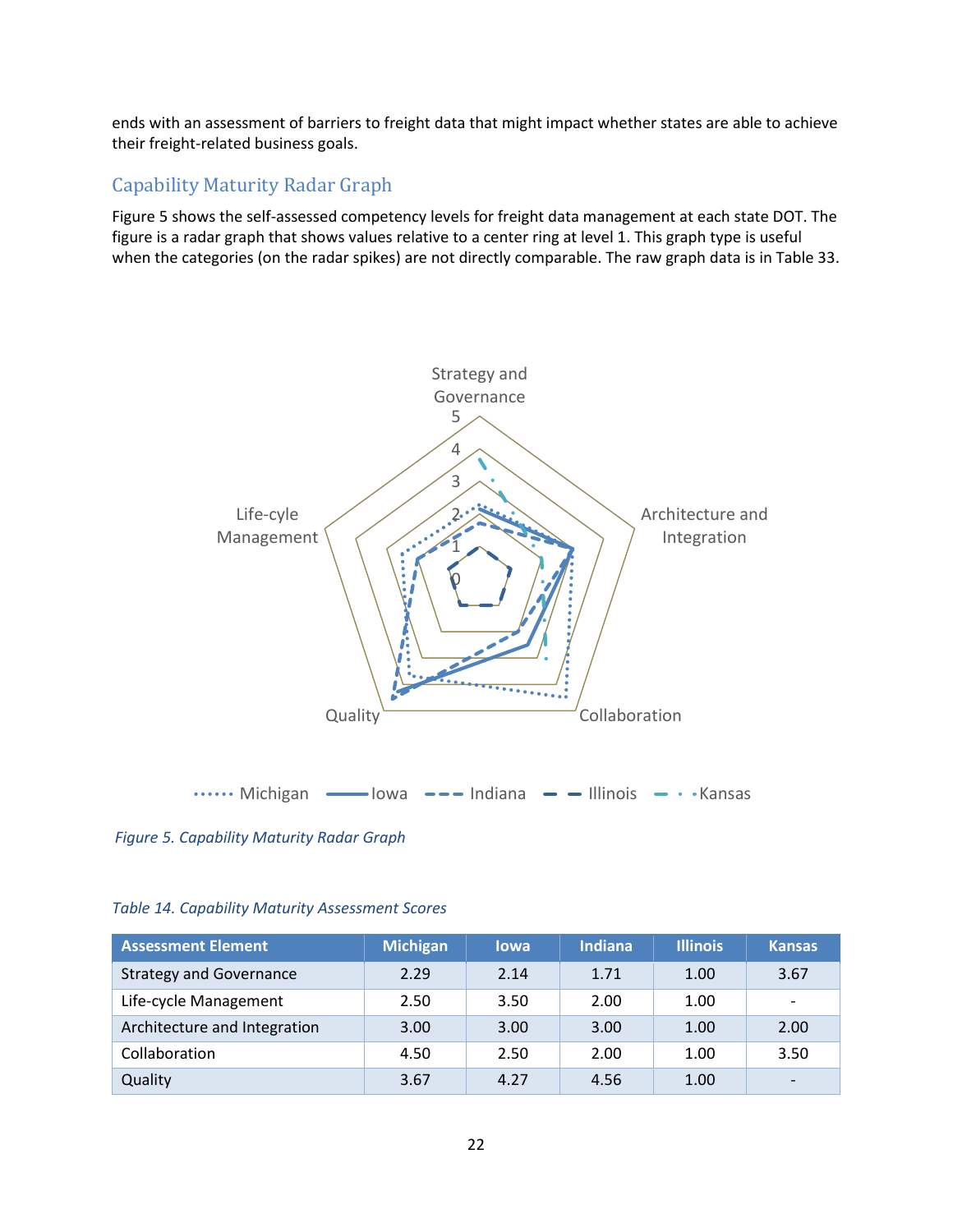# <span id="page-28-0"></span>Data Strategy and Governance

The analysis includes five elements for assessing the maturity of data strategy and governance practices.

**Strategy and Direction:** At low levels of maturity, decisions about what data collection and manage are highly decentralized. At high levels of maturity, investments are more deliberate and coordinated.

**Roles and Accountability:** At low levels of maturity, there is a lack of clarity about who "owns" data and no formal responsibilities for coordinating across business units on data collection and management. At high levels of maturity, roles and responsibilities are more formalized; staff are assigned to data stewardship and management roles, sufficiently trained, and provided with resources.

**Policies and Procedures:** At low levels of maturity, there are no written and adopted policies and procedures related to data governance and management. At high levels of maturity, policies and procedures are drafted, adopted, and implemented throughout the agency.

**Data Management Sustainability:** At low levels of maturity, the agency is not aware of risks associated with departures of staff with specialized knowledge and skills related to particular datasets or data management practices. At high levels of maturity, these risks are systematically identified and mitigation actions are in place—including succession plans and mentoring strategies.

**Relationship to Customers:** At low levels of maturity, data managers do not actively communicate with data users to understand data usage and to get feedback on data quality. At high levels of maturity, data program managers reach out to data users and act on feedback received to make improvements.

As shown in [Table 14,](#page-27-2) the average capability assessment scores for Data Strategy and Governance tend to be lower than for the other assessment dimensions. Agencies can improve data strategy and governance capability to better support business activities by taking one or more of the following recommended actions (Spy Pond Partners, LLC; Iteris, Inc., 2015).

- Data Governance Bodies
- Data Governance and Stewardship Policies
- Data Business Plans
- Data Management Roles & Responsibilities
- Data Communities of Interest
- Succession Planning and Management
- Core Competency Definition

There are many benefits for agencies with mature data strategy and governance capabilities. The benefits compound as more and varying types of data become available. Agencies can better identify where unproductive or lower value investments in freight data that can be discontinued or diverted to higher value data investments. Communication between data providers and data customers reduces the collection of unnecessary or unintended data. Agencies will have the information needed to negotiate the needed terms for agreements on what data is provided, at what frequency, and in what form. Formal roles and accountability will help agency staff by providing data in efficient and effective ways and giving them a consistent and sustainable framework for data management. If implemented well, policies and procedures result in higher quality data, more effective use of data, and clear decisionmaking processes around data. Agencies can reduce risks of disruption in business activities and plan for the orderly and efficient transition of responsibilities.

[Table 34](#page-30-0) compares some key aspects of data strategy and governance capabilities. In Kansas, data governance and planning activities are refined to focus on key risks. Comprehensive policies for the data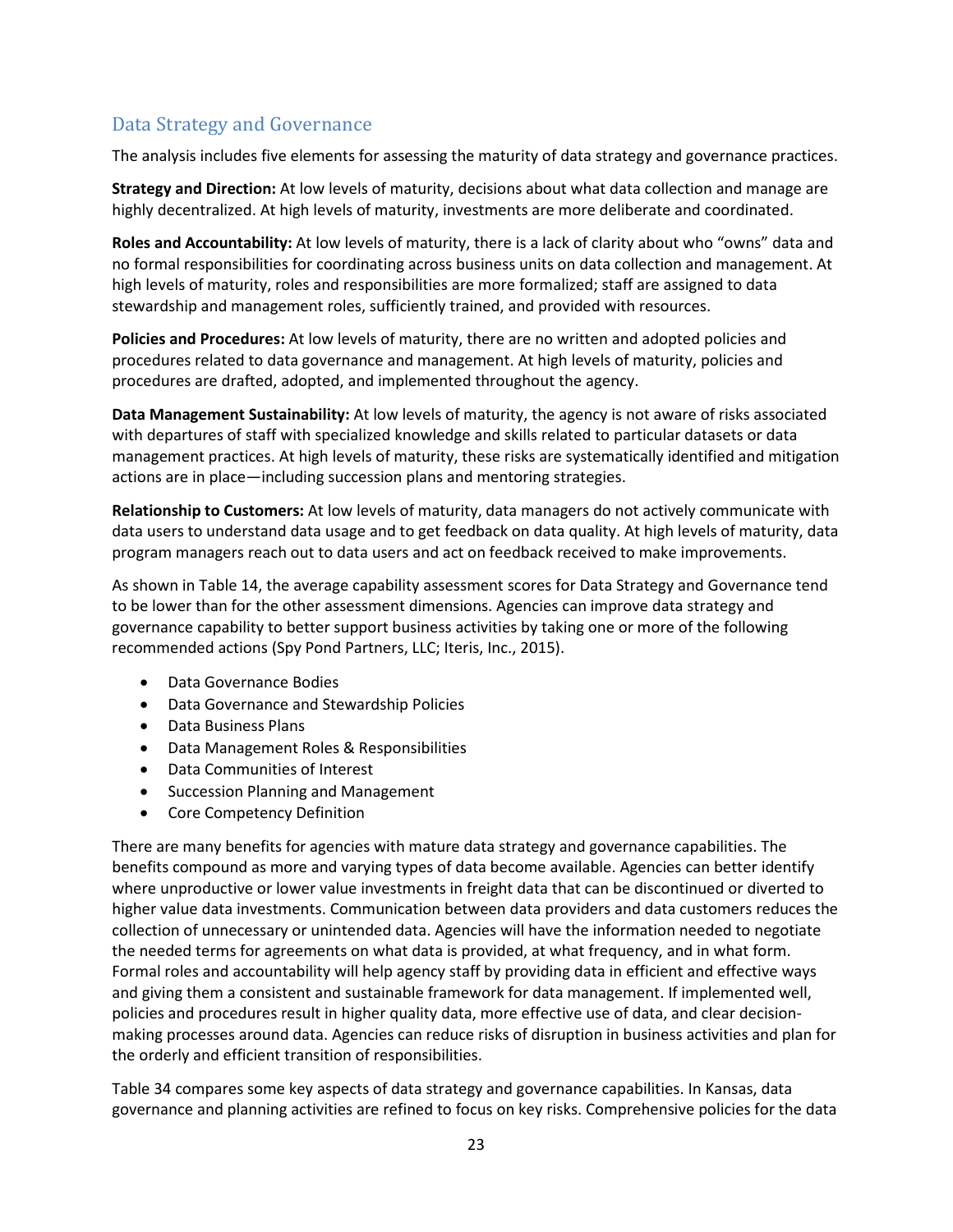have been developed based on collaboration across the agency. The freight datasets are maintained and updated frequently. Data inventory is used to identify duplicated datasets to improve efficiency. Michigan and Iowa have some collaboration across business units to improve datasets. The states have developed metrics for data governance, with clearly designated roles of accountability for data quality and value. Data management capabilities and skills are clearly identified in staff position descriptions.

# <span id="page-29-0"></span>Data Life-cycle Management

The analysis includes two elements for assessing the maturity of data life-cycle management practices.

**Data Findability and Documentation:** At lower levels of maturity, datasets are discovered primarily by word of mouth. At higher levels of maturity, the agency has and maintains standard information (meta data) about what each data set contains, including the meaning of each data item.

**Data Updating**: At lower levels of maturity, data updates are made ad hoc and users are not aware of data updating frequencies or methods. In addition, rules for adding and deleting key data entities (e.g., routes, bridges, projects) have not been developed. At higher levels of maturity, business rules govern how each major data set is to be updated. Where applicable, business rules are embedded into applications to prevent data anomalies.

In [Table 14,](#page-27-2) the average capability self-assessment score for Data Life-cycle Management tends to be lower than for the other assessment dimensions. Agencies can improve data life-cycle management using the following recommended actions described in NCHRP Report 814 (Spy Pond Partners, LLC; Iteris, Inc., 2015).

- Data Catalogs and Dictionaries
- Data Management Plans
- Data Curation Profiles
- Standard Operating Procedures

There are benefits for agencies with mature for data life-cycle management capabilities. A catalog of datasets adds value to existing data by promoting re-use and minimizing the chance that duplicate data will be collected. Documenting the source and derivation of data elements also reduces risks associated with data misuse. Rules for updating data can benefit both data managers and users by reducing the cost of data maintenance and improving the quality of data.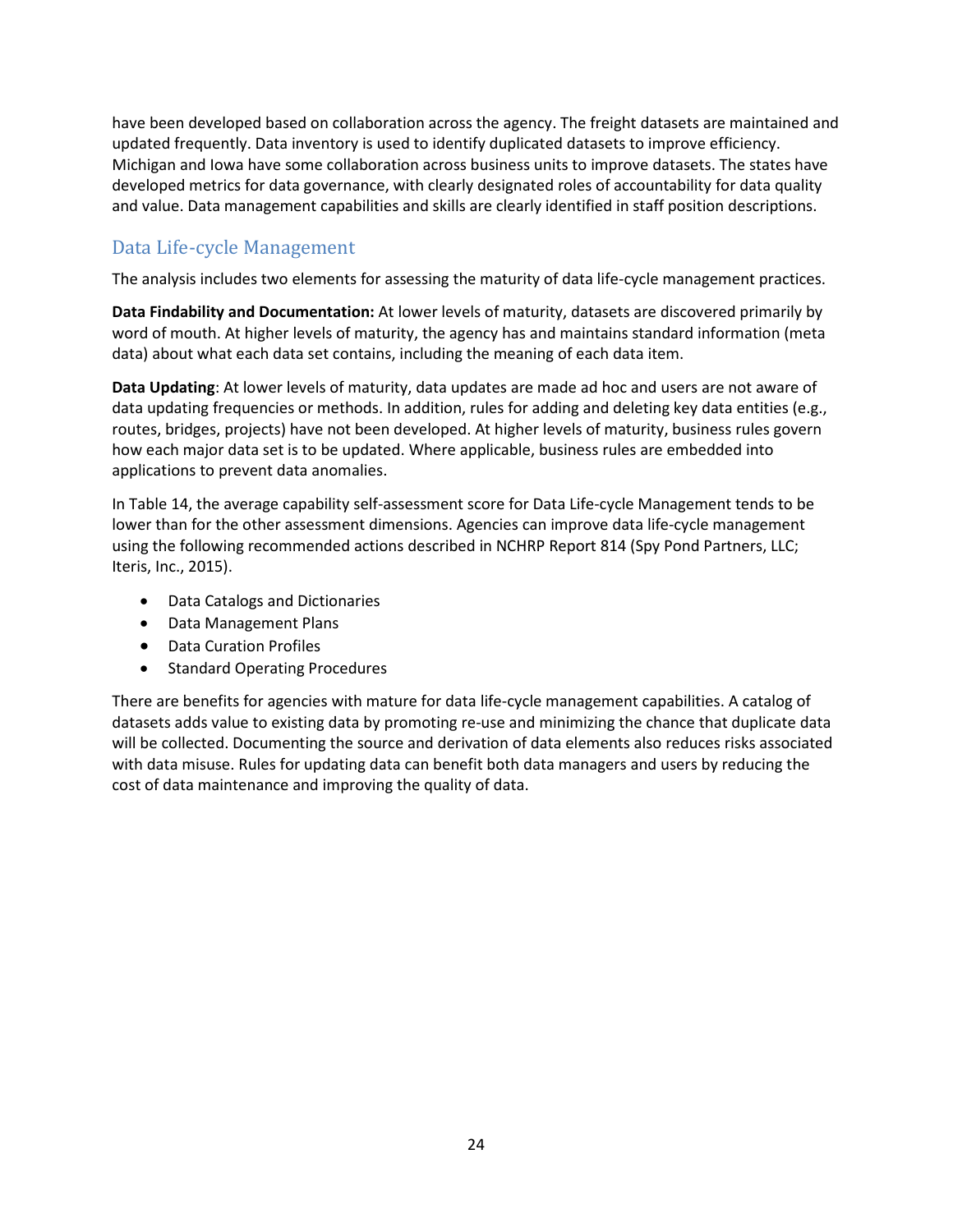# *Table 15. Data Strategy and Governance Performance*

<span id="page-30-0"></span>

| <b>Capability</b>                                                                          | <b>Michigan</b>                                                                                                                                 | lowa                                                                                        | <b>Indiana</b>                                                                              | <b>Illinois</b>                             | <b>Kansas</b>                                                                           |
|--------------------------------------------------------------------------------------------|-------------------------------------------------------------------------------------------------------------------------------------------------|---------------------------------------------------------------------------------------------|---------------------------------------------------------------------------------------------|---------------------------------------------|-----------------------------------------------------------------------------------------|
| Data collection and<br>management                                                          | Collaborated under<br>executive leadership                                                                                                      | Preparing for the<br>agency-wide data                                                       | Collaborated under<br>executive leadership                                                  | Performed by<br>individual<br>business unit | Collaborated under<br>executive leadership                                              |
| Data improvement<br>plan                                                                   | Systematically reviewed,<br>assessed, and documented                                                                                            | Informally identified<br>and reviewed                                                       | Systematically<br>reviewed, assessed,<br>and documented                                     | Upon<br>opportunistic<br>basis              | Systematically<br>reviewed and refined<br>to focus on key risks                         |
| Data collection and<br>management are<br>aligned to the plan                               | Yes                                                                                                                                             | <b>No</b>                                                                                   | Yes                                                                                         | <b>No</b>                                   | Yes                                                                                     |
| The agency has<br>assigned authority<br>for data quality,<br>value, and<br>appropriate use | Data governance body has<br>been established; roles are<br>identified; capability and<br>skilled are included in staff<br>position description. | Individuals have<br>been identified to<br>lead; but no formal<br>responsibility<br>written. | Individuals have<br>been identified to<br>lead; but no formal<br>responsibility<br>written. | <b>No</b>                                   | Individuals have been<br>identified to lead; but<br>no formal<br>responsibility written |
| Freight data is a<br>strategic asset                                                       | <b>No</b>                                                                                                                                       | <b>No</b>                                                                                   | <b>No</b>                                                                                   | <b>No</b>                                   | Comprehensive data<br>management policies<br>are in place. Processes<br>are enforced.   |
| Do you gather<br>feedback from users<br>of the freight data<br>you manage?                 | Sometimes                                                                                                                                       | Sometimes                                                                                   | Rarely                                                                                      | Rarely                                      | Question not<br>answered                                                                |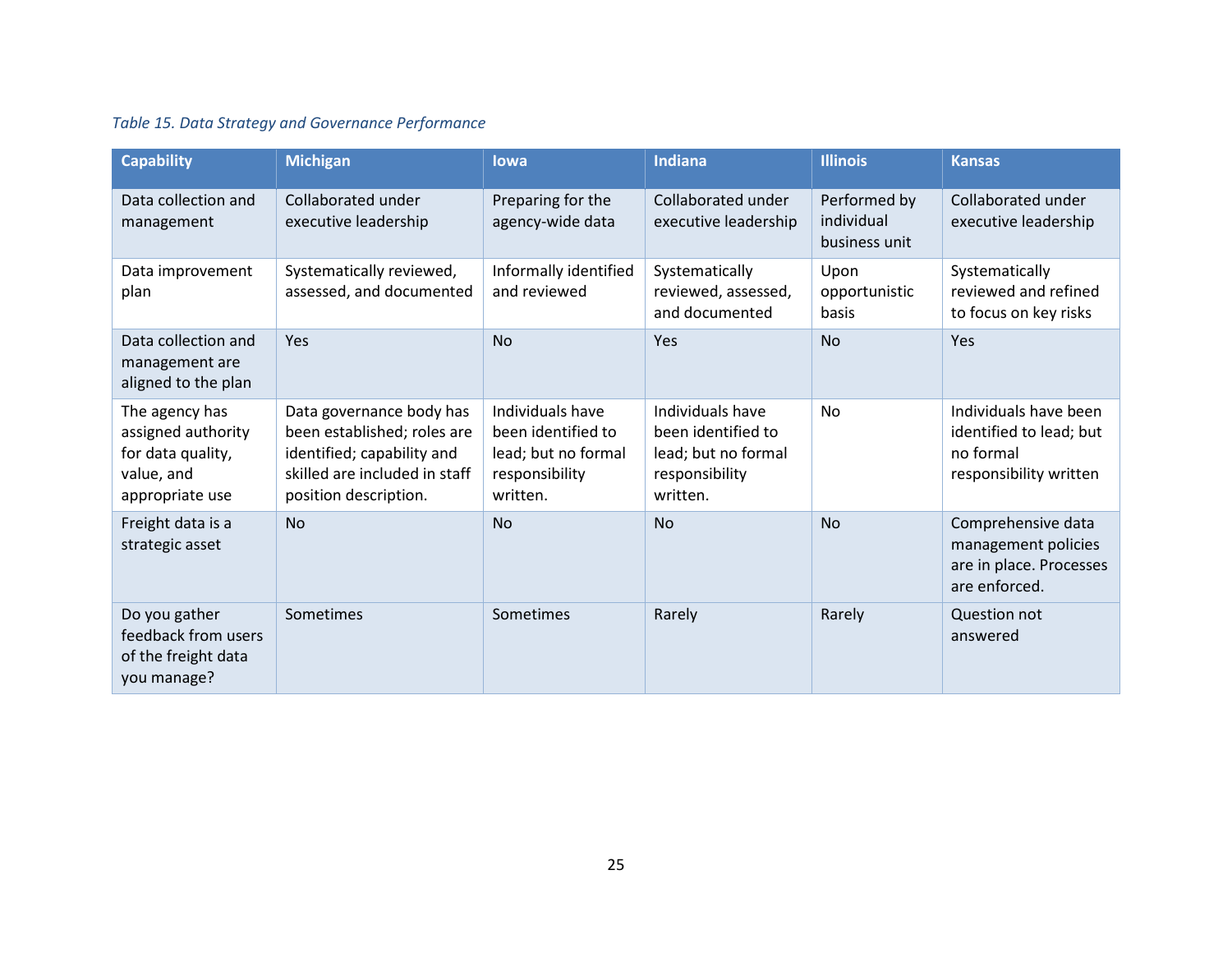#### <span id="page-31-1"></span>*Table 16. Data Inventory Performance*

| <b>Criteria</b>                                       | <b>Michigan</b>                       | <b>lowa</b>                                                        | <b>Indiana</b>                                                     | <b>Illinois</b> | <b>Kansas</b>                         |
|-------------------------------------------------------|---------------------------------------|--------------------------------------------------------------------|--------------------------------------------------------------------|-----------------|---------------------------------------|
| Awareness of<br>freight dataset<br>applications       | <b>Yes</b>                            | <b>Yes</b>                                                         | Yes                                                                | N <sub>o</sub>  | <b>Yes</b>                            |
| Freight data is<br>included in the<br>data inventory. | No.                                   | Yes                                                                | No                                                                 | No.             | Yes                                   |
| Freight data<br>update and<br>maintenance             | <b>No</b>                             | <b>No</b>                                                          | N <sub>o</sub>                                                     | N <sub>o</sub>  | <b>Yes</b>                            |
| Transition plan<br>for data<br>custodian staffs       | Yes. Key<br>persons are<br>identified | No. The risks are<br>understood, no<br>key person is<br>identified | No. The risks are<br>understood, no<br>key person is<br>identified | No.             | Yes. Key<br>persons are<br>identified |

# <span id="page-31-0"></span>Data Architecture and Integration

The analysis includes two elements for assessing the maturity of data architecture and integration practices.

**Common Location Referencing:** At low levels of maturity, different datasets use different methods for location referencing and standards for location referencing have not been established. Some map information or merged datasets are not reliable. At high levels of maturity, location referencing standards are in place for new datasets and existing datasets are transformed as needed to use the standard referencing methods.

**Geospatial Data Management:** At low levels of maturity, various methods may be used across the agency for collecting and managing spatial data. Hardware, software and services related to GIS are not standardized or coordinated with legacy data management functions. At high levels of maturity, the agency views spatial data management and mapping as integral to the overall data management. GIS data is integrated with other agency business data.

In [Table 14,](#page-27-2) the average capability self-assessment score for the Data Architecture and Integration elements is consistent across the states. The actions listed below are recommended for improving data architecture and integration capability to support business activities that use freight data. These actions are described in NCHRP Report 814 (Spy Pond Partners, LLC; Iteris, Inc., 2015).

- Common Geospatial Referencing
- Data Change Management
- Data Stewardship and Governance Policies
- Data Delivery Platforms

There are many benefits for agencies with mature data architecture and integration capabilities. Standardization of location referencing enables agencies to visualize and integrate data efficiently, thereby increasing the business value of agency data. The agency can keep data current because it can quickly propagate changes to linear references as road changes occur or as errors are corrected. Geo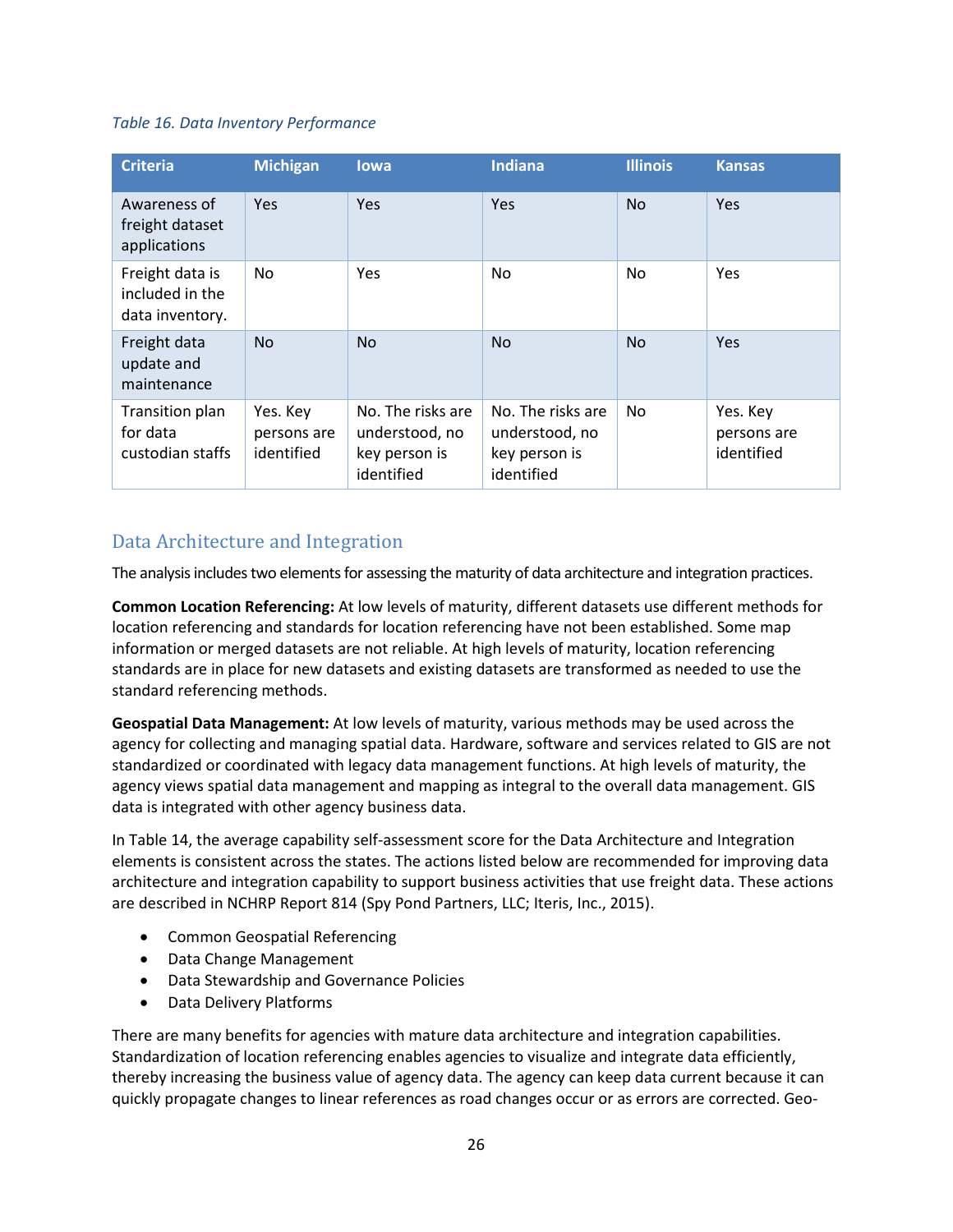spatial data management leads to streamlined data integration processes, thereby eliminating timeconsuming, repetitive and error-prone data.

[Table 17](#page-32-1) summarizes key findings. Indiana DOT appears to lead in capability maturity for spatial data architecture and integration. The LRS is used for all agency datasets that include location. The agency has LRS data standards and requirements. Also, locations can be transformed between coordinatebased location and linear referencing.

#### <span id="page-32-1"></span>*Table 17. LRS Data Integration Performance*

|                                                                           | <b>Michigan</b>           | lowa                      | <b>Indiana</b>        | <b>Illinois</b> | <b>Kansas</b>  |
|---------------------------------------------------------------------------|---------------------------|---------------------------|-----------------------|-----------------|----------------|
| Agency has LRS standards                                                  | Establishing<br>standards | Establishing<br>standards | Standards<br>in place | No.             | Developing     |
| LRS is required for datasets that<br>include location                     | <b>New</b><br>datasets    | <b>New</b><br>datasets    | All<br>datasets       | No              | No             |
| Ability to transform between linear<br>and geo-spatial coordinate systems | <b>No</b>                 | No                        | Yes                   | No.             | N <sub>0</sub> |

## <span id="page-32-0"></span>Data Collaboration

The analysis includes two elements for assessing the maturity of data collaboration practices.

**Internal Agency Collaboration:** At lower levels of maturity, business units handle data collection and acquisition efforts independently. Each unit views the data they collect as "their own" and does attempt to share data management with business units within the agency. At higher levels of maturity, data partnerships across the agency are encouraged and incentivized and data collection efforts are coordinated across business units.

**External Collaboration:** At lower levels of maturity, individuals may seek out and acquire datasets from external entities on a one-time basis as needs arise and external requests for agency data are considered on a case-by-case basis. At higher levels of maturity, data sharing is ongoing and datasharing agreements make the best of both internal and external data resources. The agency provides self-serve access to key datasets for which there are frequent requests.

In [Table 14,](#page-27-2) the average capability self-assessment score for the Data Collaboration elements varies widely across the states. The recommended actions, listed below, can be used to advance data architecture and integration capability. These actions are described in NCHRP Report 814 (Spy Pond Partners, LLC; Iteris, Inc., 2015).

- Multi-Purpose Data Collection
- Data Outsourcing
- Data Business Plans
- Data Governance Bodies
- Data Clearinghouses/Open Data Platforms
- Data-Sharing Agreements
- Data Partnerships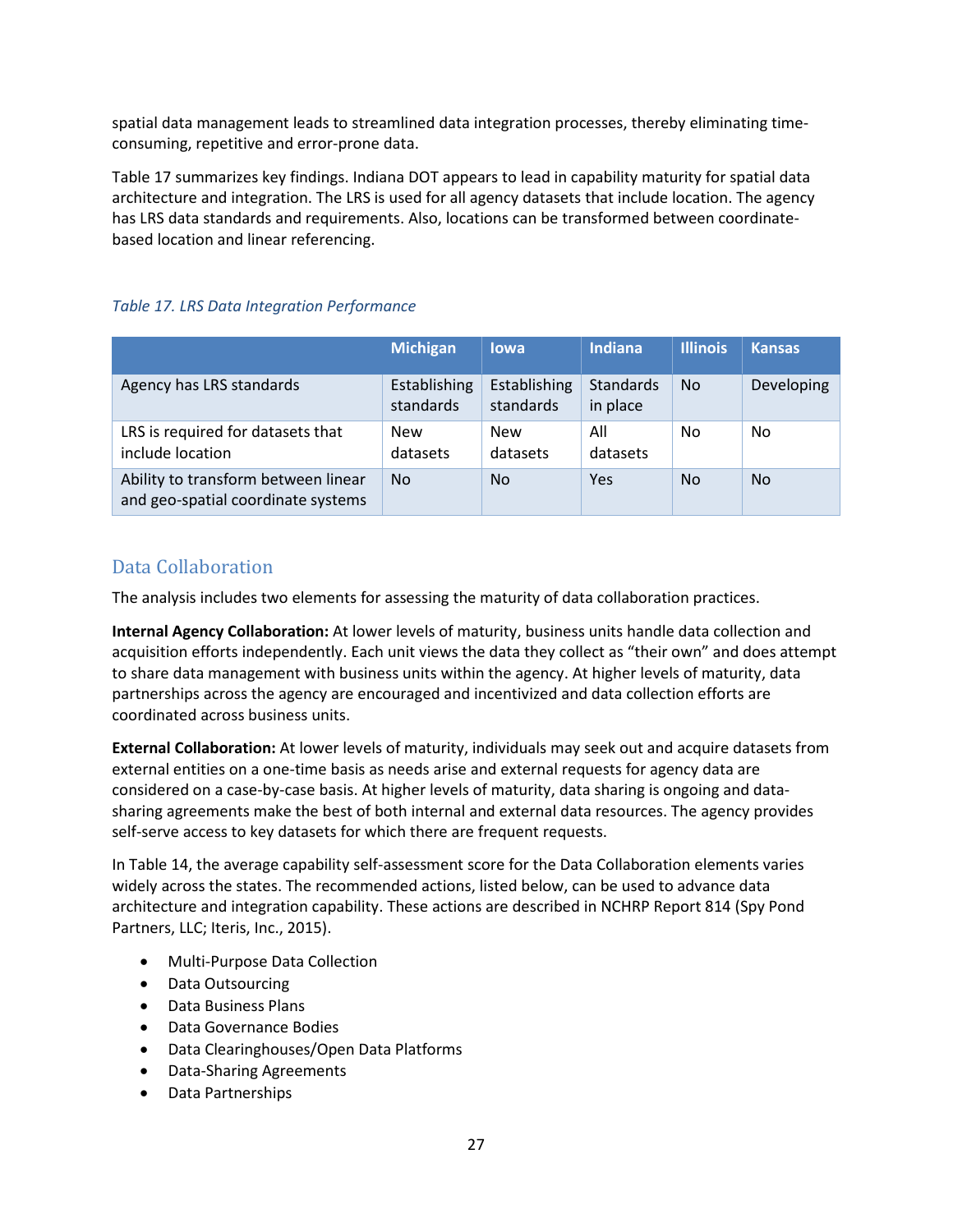There are many benefits for agencies with mature data collaboration capabilities. First, business units can work together to share costs and support resources to deploy new data collection technologies (e.g., videolog and LiDAR). A collaborative approach to data collection and management reduces duplicative efforts and prevents proliferation of multiple overlapping and inconsistent datasets. Second, external data collaboration capabilities save the agency staff time in fulfilling data requests and give agency staff access to data otherwise unavailable or at a lower cost than if it were collected and managed in-house.

[Table 18](#page-33-2) summarizes key findings. All of the DOTs share freight data between the planning and other business units within the agency. Michigan DOT and Kansas DOT share freight data with organizations outside the state DOTs. Only Michigan has a staff liaison to manage the external partnerships for data sharing.

| <b>Components of Successful Data</b><br><b>Collaborations</b> | <b>Michigan</b> | <b>lowa</b>  | Indiana        | <b>Illinois</b> | <b>Kansas</b> |
|---------------------------------------------------------------|-----------------|--------------|----------------|-----------------|---------------|
| Data update                                                   | Regularly       | As needed    | N <sub>0</sub> | No.             | Regularly     |
| Partnerships with external entities                           | Yes             | Upon request | No             | No              | Yes           |
| Collaboration with internal agency units                      | Yes             | Yes          | Yes            | No              | Yes           |

#### <span id="page-33-2"></span>*Table 18. Data Collaboration Performance*

## <span id="page-33-0"></span>Data Quality Management

At low levels of maturity, there is a lack of awareness about the quality of the agency's datasets beyond anecdotal information. At high maturity levels, the agency has standard definitions and metrics for data quality. At low levels of maturity, data quality issues are address as they are found. New data collection efforts do not have standards for data quality assurance. At high maturity levels, data quality techniques include the use of standard quality control and quality assurance processes for new data collection, business rules for data validation, automated data cleansing procedures, procedures for error reporting and correction.

Data quality improvement efforts need to be tailored to specific data types and collection methods. Providing data users with data quality metrics helps them determine whether a dataset meets the needs. Data quality measurement can be costly, so it is important to focus on a few essential measures and take advantage of quality metrics that can be automatically generated (e.g., validation rules).

In [Table 14,](#page-27-2) the average self-assessment score for Data Quality tends to be the highest among the five dimensions that were assessed. Agencies can improve data quality by implementing the quality techniques listed above. These techniques are described in the NCHRP Report 814 (Spy Pond Partners, LLC; Iteris, Inc., 2015).

## <span id="page-33-1"></span>Freight Goals and Data Barriers

The state DOT agency goals are similar for all states: maintenance, preserving the environment, operational efficiency, and safety. These are consistent with goals of the US DOT and are expected results. The state DOTs were asked about the agency's freight goals. The freight goals, listed in [Table 19,](#page-34-0)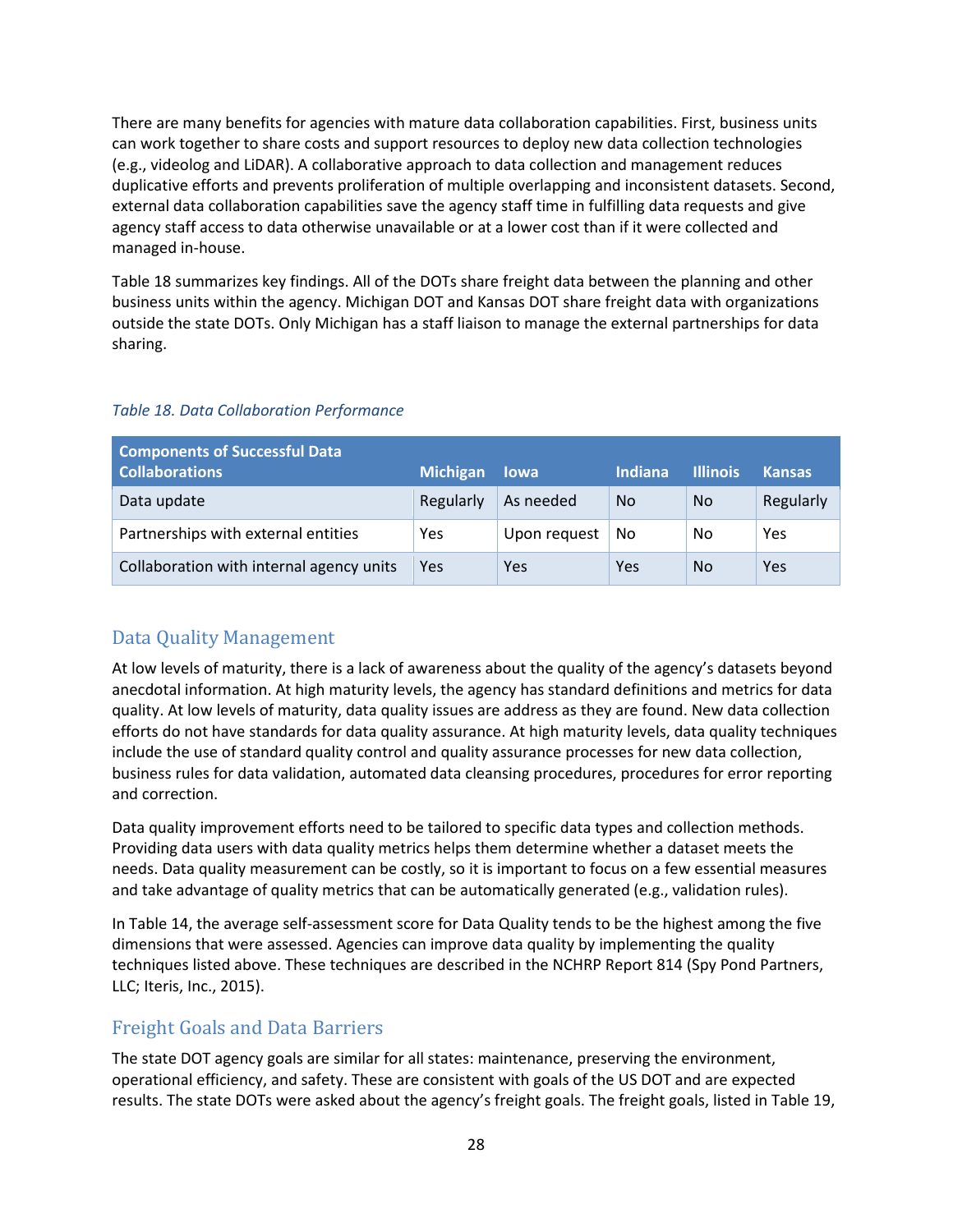are organized according to goals that govern the US DOT investment programs. From the perspective of state-level freight planning, economic productivity, efficiency, congestion reduction, safety, security, resiliency, maintenance, and environmental sustainability are common goals for all states.

| <b>US DOT Goal</b>              | <b>Freight Goal</b>                                                                                                                                                                             |
|---------------------------------|-------------------------------------------------------------------------------------------------------------------------------------------------------------------------------------------------|
| <b>Economic Development</b>     | Improve the contribution of the freight<br>transportation system to economic efficiency,<br>productivity, and competitiveness                                                                   |
| <b>Operational Efficiency</b>   | Reduce congestion on the freight transportation<br>system                                                                                                                                       |
|                                 | Use advanced technology, performance<br>management, innovation, competition, and<br>accountability in operating and maintaining the<br>freight<br>Improve freight mobility while protecting our |
|                                 | transportation infrastructure                                                                                                                                                                   |
| Safety                          | Improve the safety, security, and resilience of the<br>freight transportation system                                                                                                            |
| State of Good Repair            | Improve the state of good repair of the freight<br>transportation system                                                                                                                        |
| <b>Environmental Protection</b> | Reduce adverse environmental and community<br>impacts of the freight transportation system                                                                                                      |

#### <span id="page-34-0"></span>*Table 19. Agency Freight Goals*

The survey participants were asked to indicate the barriers they encounter when working with freight data in their business activities. While the freight goals are similar among agencies, the freight data barriers are different. In addition to the well-known barriers of access to private-sector freight data, the participants mentioned other data barriers.

Jesse Gwilliams, of Michigan DOT explains,

*"Hard to get complete data on commodity movements, especially by truck. We can get some limited private data, but mostly it is hard to get... and then changes constantly."* 

Iowa DOT lacks commodity type by highway, rail, and waterway corridors. On the waterways, they want to know tonnages and values by barge terminal and commodity types by barge terminal. For Iowa DOT, Sam Hiscocks comments,

*"We have freight-related data that we update and utilize on a regular basis. However, one barrier that we do have is a lack of knowledge on private data sources that exist and are available to us for purchase."* 

Kristin Brier of Indiana DOT explains,

*"We don't have an existing infrastructure to measure most dimensions of freight movement in Indiana, so establishing a baseline is difficult."*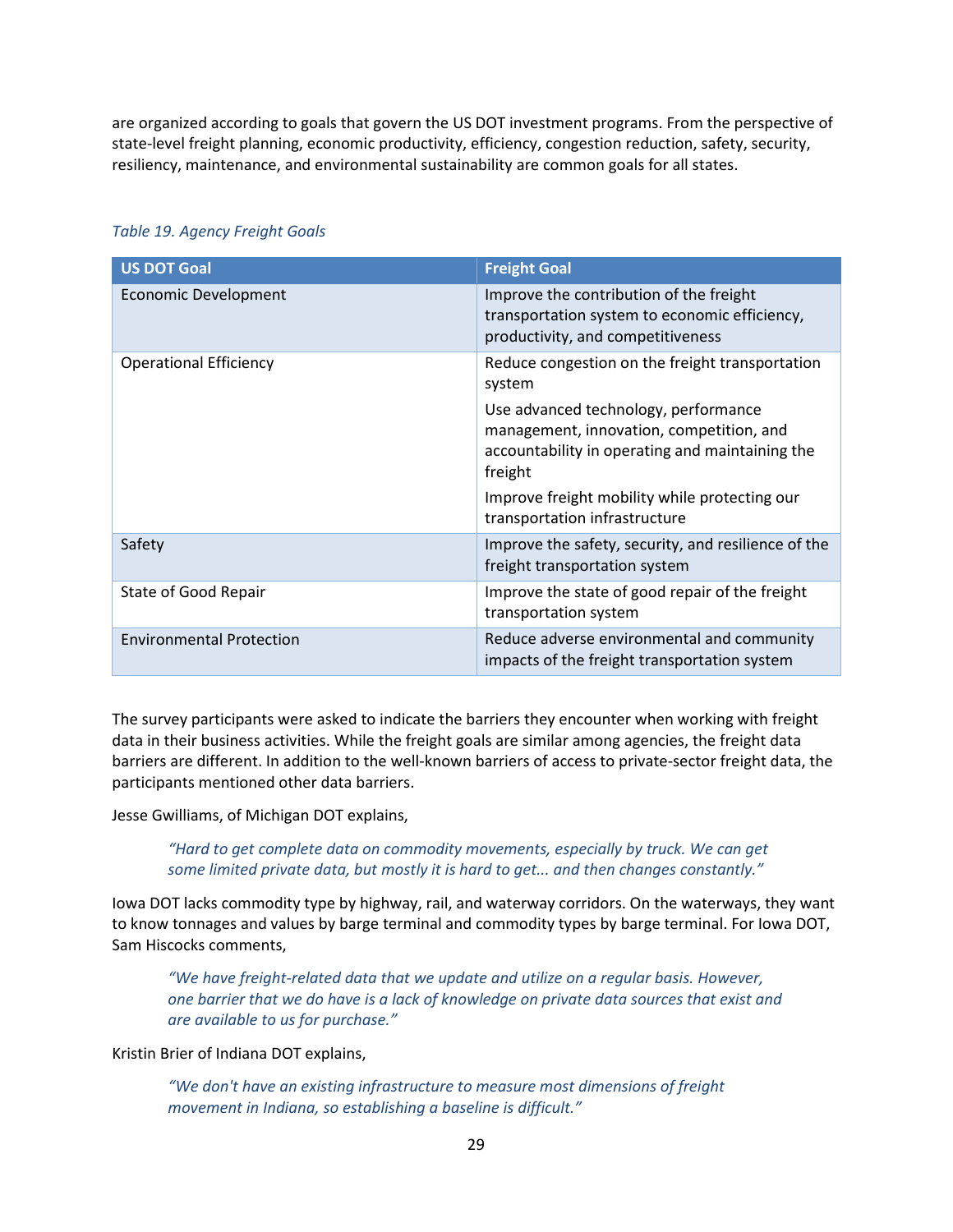These data barriers emphasize the lack of knowledge about privately held commodity flow data. However, if commodity flow data were available, some states do not have the in-house capacity to carry out an analysis to interpret the data.

For Indiana, Kristin Brier writes,

*"The data we have is from our oversize/overweight permitting program, and from national datasets such as the FAF. We do not have state-measured data on commodities and flows, common truck routes, or locations of heavy industrial or distribution areas. We do not have any data on the 50+ private ports in Indiana. While we have location information and some level of data about activities at our large transportation facilities (public ports, cargo airports, and intermodal facilities), regional and local facility information is sparse."* 

The freight goals indicate what data and information are important. [Table 20](#page-35-0) lists the goals from the perspective of the agency planning department. The table indicates the states that have expressed the goals and barriers. The table is useful for states to consider how barriers to freight data could affect the agency's ability to accomplish its freight-related business goals.

| <b>DATA BARRIER</b><br><b>FREIGHT GOAL</b>                                                            | for freight<br>No funding<br>data | δ<br>database<br>No knowledge<br>private | to private<br>No access<br>database | data<br>No capacity for<br>management | data<br>No capacity for<br>analysis | Lack of commodity<br>data |
|-------------------------------------------------------------------------------------------------------|-----------------------------------|------------------------------------------|-------------------------------------|---------------------------------------|-------------------------------------|---------------------------|
| Improve the contribution of the freight transportation<br>system to economic efficiency, productivity | MI                                | IA                                       | IA                                  | <b>KS</b>                             | <b>KS</b>                           | MI, IA                    |
| Freight mobility - Reduce congestion on the freight<br>transportation system                          | IN, MI                            | IA                                       | IN, IA                              | IN                                    | IN                                  | MI, IA                    |
| Improve the safety, security, and resilience of the<br>freight transportation system                  | MI                                | IA                                       | IA                                  |                                       |                                     | MI, IA                    |
| Improve the state of good repair of the freight<br>transportation system                              | MI, IN                            | IA                                       | IA, IN                              | IN                                    | IN                                  | MI, IA                    |
| Reduce adverse environmental and community<br>impacts of the freight transportation system            | MI                                | IA                                       | IA                                  |                                       |                                     | MI, IA                    |

<span id="page-35-0"></span>*Table 20. Data Barriers Which Might Interrupt the Accomplishment of Freight Goals*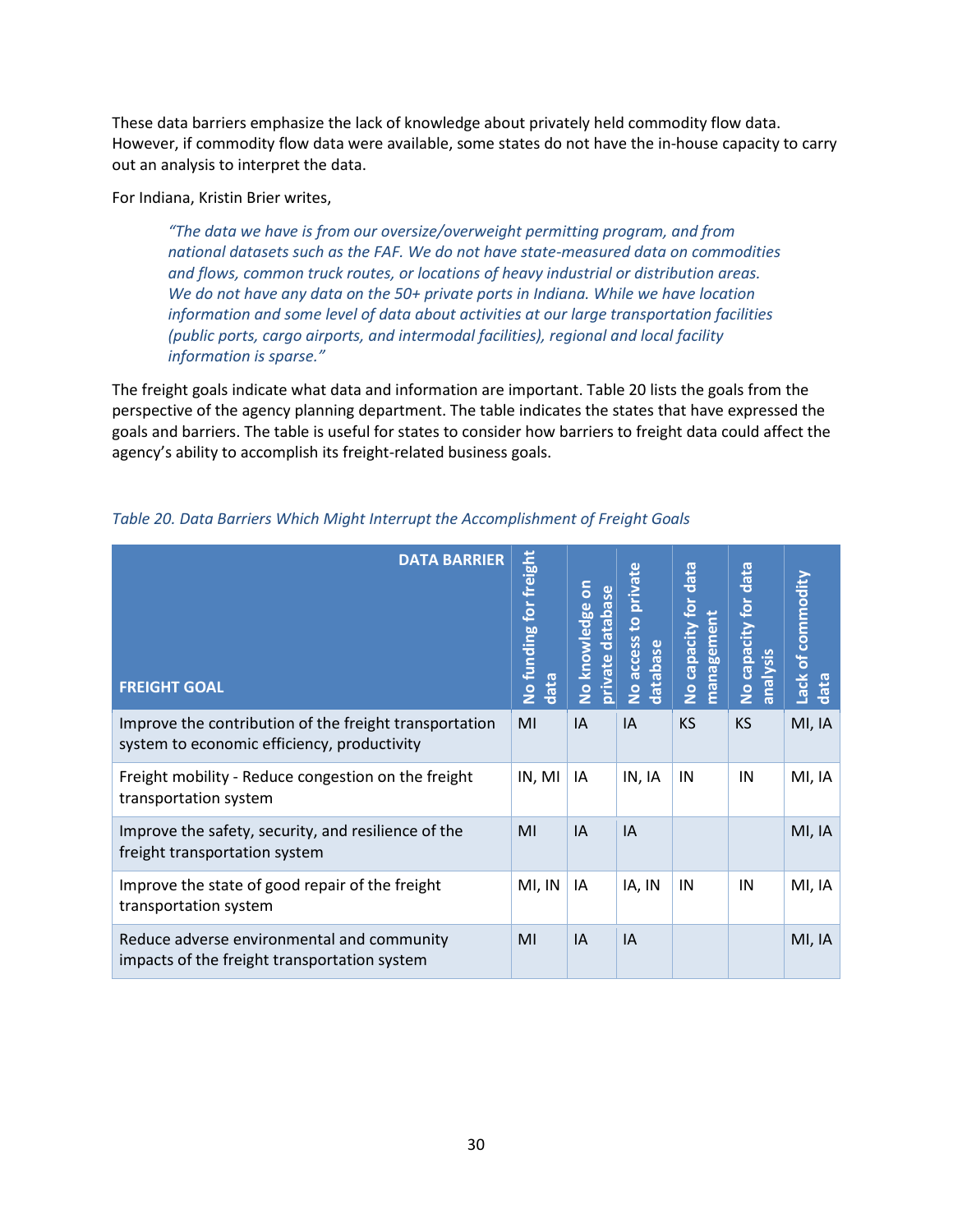## <span id="page-36-0"></span>References

- Anderson, M., & Harris, G. (2011). Development of Statewide Freight Plan for Alabama Using Integrated Freight Planning Framework. *TR Circular E-C158: Commodity Flow Survey Workshop* (pp. 38-40). Washington, DC: The Natonal Academies Press. Retrieved from onlinepubs.trb.org/onlinepubs/circulars/ec158.pdf
- Cambridge Systematics, Inc.; North River Consulting Group; University of Washington. (2013). *NCFRP Report 25: Freight Data Sharing Guidebook.* Washington, DC: The National Academies Press. Retrieved from https://www.nap.edu/catalog/22569/freight-data-sharing-guidebook
- Cambridge Systematics, Inc.; Prime Focus, LLC; Kevin Heanue. (2007). *NCHRP Report 594: Guidebook for Integrating Freight into Transportation Planning and Project Selection Processes.* Washington, DC: The National Academies Press. Retrieved from National Academy of Sciences: https://www.google.com/search?q=NCHRP+Report+594%3A+Guidebook+for+Integrating+Freig ht+into+Transportation+Planning+and+Project+Selection+Processes&oq=NCHRP+Report+594%3 A+Guidebook+for+Integrating+Freight+into+Transportation+Planning+and+Project+Selection+
- Chase, K., Anater, P., & Phelan, T. (2013). *SHRP 2 Report S2-C20-RW-2 Freight Demand Modeling and Data Improvement Strategic Plan.* Washington, DC: The National Academies Press. Retrieved from onlinepubs.trb.org/onlinepubs/shrp2/SHRP2prepubC20StrategicPlan.pdf
- Gordon Procter & Associates; Cambridge Systematics, Inc.; ATRI; StarIsis Corp.; Council of Supply Chain Management Professionals. (2011). *NCFRP Report 10: Performance Measures for Freight Transportation.* Washington, DC: The National Academies Press. Retrieved from https://www.nap.edu/catalog/14520/performance-measures-for-freight-transportation
- Holguin-Veras, J., Wojtowicz, J., Gonzalez-Calderon, C., Lawrence, M., Skolnik, J., Brooks, M., . . . Tavasszy, L. (2013). *NCFRP Report 22: Freight Data Cost Elements.* Washington, DC: The National Academies Press. Retrieved from https://www.nap.edu/read/21939/
- Khattak, A., Wang, X., Son, S., & Liu, J. (2015). *Data Needs Assessment for Making Transportation Decisions in Virginia.* Charlottesville, VA: Virginia Center for Transportation Innovation and Research. Retrieved from http://www.virginiadot.org/vtrc/main/online\_reports/pdf/15-r23.pdf

Martin, J. (1989). *Information Engineering: Introduction.* Prentice Hall.

Martin, J. (1990). *Information Engineering Book II: Planning and Analysis.* Prentice Hall.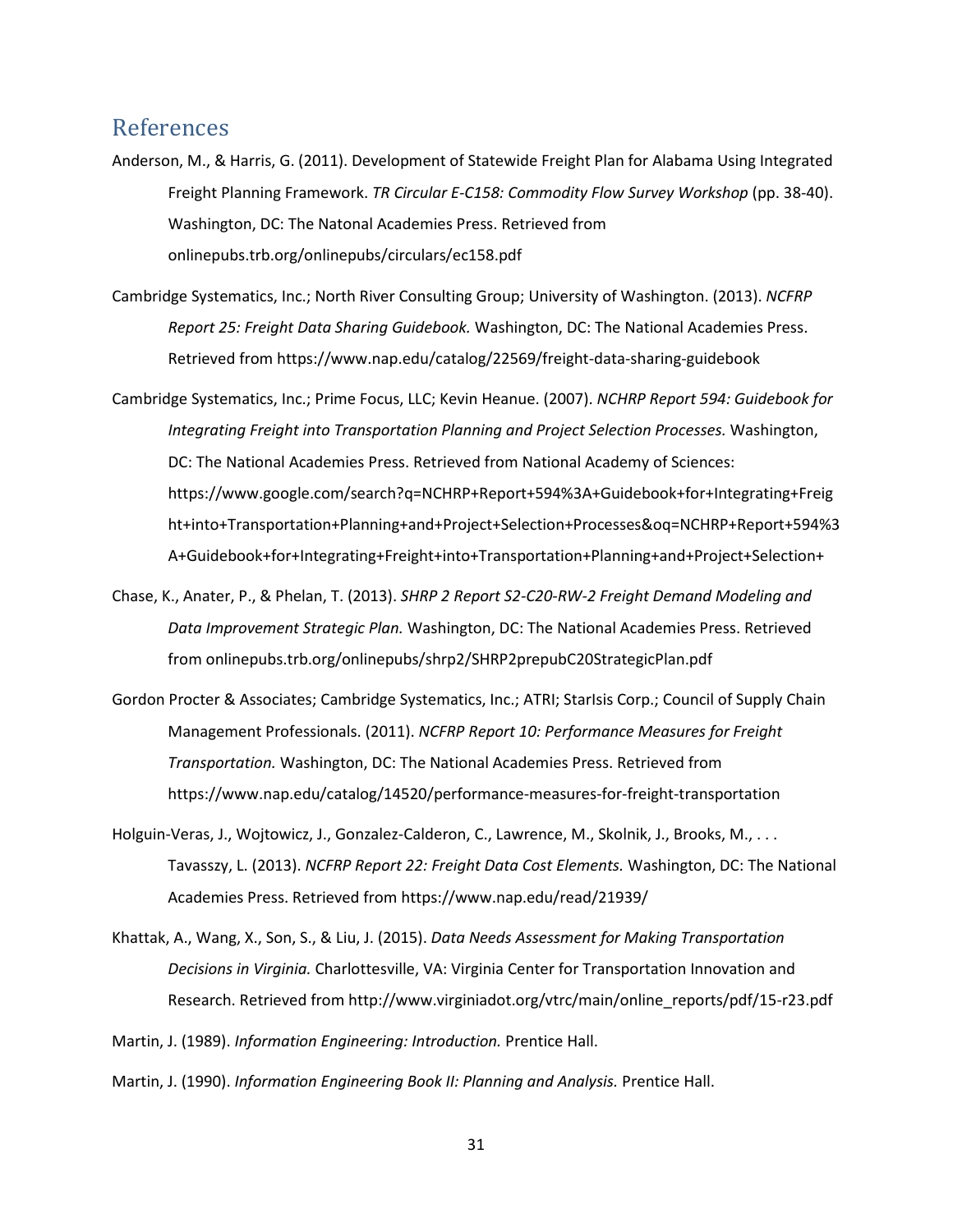- O'Rourke, P. (2016). Examining the Transportation Impacts of the Port Miami Tunnel: A Before-and-after Study of Truck Counts and Travel Speeds in the Vicinity of PortMiami. *ITE Journal*, 27-33. Retrieved from https://www.google.com/search?q=ITE+Journal+Examining+the+Transportation+Impacts+of+th e+Port+Miami+Tunnel%3A+A+Before-andafter+Study+of+Truck+Counts+and+Travel+Speeds+in+the+Vicinity+of+PortMiami&oq=ITE+Jour nal+Examining+the+Transportation+Impacts+of+the
- Perry, E., Adams, T., Oberhart, E., & Zietlow, B. (2016). *Aligning State Freight Plans to Enhance State Collaboration and Establish Regional and National Harmonization of Freight Priorities.* Madison, WI: Mid-America Freight Coalition. Retrieved from www.wistrans.org/cfire/documents/MAFC15\_AlignmentStudy\_FinalReport.pdf
- Quiroga, C., Koncz, N., Kraus, E., Villa, J., Warner, J., Li, Y., . . . Ogard, E. (2011). *NCFRP Report 9: Guidance for Developing a Freight Transportation Data Architecture.* Washington, DC: The National Academies Press. Retrieved from https://ntl.bts.gov/lib/43000/43800/43837/ncfrp\_rpt\_009.pdf
- Secrest, G., Schneweis, K., & Yarbrough, G. (2011). *NCHRP 08-36, Task 100: Transportation Data Self Assessment Guide*. Retrieved from Transportation Research Board: http://onlinepubs.trb.org/onlinepubs/nchrp/docs/NCHRP08-36(100)\_FR.pdf
- Seedah, D., Cruz-Ross, A., Sankaran, B., La Fountain, P., Agarwal, P., Kim, H., . . . Walton, C. (2014). *Integrating Public and Private Data Sources for Freight.* Austin, TX: Center for Transportation Research. Retrieved from https://library.ctr.utexas.edu/ctr-publications/0-6697-ctr-1.pdf
- Singer, N. (2016, April 14). *USDOT Releases Comprehensive Truck Size and Weight Limits Study Report.* Retrieved from FHWA Briefing Room: https://www.fhwa.dot.gov/pressroom/fhwa1622.cfm
- Spy Pond Partners, LLC; Iteris, Inc. (2015). *NCHRP Report 814: Data to Support Transportation Agency Business Needs: A Self-Assessment Guide.* Washington, DC: The National Academies Press. Retrieved from http://onlinepubs.trb.org/onlinepubs/nchrp/nchrp\_rpt\_814.pdf
- Spy Pond Partners, LLC; Iteris, Inc. (2015). *NCHRP Web-only Document 214: Transportation Agency Self-Assessment of Data to Support Business Needs: Final Research Report*. Retrieved from Transportation Research Board: http://onlinepubs.trb.org/onlinepubs/nchrp/nchrp\_w214.pdf
- Transportation Research Board. (2003). *A Concept for a National Freight Data Program: Special Report 276.* Washington, DC: The National Academies Press. Retrieved from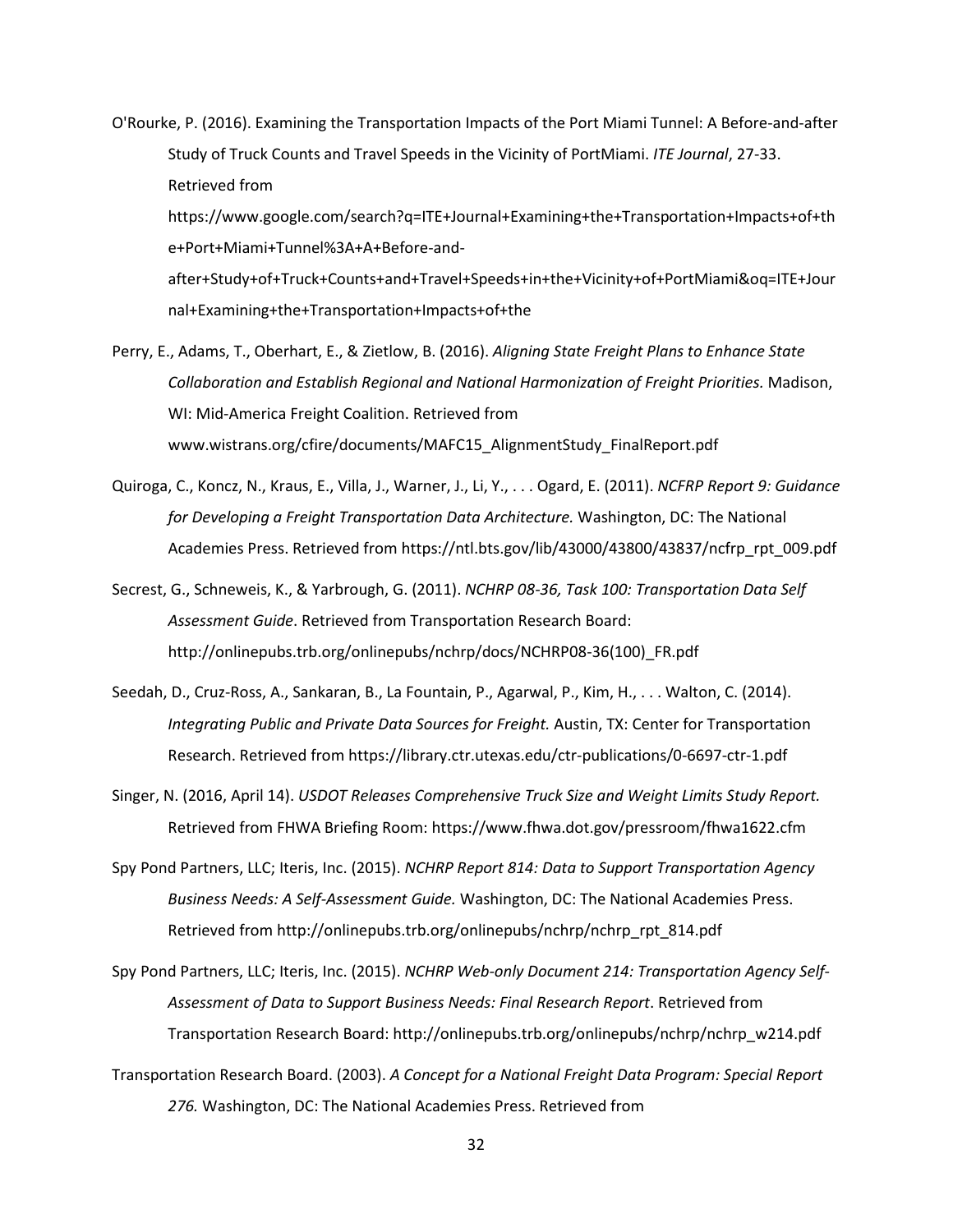https://www.nap.edu/catalog/10793/a-concept-for-a-national-freight-data-program-specialreport

- Turnbull, K. F. (2013). *Adapting Freight Models and Traditional Freight Data Programs for Performance Measurement: Summary of a Workshop.* Washington, DC: The National Academies Press. Retrieved from http://onlinepubs.trb.org/onlinepubs/conf/CPW12.pdf
- Walton, C. M. (2015). *NCFRP Report 35: Implementing the Freight Transportation Data Architecture: Data Element Dictionary.* Washington, DC: The National Academies Press. Retrieved from https://www.nap.edu/download/21910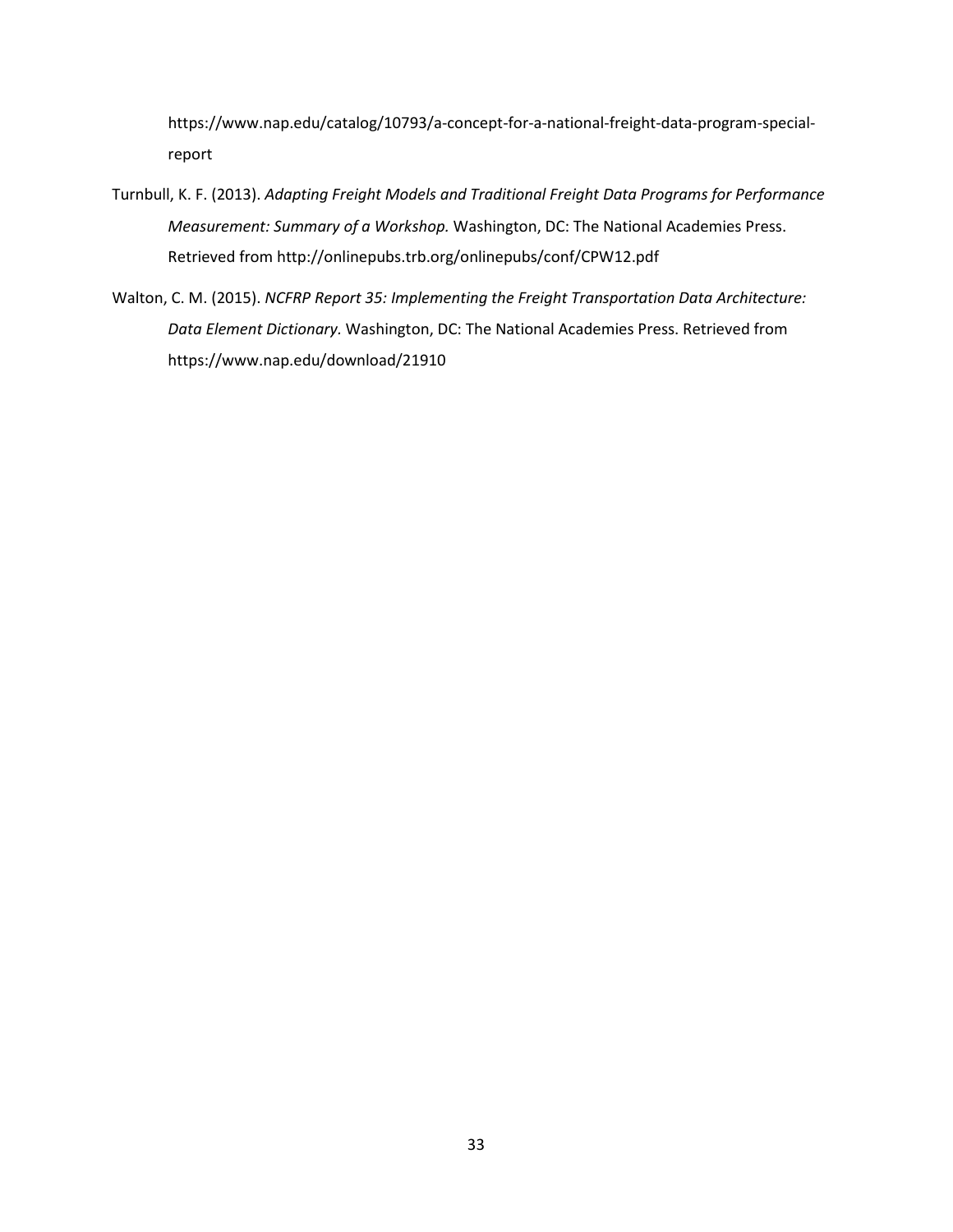# <span id="page-39-0"></span>APPENDIX A – Glossary

Business Area: An organizational unit within the DOT, e.g., Planning.

Business Function: A process or operation that is performed routinely to carry out a part of the mission of an organization, e.g., Permitting.

Business Procedure: Describes the steps needed to perform a business function.

CRUD: Stands for create, read, update and delete. These are the way users may interact with data. We will use CRUD to describe the characteristics of current and future freight data needs.

Data Custodian: the agency person who manages data entities in support of planning activities.

Data entity: The type of data being used for decision-making (Example: Traffic and facility data are both used for "Programming of State Highway Projects.")

Dataset: Where the data comes from, including an indication whether it is internally generated by the DOT, or an external source outside the agency. (Example: Traffic and facility data both come from Metamanger at Wisconsin DOT.)

Freight Activity: A task with a beginning and an end that a business area is responsible for performing e.g., Process permit review requests. (Example: "Programming of State Highway Projects" is a freight activity.)

Freight Data: Data for making decisions regarding the planning, design, construction, operation, and maintenance of transportation infrastructure, e.g., truck routes, ESAL charts, truck traffic, variable speed limits, intermodal connectors, OSOW routes, etc.

Freight Data Source: Recognized name of a dataset, database, or data vendor, e.g., Truck counts, Transearch, or HPMS.

Freight Data Types: Data can be classified according to type:

- Freight Asset: Bridges, pavement,
- Freight Facilities: Airport inventory, intermodal facilities inventory, etc.
- Freight Mobility: Commodity flow, travel time, bottlenecks, etc.
- Freight Safety: Truck VMT, Fatalities/Injuries involving Freight.
- Freight Maintenance and Operations: Snow Plow Routes, OSOW,
- Freight Financial, Program or Project Data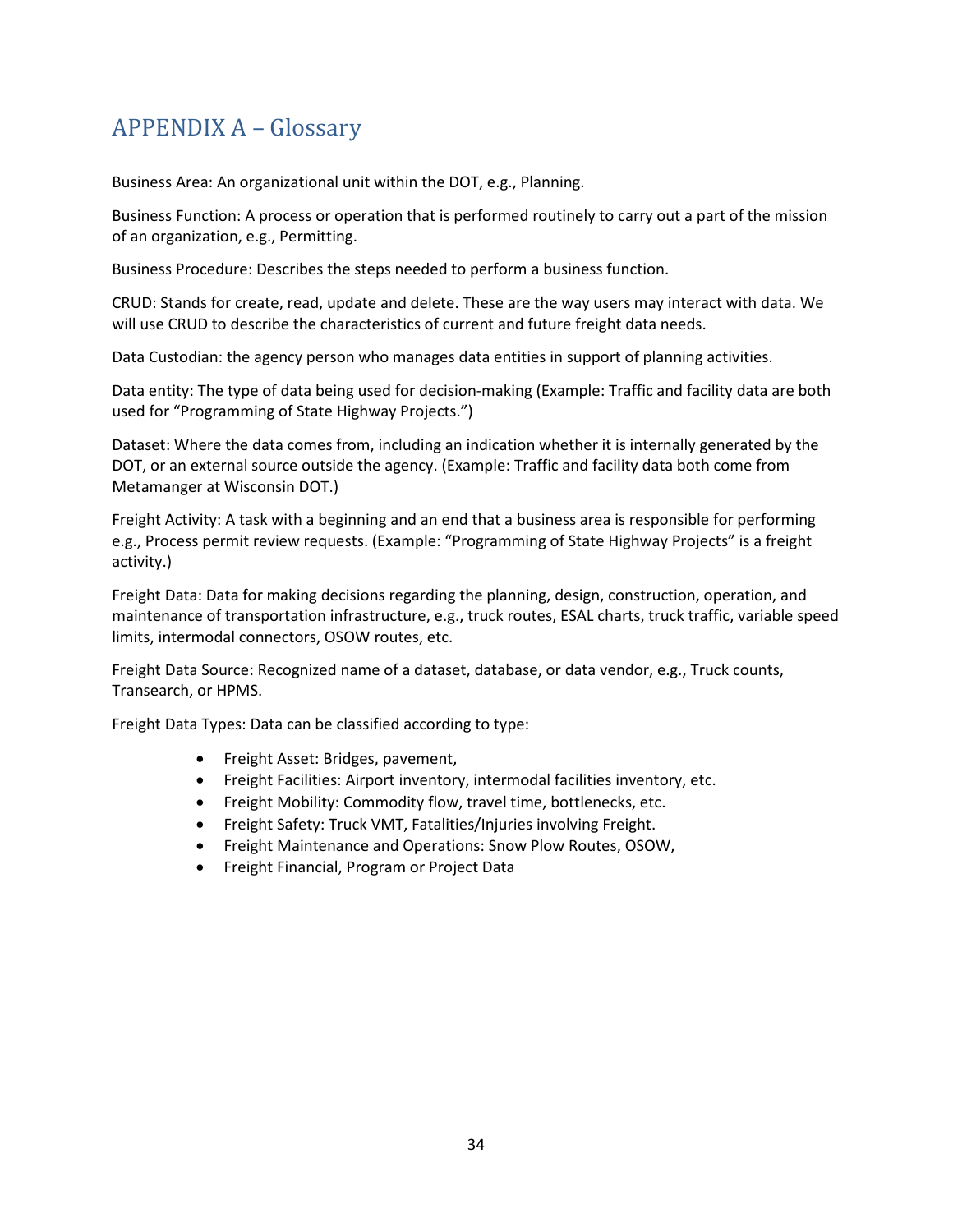# Appendix B – CFIRE Freight Data Management Assessment Tool **Survey**

# I. Introduction

Thank you for participating in our study, A Synthesis of Freight Data Practice in Midwest State DOTs. This survey was adapted from the National Cooperative Highway Research Program's *Report 814, Data to Support Transportation Agency Business Needs: A Self-Assessment Guide*. This survey has three parts. You may revise your answers at any point until you submit the completed survey. Please contact CFIRE Project Assistant Sophia Rogers for support via xxx@wisc.edu.

### 1.1 **Please enter your name and position**.

- Name (1) \_\_\_\_\_\_\_\_\_\_\_\_\_\_\_\_\_\_\_\_\_\_\_\_\_\_\_\_\_\_\_\_\_\_\_\_\_\_\_\_\_\_\_\_\_\_\_\_
- Job title (2) \_\_\_\_\_\_\_\_\_\_\_\_\_\_\_\_\_\_\_\_\_\_\_\_\_\_\_\_\_\_\_\_\_\_\_\_\_\_\_\_\_\_\_\_\_\_\_

#### 1.2 **At which Department of Transportation do you work**?

- $\Box$  Illinois (115)
- $\Box$  Indiana (116)
- $\Box$  lowa (117)
- $\Box$  Kansas (118)
- $\Box$  Kentucky (119)
- $\Box$  Michigan (120)
- □ Minnesota (121)
- Missouri (122)
- $\Box$  Ohio (123)
- Wisconsin (124)

#### 1.3 **What are your agency's overall goals?**

- Goal 1 (1) \_\_\_\_\_\_\_\_\_\_\_\_\_\_\_\_\_\_\_\_\_\_\_\_\_\_\_\_\_\_\_\_\_\_\_\_\_\_\_\_\_\_\_\_\_\_\_\_
- 
- Goal 2 (2) \_\_\_\_\_\_\_\_\_\_\_\_\_\_\_\_\_\_\_\_\_\_\_\_\_\_\_\_\_\_\_\_\_\_\_\_\_\_\_\_\_\_\_\_\_\_\_\_ Goal 3 (3) \_\_\_\_\_\_\_\_\_\_\_\_\_\_\_\_\_\_\_\_\_\_\_\_\_\_\_\_\_\_\_\_\_\_\_\_\_\_\_\_\_\_\_\_\_\_\_\_
- 
- Goal 4 (4) \_\_\_\_\_\_\_\_\_\_\_\_\_\_\_\_\_\_\_\_\_\_\_\_\_\_\_\_\_\_\_\_\_\_\_\_\_\_\_\_\_\_\_\_\_\_\_\_
- Goal 5 (5) \_\_\_\_\_\_\_\_\_\_\_\_\_\_\_\_\_\_\_\_\_\_\_\_\_\_\_\_\_\_\_\_\_\_\_\_\_\_\_\_\_\_\_\_\_\_\_\_
- Goal 6 (6) \_\_\_\_\_\_\_\_\_\_\_\_\_\_\_\_\_\_\_\_\_\_\_\_\_\_\_\_\_\_\_\_\_\_\_\_\_\_\_\_\_\_\_\_\_\_\_\_

#### 1.4 **What are your agency's goals specifically related to freight?**

- $\Box$  Goal 1 (1)
- $\Box$  Goal 2 (2)
- Goal 3 (3) \_\_\_\_\_\_\_\_\_\_\_\_\_\_\_\_\_\_\_\_\_\_\_\_\_\_\_\_\_\_\_\_\_\_\_\_\_\_\_\_\_\_\_\_\_\_\_\_
- Goal 4 (4) \_\_\_\_\_\_\_\_\_\_\_\_\_\_\_\_\_\_\_\_\_\_\_\_\_\_\_\_\_\_\_\_\_\_\_\_\_\_\_\_\_\_\_\_\_\_\_\_
- Goal 5 (5) \_\_\_\_\_\_\_\_\_\_\_\_\_\_\_\_\_\_\_\_\_\_\_\_\_\_\_\_\_\_\_\_\_\_\_\_\_\_\_\_\_\_\_\_\_\_\_\_
- $\Box$  Goal 6 (6)  $\Box$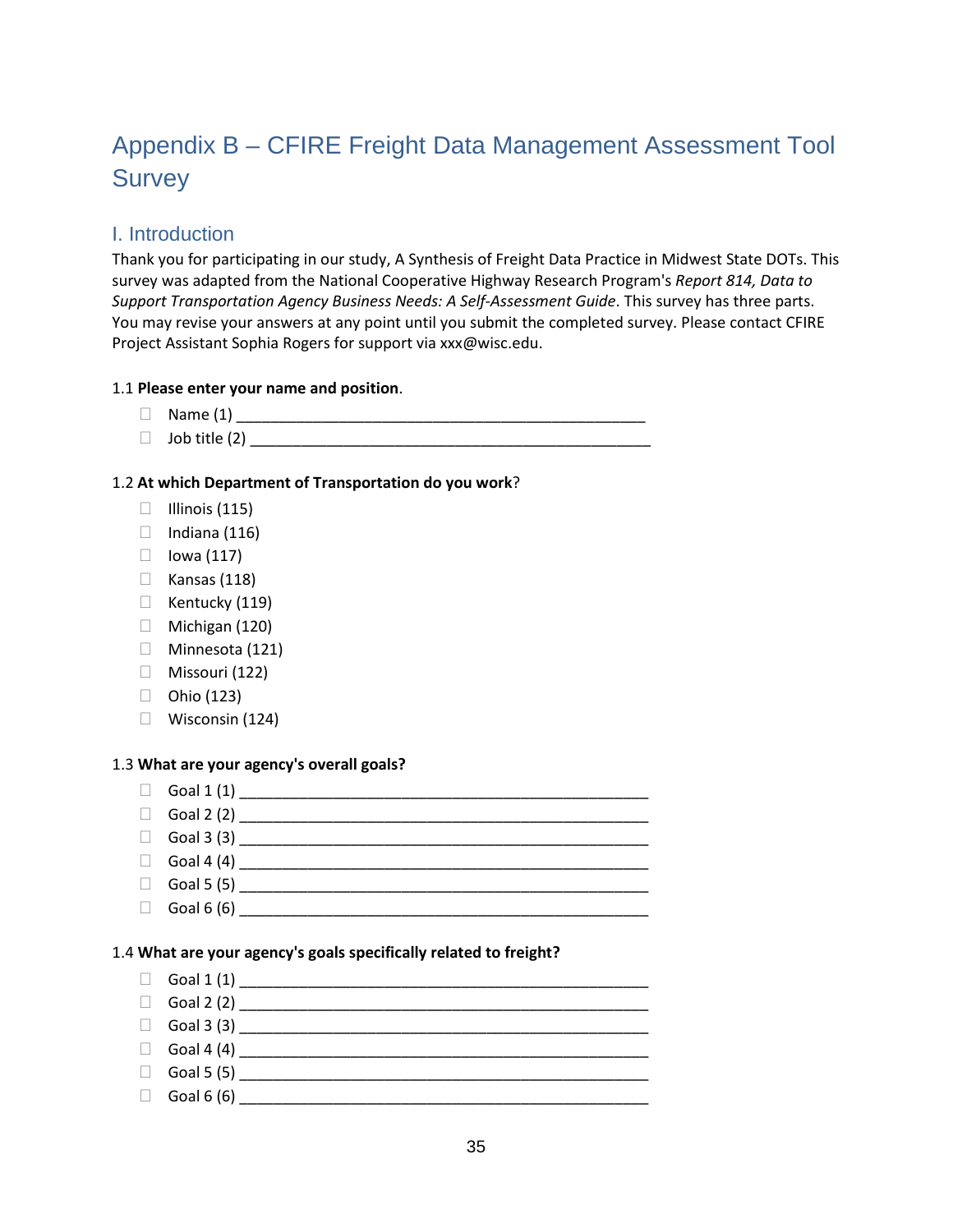**I.5 Do you work in the Iowa DOT Office of Systems Planning?** *(Displays the reported data based on answer to Question 1.2 - At which Department of Transportation do you work? – Iowa is selected)*

- $\Box$  Yes (1)
- $\Box$  No, I work elsewhere: (2)  $\Box$

I.5 In which business area do you work within INDOT Engineering and Asset Management?

I.5 Do you work in the IDOT Bureau of Planning?

I.5 In which business area do you work within the Kansas DOT?

I.5 In which business area do you work within the Kentucky DOT Division of Planning?

- $\Box$  Data Management (1)
- $\Box$  Strategic Planning (2)
- $\Box$  Transportation Systems (3)
- $\Box$  Traffic & Equipment Management (4)
- Customer Service (5)
- $\Box$  Modal Programs (6)
- Other (7) \_\_\_\_\_\_\_\_\_\_\_\_\_\_\_\_\_\_\_\_\_\_\_\_\_\_\_\_\_\_\_\_\_\_\_\_\_\_\_\_\_\_\_\_\_\_\_\_

I.5 In which business area do you work within the Michigan DOT Bureau of Transportation Planning?

- $\Box$  Statewide Planning Division (1)
- $\Box$  Transportation Asset Management Council Support Division (2)
- $\Box$  Intermodal Policy Division (3)
- $\Box$  Data Inventory & Integration Division (4)
- $\Box$  Other (5)

I.5 In which business area do you work within MnDOT Planning & Programming?

- $\Box$  Office of Transportation System Management (1)
- $\Box$  Programming and Performance Management (2)
- $\Box$  Planning and Data Analysis (3)
- $\Box$  Capital Planning (4)
- $\Box$  Performance, Risk, and Investment Analysis (5)
- $\Box$  Program Financing and Reporting (6)
- Capital Programming (7)
- $\Box$  Investment Planning (8)
- $\Box$  Performance Measures & Risk (9)
- $\Box$  Policy Planning (10)
- $\Box$  District Planning (11)
- $\Box$  Other (12)

I.5 Do you work in a more specific business area within MoDOT Transportation Planning?

I.5 Do you work in a more specific business area within the WisDOT Bureau of Planning & Economic Development?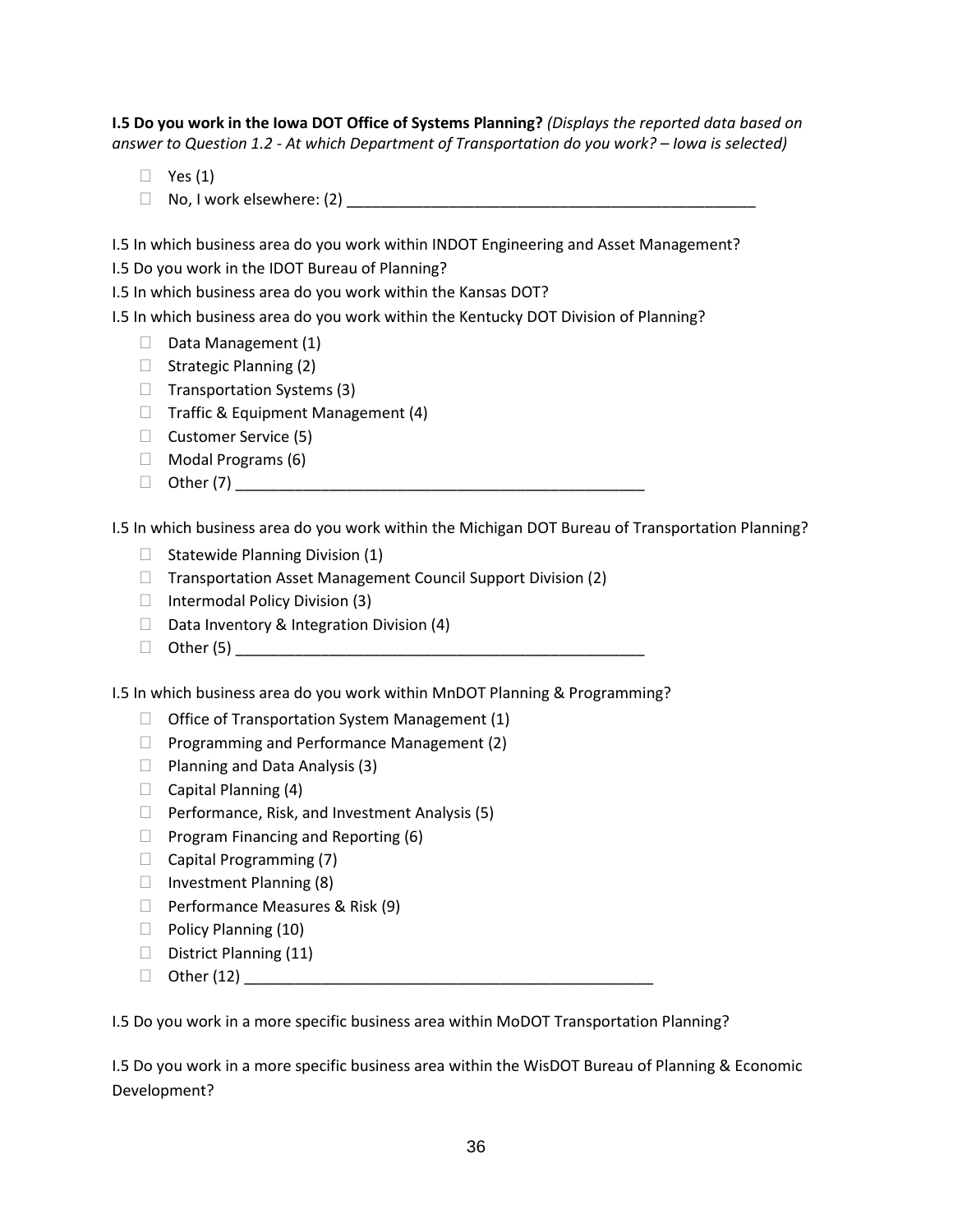I.5 In which business area do you work within the ODOT Division of Planning?

- $\Box$  Asset Inventory & Systems Integration (1)
- $\Box$  Environmental Services (2)
- $\Box$  Local Programs (3)
- $\Box$  Program Management (4)
- $\Box$  Statewide Planning & Research (5)
- $\Box$  Technical Services (6)
- $\Box$  Transit (7)
- Other (8) \_\_\_\_\_\_\_\_\_\_\_\_\_\_\_\_\_\_\_\_\_\_\_\_\_\_\_\_\_\_\_\_\_\_\_\_\_\_\_\_\_\_\_\_\_\_\_\_

## **1.6 Which barriers do you encounter working with freight data in your business area? Select all that apply.**

- $\Box$  We don't have in-house capacity to manage freight data effectively. (1)
- $\Box$  We don't have a dedicated source of funding for freight data. (2)
- $\Box$  We don't have access to privately held data. (3)

## **1.7 Do other barriers exist? Please list and explain. Letter and the state of the state of the state of the state of the state of the state of the state of the state of the state of the state of the state of the state o**

**I.8 Which freight data is your business area lacking and in what level of detail?** \_\_\_\_\_\_\_\_\_\_\_\_\_\_\_\_\_\_\_

## Questions on Data Architecture and Integration

### **1.9 Does your DOT have a single location referencing system (LRS)?**

- $\Box$  My DOT does not have a single, common LRS. Data sets including location elements cannot be spatially integrated with other agency data sets. (1)
- $\Box$  My DOT is working towards establishing a single, common LRS. Representation of location information is in the process of being standardized. (2)
- $\Box$  My DOT has developed a single, common LRS. Quality standards for the LRS have been established with input from a variety of business units. We have defined a process for propagating changes in the LRS to various agency data sets. New data sets that include location elements are collected using the LRS. (3)
- $\Box$  My DOT's LRS is used for all agency data sets that include location. The LRS meets established quality standards. Methods are in place and functioning to propagate changes in location referencing resulting from road network changes to business data sets. Methods are in place and functioning to translate between coordinate-based location referencing (e.g. latitude/longitude) and linear referencing (e.g. route-milepoint). (4)
- $\Box$  My DOT has a standard architecture for linking agency GIS and LRS data to business data systems. Methods for propagating changes in location referencing resulting from road network changes are automated. Data owners/managers work closely with GIS staff and proactively work to improve their data sets' consistency with agency-wide standards. (5)

## **1.10 Comments (if needed):** \_\_\_\_\_\_\_\_\_\_\_\_\_\_\_\_\_\_\_\_\_\_\_\_\_\_\_\_\_\_\_\_\_\_\_\_\_\_\_\_\_\_\_\_\_\_\_\_\_\_\_\_\_\_\_\_\_\_\_\_\_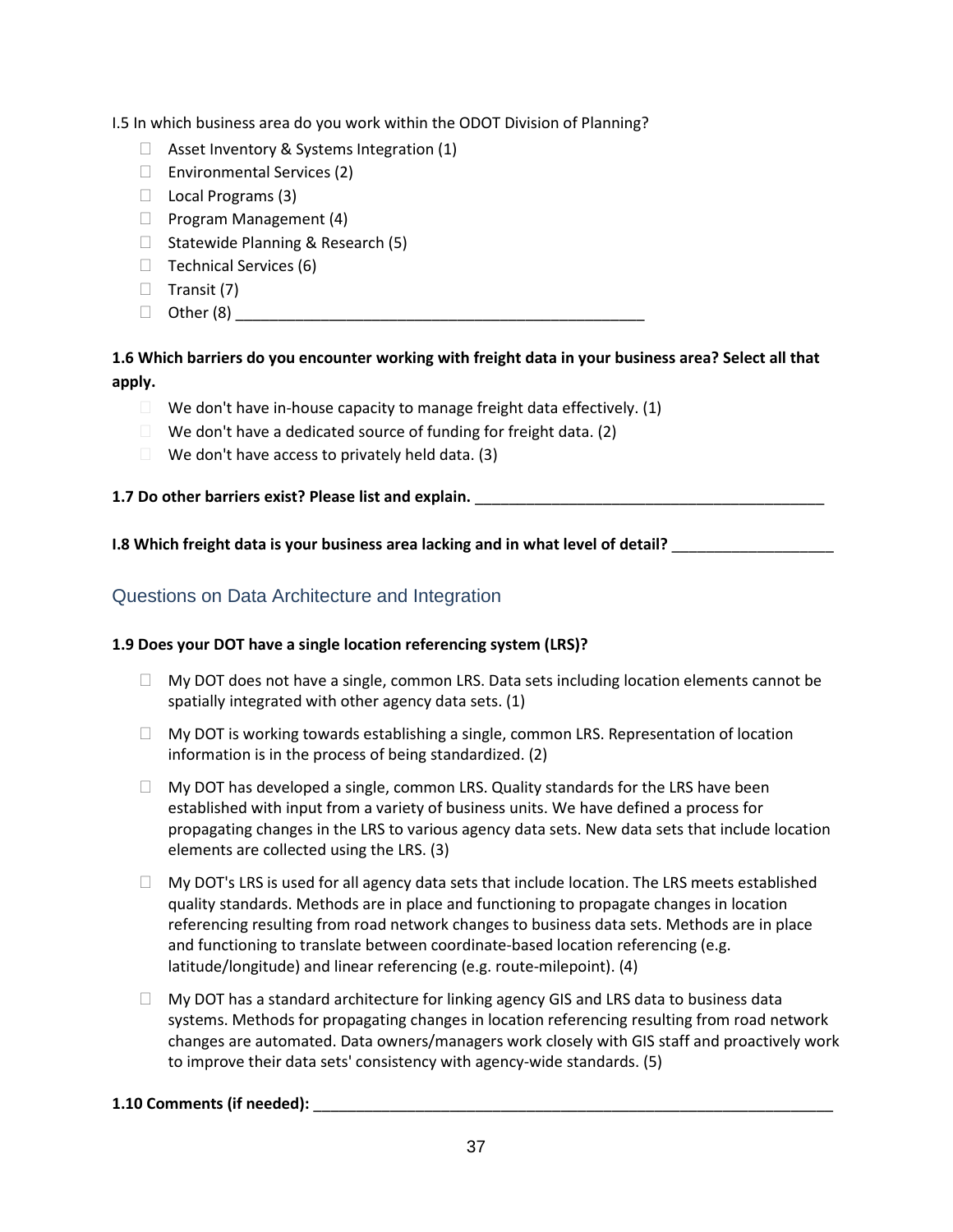## **1.11 Does your DOT have a standardized approach to collection, management, and integration of geospatial data?**

- $\Box$  I don't know how other business areas collect and manage geospatial data. My DOT does not provide enterprise-wide planning and support for management and integration of geospatial data. (1)
- $\Box$  My DOT has designated responsibilities for enterprise-wide planning and support for managing geospatial data. The agency manages a collection of spatial data sets and makes them available for internal use. (2)
- $\Box$  My DOT has written policies and standards that define how geospatial data are to be collected, stored, managed, shared and integrated with non-spatial data attributes. The agency includes consideration of spatial data in their information technology strategic plan (or equivalent) that identifies investment needs and priorities for hardware, software and data. We have identified data entities that should have standard location referencing. (3)
- $\Box$  My DOT has a well-understood and functioning process for collecting, adding and updating geospatial data sets. We have a standard approach to assigning spatial location to key data entities (e.g. construction projects, assets.). Training and support is provided to ensure adherence to adopted policies and standards for geospatial data collection and management, and to build skills in spatial data analysis. (4)
- $\Box$  Spatial data collection, management and visualization requirements are fully integrated within my DOT's information technology and data management planning and operational functions. We periodically reevaluate and update our approach to geospatial data management to reflect changes in technology, data availability and cost, and user requirements. (5)

### **1.12 Comments (if needed): Letters and Security 2.12 Comments (if needed):**

## Questions on Data Collaboration

#### **1.13 Do you share and receive data with organizations outside of your DOT?**

- $\Box$  I obtain and use publicly available data but I don't actively partner with outside organizations to share data. (1)
- $\Box$  I obtain and use publicly available data from external entities, and I have acquired single "pointin-time" data sets from external sources. External data requests are handled on a piecemeal basis. (2)
- $\Box$  I'm exploring partnerships with organizations to share data on an ongoing basis. (3)
- $\Box$  I have sustained partnerships with external entities involving regular update cycles. (4)
- $\Box$  I work with a staff liaison to seek new opportunities for data partnerships with external entities. This staff liaison manages external partnerships. (5)

### **1.14 Comments (if needed): \_\_\_\_\_\_\_\_\_\_\_\_\_\_\_\_\_\_\_\_\_\_\_\_\_\_\_\_\_\_\_\_\_\_\_\_\_\_\_\_\_\_\_\_\_\_\_\_\_\_\_\_\_\_\_\_**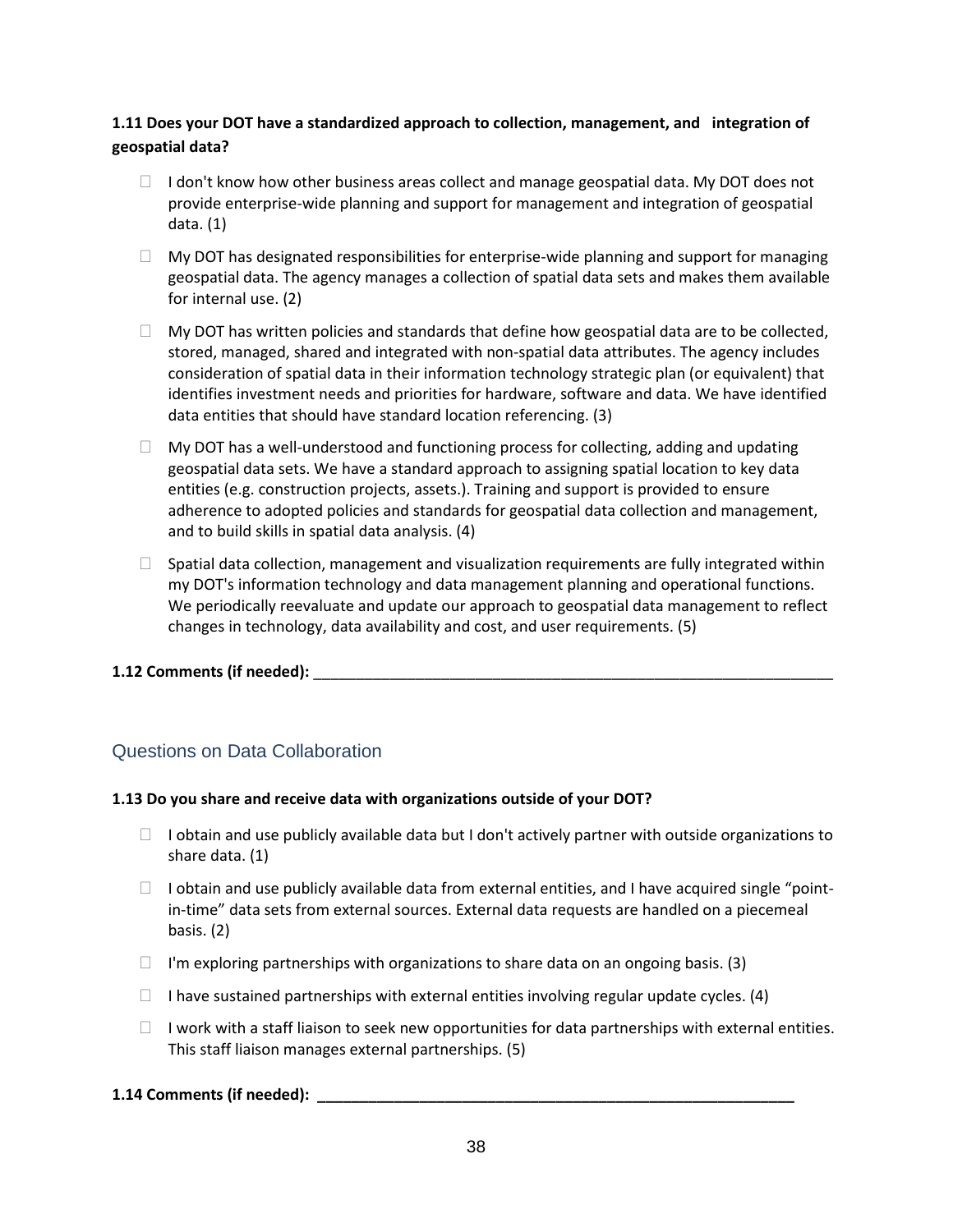### **1.15 Do you collaborate on data collection and management with data experts in other business areas**?

- $\Box$  Most data collection efforts in my DOT are independent. There have been little or no efforts to coordinate across business units. I don't know the extent to which data are duplicated. (1)
- $\Box$  My DOT has done an assessment of the extent to which there is duplication across data sets within my agency. Opportunities for coordinating data collection and management across business units (e.g. safety and asset management) are periodically discussed, but limited progress has been made. (2)
- $\Box$  My DOT has implemented data collection efforts involving coordination from more than one business unit (e.g. use of video imagery from pavement data collection to extract data on other assets). We have defined metrics to track improvements in data collection and storage efficiency. (3)
- $\Box$  Business data owners are encouraged and incentivized to share their data with a broader audience within my DOT (where appropriate). We are encouraged and incentivized to plan new data collection initiatives in partnerships with other business units where information needs of multiple units can be simultaneously addressed. The agency monitors progress of efforts to reduce data duplication. (4)
- $\Box$  My DOT periodically reviews its data collection programs to identify opportunities to leverage new technologies and externally available data sets. My DOT regularly seeks opportunities to minimize or reduce redundancy in data collection, storage and processing. (5)

### **1.16 Comments (if needed): Letters and Security 2.16 Comments (if needed):**

## Questions on Data Strategy and Governance

## **1.17 To what extent do your leadership and strategic planning maximize the value of data to meet agency goals?**

- $\Box$  I'm not aware of any systematic plan for data improvements. Data collection and management is performed by individual business units with little or no agency-wide direction or coordination. We make changes on a reactive or opportunistic basis. (1)
- $\Box$  Efforts to implement agency-wide data governance or assess agency-wide data needs are being discussed or planned. Data improvement needs are identified and communicated to management in an informal manner. (2)
- $\Box$  Executive leadership has communicated their expectation that business units and information technology functions should collaborate on identifying and implementing data improvements that are of agency-wide benefit. Data business plans or equivalent planning tools have been prepared to identify short and longer term data collection and management strategies that align with business objectives. Data improvement needs have been systematically reviewed, assessed and documented. (3)
- $\Box$  Leadership regularly demonstrates support for data improvements that will lead to improved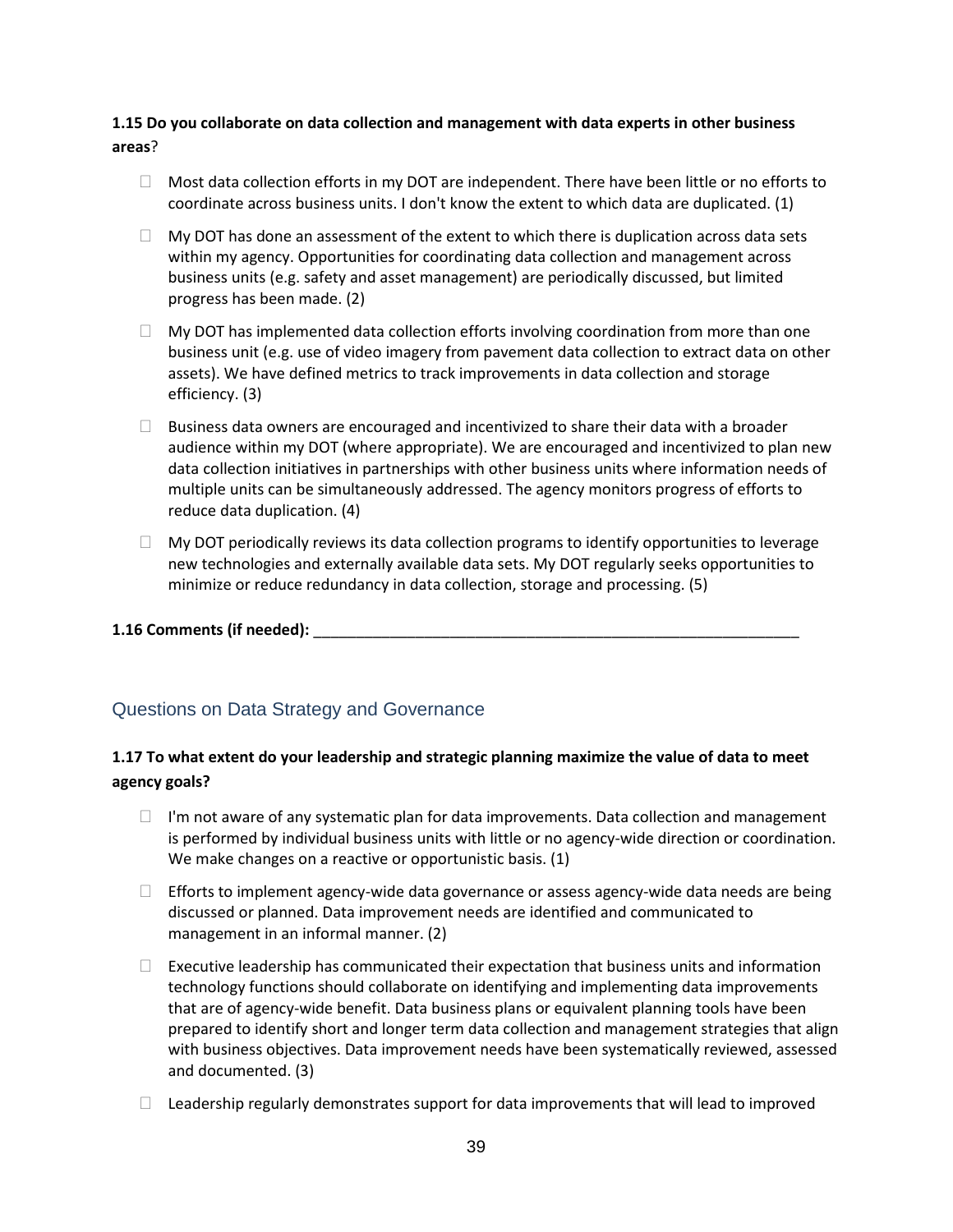agency to effectiveness. Leadership works to facilitate collaboration across business units on data improvements and maintain strong partnerships between IT and business-unit managers. Data business plans or equivalent planning tools are regularly updated. A regular process of data needs assessment is in place and is used to drive budgeting decisions. (4)

 $\Box$  Data governance and planning activities are continually refined to focus on key risks and opportunities and to eliminate activities without demonstrated payoff. Data governance and planning activities would have a high probability of continuing through changes in executive leadership. (5)

### **1.18 Comments (if needed):** \_\_\_\_\_\_\_\_\_\_\_\_\_\_\_\_\_\_\_\_\_\_\_\_\_\_\_\_\_\_\_\_\_\_\_\_\_\_\_\_\_\_\_\_\_\_\_\_\_\_\_\_\_\_\_\_\_\_\_\_\_

## **1.19 Has your DOT defined clear roles, accountability, and decision-making authority for data quality, value, and appropriate use?**

- $\Box$  I'm not aware of any established accountability for the quality, value, and appropriate use of data. (1)
- $\Box$  One or more individuals have been identified to lead agency-wide data governance activities. A point person has been designated for each major data set or application but the responsibilities of their role haven't been spelled out. (2)
- $\Box$  An agency-wide data governance body has been established with representation from information technology and business functions and has defined its charter. Objectives and performance metrics for data governance and stewardship have been defined and documented. Role(s) have been designated to identify points of accountability for data quality, value and appropriate use. Decision making authority has been defined for collection/acquisition of new data, discontinuation of current data collection, and significant changes to the content of existing data. Capabilities and skills for data management are included in staff position descriptions, recruiting, and staff development efforts. (3)
- $\Box$  An agency-wide data governance body is active and achieving results recognized as valuable. My DOT is successfully identifying and resolving situations where individual business unit interests are in conflict with agency-wide interests related to data collection and management. Staff with responsibility for data stewardship and management have sufficient time and training to carry out these responsibilities. Staff with responsibility for data stewardship and management play an active role in defining data improvements and periodically produce reports of progress to their managers. (4)
- $\Box$  A charter for agency-wide data governance body is reviewed periodically and updated based on experience. Stewardship roles are periodically reviewed and refined to reflect new or changing data requirements and implementation of new data systems. Staff with responsibility for data stewardship and management are coordinating with their peers in the DOT and with external data partners to deliver best value for resources invested. Data management-related metrics are routinely considered in employee performance reviews. (5)

### **1.20 Comments (if needed):** \_\_\_\_\_\_\_\_\_\_\_\_\_\_\_\_\_\_\_\_\_\_\_\_\_\_\_\_\_\_\_\_\_\_\_\_\_\_\_\_\_\_\_\_\_\_\_\_\_\_\_\_\_\_\_\_\_\_\_\_\_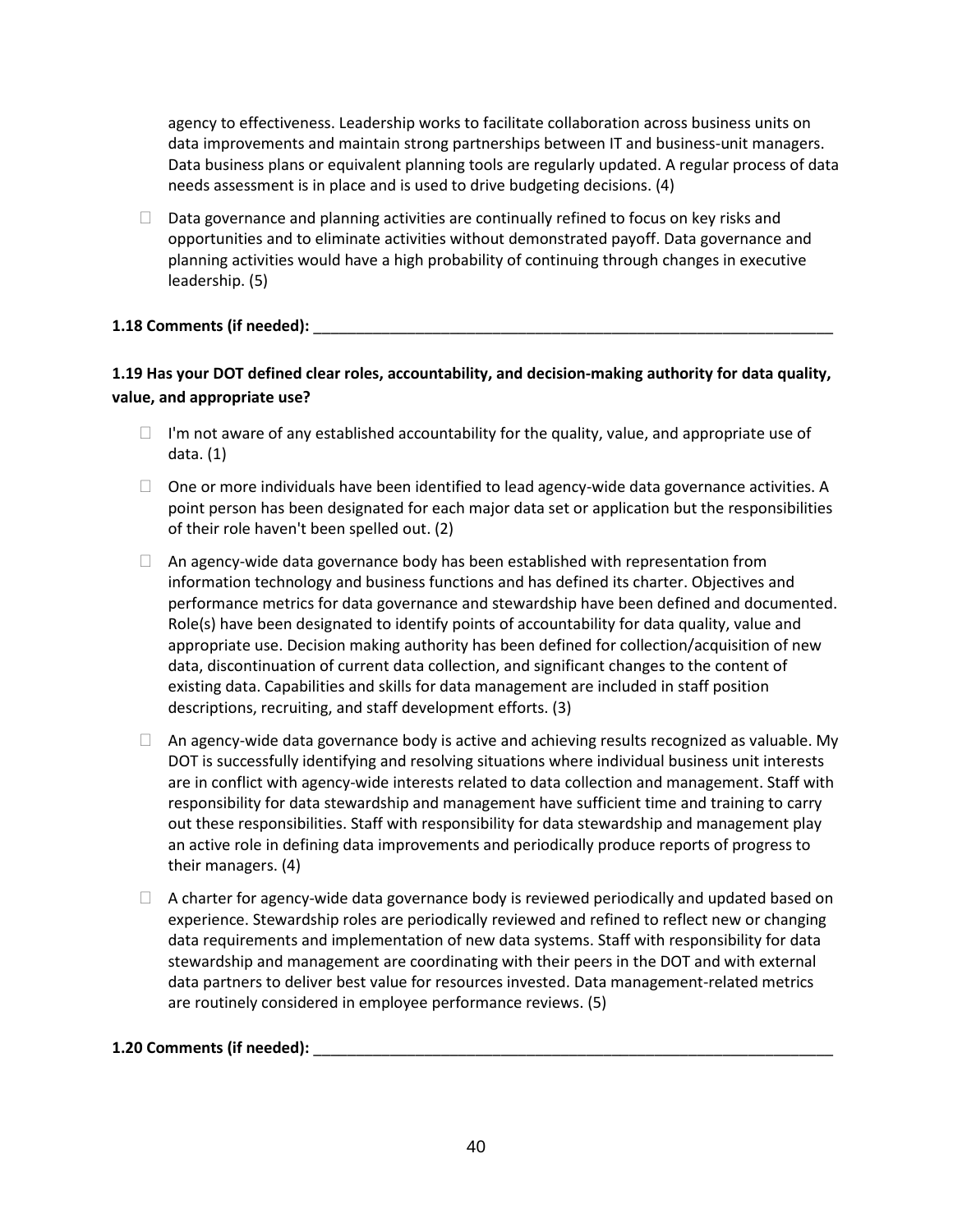#### **1.21 Has your DOT adopted policies and processes for managing freight data as a strategic asset?**

- $\Box$  I haven't heard of any formal policies and procedures regarding strategic freight-data management. (1)
- $\Box$  Leadership has defined basic freight-data management principles. (2)
- $\Box$  Leadership has established the scope of freight-data management. Data classifications have been defined based on agency-wide importance or need for cross-business unit integration. A limited set of data management policies have been adopted for priority data categories. We have a documented procedure and decision-making process for requesting and evaluating new data collection or acquisition requests. (3)
- $\Box$  Leadership has adopted a comprehensive set of data management policies based on collaboration across my DOT including IT, business units, and records management. Processes are in place to monitor and enforce compliance with policies. We follow written procedures for requesting and evaluating new data collection or acquisition requests. (4)
- $\Box$  Policies are regularly reviewed and updated based on factors such as awareness/reach within my DOT, effectiveness, and cost burden. (5)

#### **1.22 Comments (if needed):** \_\_\_\_\_\_\_\_\_\_\_\_\_\_\_\_\_\_\_\_\_\_\_\_\_\_\_\_\_\_\_\_\_\_\_\_\_\_\_\_\_\_\_\_\_\_\_\_\_\_\_\_\_\_\_\_\_\_\_\_\_

#### **1.23 Does your DOT have an agency-wide data inventory that includes freight data?**

- $\Box$  My DOT has no agency-wide data inventory that includes freight data. There is limited awareness of how freight data sets are used and what value they provide. (1)
- $\Box$  There is general awareness of how freight data sets are used and what value is being provided, but there is no agency-wide data inventory that includes freight data. (2)
- $\Box$  Freight data sets have been recorded in an agency-wide data inventory. Primary users, uses, and costs are also tracked. (3)
- $\Box$  An agency-wide inventory of data sets that includes freight data is maintained and updated as new data sets come on line. Data inventory information is used to identify duplicative data sets that can be eliminated or consolidated. Managers use information about data storage and management costs to evaluate opportunities for improved efficiencies. (4)
- $\Box$  Not only do we have and utilize an agency-wide data inventory that includes freight data but we also have an excellent understanding of the value provided by freight data sets with respect to efficiency and effectiveness. We are constantly improving our freight data collection and management methods. (5)

#### **1.24 Comments (if needed):** \_\_\_\_\_\_\_\_\_\_\_\_\_\_\_\_\_\_\_\_\_\_\_\_\_\_\_\_\_\_\_\_\_\_\_\_\_\_\_\_\_\_\_\_\_\_\_\_\_\_\_\_\_\_\_\_\_\_\_\_\_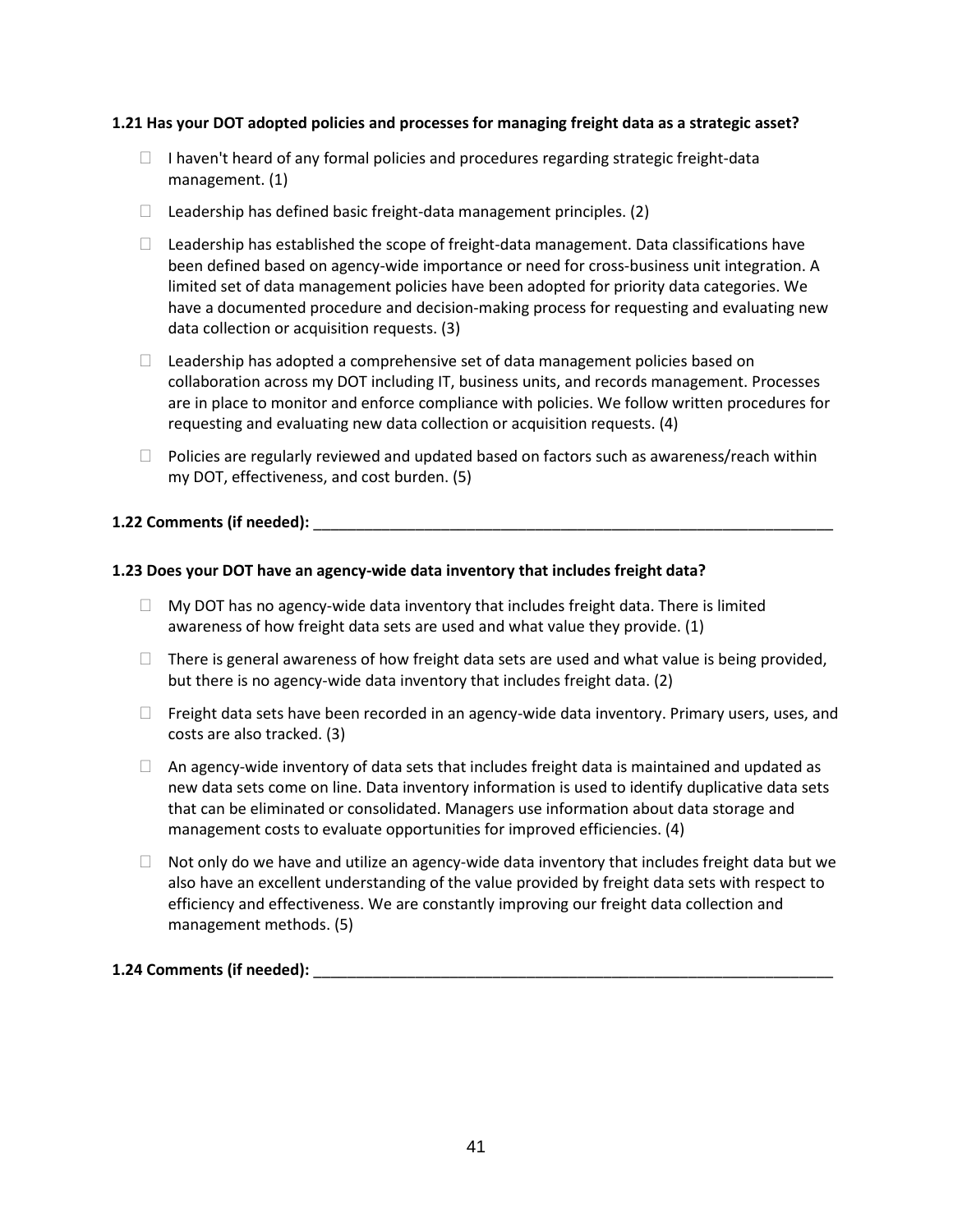## **1.25 How about your business area? Does your business area maintain a data inventory that includes freight data?**

- $\Box$  My business area has no data inventory that includes freight data. There is limited awareness of how freight data sets are used and what value they provide. (1)
- $\Box$  There is general awareness of how freight data sets are used and what value is being provided, but there is no inventory that includes freight data. (2)
- $\Box$  Freight data sets have been recorded in a data inventory. Primary users, uses, and costs are also tracked. (3)
- $\Box$  An inventory of data sets that includes freight data is maintained and updated as new data sets come on line. Data inventory information is used to identify duplicative data sets that can be eliminated or consolidated. Managers use information about data storage and management costs to evaluate opportunities for improved efficiencies. (4)
- $\Box$  Not only do we have and utilize a data inventory that includes freight data but we also have an excellent understanding of the value provided by freight data sets with respect to efficiency and effectiveness. We are constantly improving our freight data collection and management methods. (5)

#### **1.26 Comments (if needed):** \_\_\_\_\_\_\_\_\_\_\_\_\_\_\_\_\_\_\_\_\_\_\_\_\_\_\_\_\_\_\_\_\_\_\_\_\_\_\_\_\_\_\_\_\_\_\_\_\_\_\_\_\_\_\_\_\_\_\_\_\_

## **1.27 Do staff transition processes preserve data management knowledge and expertise within your business area?**

- $\Box$  There is little understanding of the risks and needs associated with the retirement of key individuals with specialized data knowledge. (1)
- $\Box$  There is some understanding of the risks and needs associated with the requirement of key individuals with specialized data knowledge. However, these risks have not been systematically identified. (2)
- $\Box$  Individuals with specialized data knowledge have been systematically identified. We have some strategies to mitigate these risks. (3)
- $\Box$  There is a standard process in place to ensure continuity in data management practices through staff transitions. Staffing requirements for data management activities are understood and planned-for. (4)
- $\Box$  People with specialized knowledge about freight data have been identified and there are success plans and mentoring strategies in place to pass on specialized knowledge to others. There is a functioning process in place to bring on new skills and capabilities as needed to address changing technologies and data-management methods. (5)

#### **1.28 Comments (if needed): with a set of the set of the set of the set of the set of the set of the set of the set of the set of the set of the set of the set of the set of the set of the set of the set of the set of th**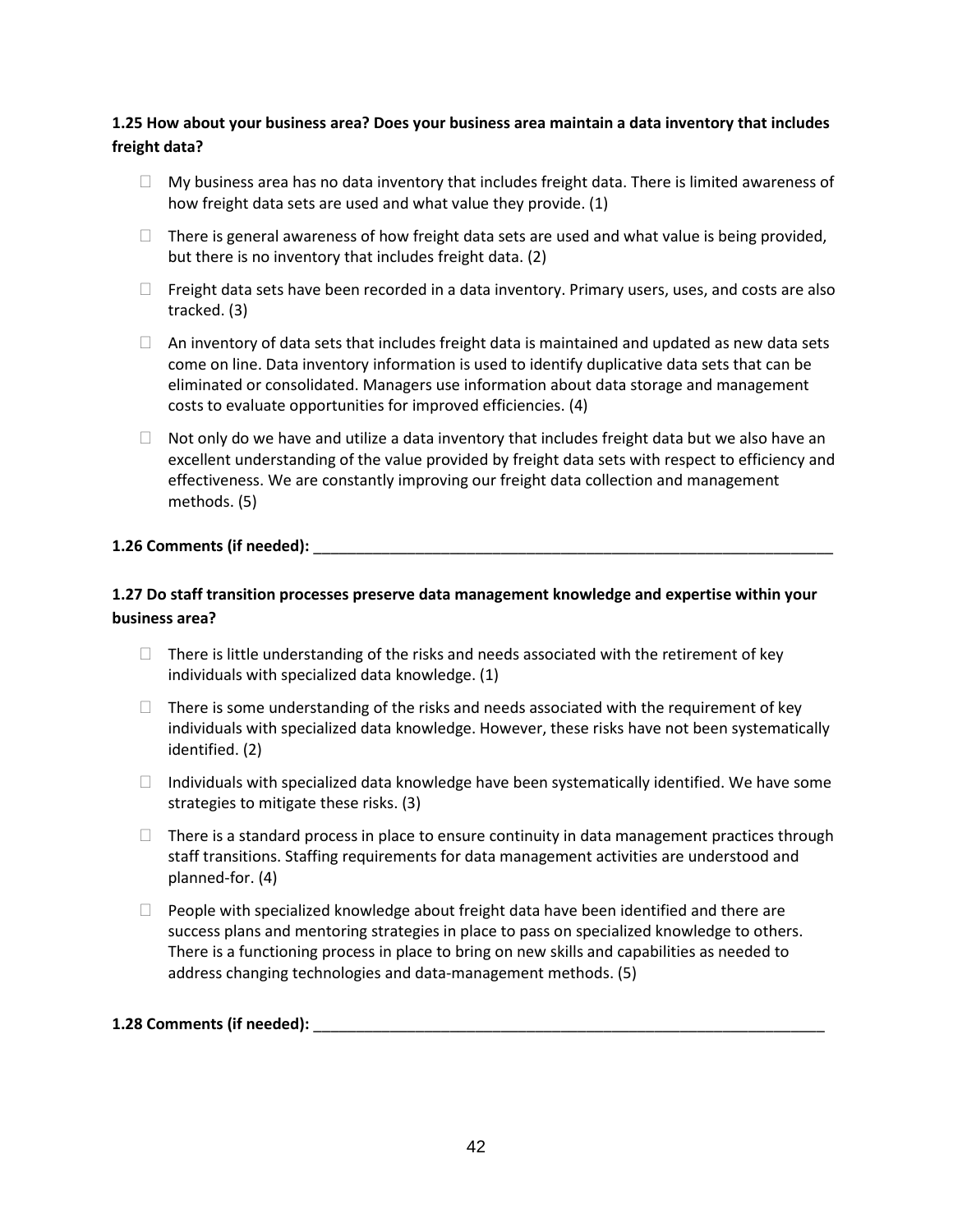# Section 2. Data Inventory

### **2.1 Iowa DOT's Office of Systems Planning reported the following freight-related data sets for CFIRE's** *MAFC-14 Alignment Study***. Which data sets do you work with? Please add or remove data sets as needed.** *(Displays the reported data based on answer to Question 1.2 - At which Department of Transportation do you work?)*

Data set  $1(1)$  Data set 2 (2) \_\_\_\_\_\_\_\_\_\_\_\_\_\_\_\_\_\_\_\_\_\_\_\_\_\_\_\_\_\_\_\_\_\_\_\_\_\_\_\_\_\_\_\_\_\_\_\_ Data set 3 (3) \_\_\_\_\_\_\_\_\_\_\_\_\_\_\_\_\_\_\_\_\_\_\_\_\_\_\_\_\_\_\_\_\_\_\_\_\_\_\_\_\_\_\_\_\_\_\_\_

- Data set 4 (4)  $\Box$
- Data set 5 (5) \_\_\_\_\_\_\_\_\_\_\_\_\_\_\_\_\_\_\_\_\_\_\_\_\_\_\_\_\_\_\_\_\_\_\_\_\_\_\_\_\_\_\_\_\_\_\_\_

#### **2.2 Which platform is used for each data set (e.g. GIS)?**

*(Carries forward entered text from Question 2.1 - The Iowa DOT reported the following freight-related data sets for CFIRE's MAFC-14 Alignment Study. Which data sets do you work with? Please add or remove data sets as needed.)*

 Data set 1 (1) \_\_\_\_\_\_\_\_\_\_\_\_\_\_\_\_\_\_\_\_\_\_\_\_\_\_\_\_\_\_\_\_\_\_\_\_\_\_\_\_\_\_\_\_\_\_\_\_ Data set 2 (2) \_\_\_\_\_\_\_\_\_\_\_\_\_\_\_\_\_\_\_\_\_\_\_\_\_\_\_\_\_\_\_\_\_\_\_\_\_\_\_\_\_\_\_\_\_\_\_\_ Data set 3 (3) \_\_\_\_\_\_\_\_\_\_\_\_\_\_\_\_\_\_\_\_\_\_\_\_\_\_\_\_\_\_\_\_\_\_\_\_\_\_\_\_\_\_\_\_\_\_\_\_ Data set 4 (4) \_\_\_\_\_\_\_\_\_\_\_\_\_\_\_\_\_\_\_\_\_\_\_\_\_\_\_\_\_\_\_\_\_\_\_\_\_\_\_\_\_\_\_\_\_\_\_\_ Data set 5 (5) \_\_\_\_\_\_\_\_\_\_\_\_\_\_\_\_\_\_\_\_\_\_\_\_\_\_\_\_\_\_\_\_\_\_\_\_\_\_\_\_\_\_\_\_\_\_\_\_

### **2.3 Roughly how many times a year is each data set updated? Please enter a number.**

*(Carries forward entered text from Question 2.1 - The Iowa DOT reported the following freight-related data sets for CFIRE's MAFC-14 Alignment Study. Which data sets do you work with? Please add or remove data sets as needed.)*

| $\Box$ Data set 1 (1) |  |
|-----------------------|--|
| $\Box$ Data set 2 (2) |  |
| $\Box$ Data set 3 (3) |  |
| $\Box$ Data set 4 (4) |  |
| $\Box$ Data set 5 (5) |  |
|                       |  |

### **2.4 Is this data set a subset of another data set? Which one?**

*(Carries forward entered text from Question 2.1 - The Iowa DOT reported the following freight-related data sets for CFIRE's MAFC-14 Alignment Study. Which data sets do you work with? Please add or remove data sets as needed.)*

 Data set 1 (1) \_\_\_\_\_\_\_\_\_\_\_\_\_\_\_\_\_\_\_\_\_\_\_\_\_\_\_\_\_\_\_\_\_\_\_\_\_\_\_\_\_\_\_\_\_\_\_\_ Data set 2 (2) \_\_\_\_\_\_\_\_\_\_\_\_\_\_\_\_\_\_\_\_\_\_\_\_\_\_\_\_\_\_\_\_\_\_\_\_\_\_\_\_\_\_\_\_\_\_\_\_ Data set 3 (3)  $\Box$ Data set  $4(4)$  $\Box$  Data set 5 (5)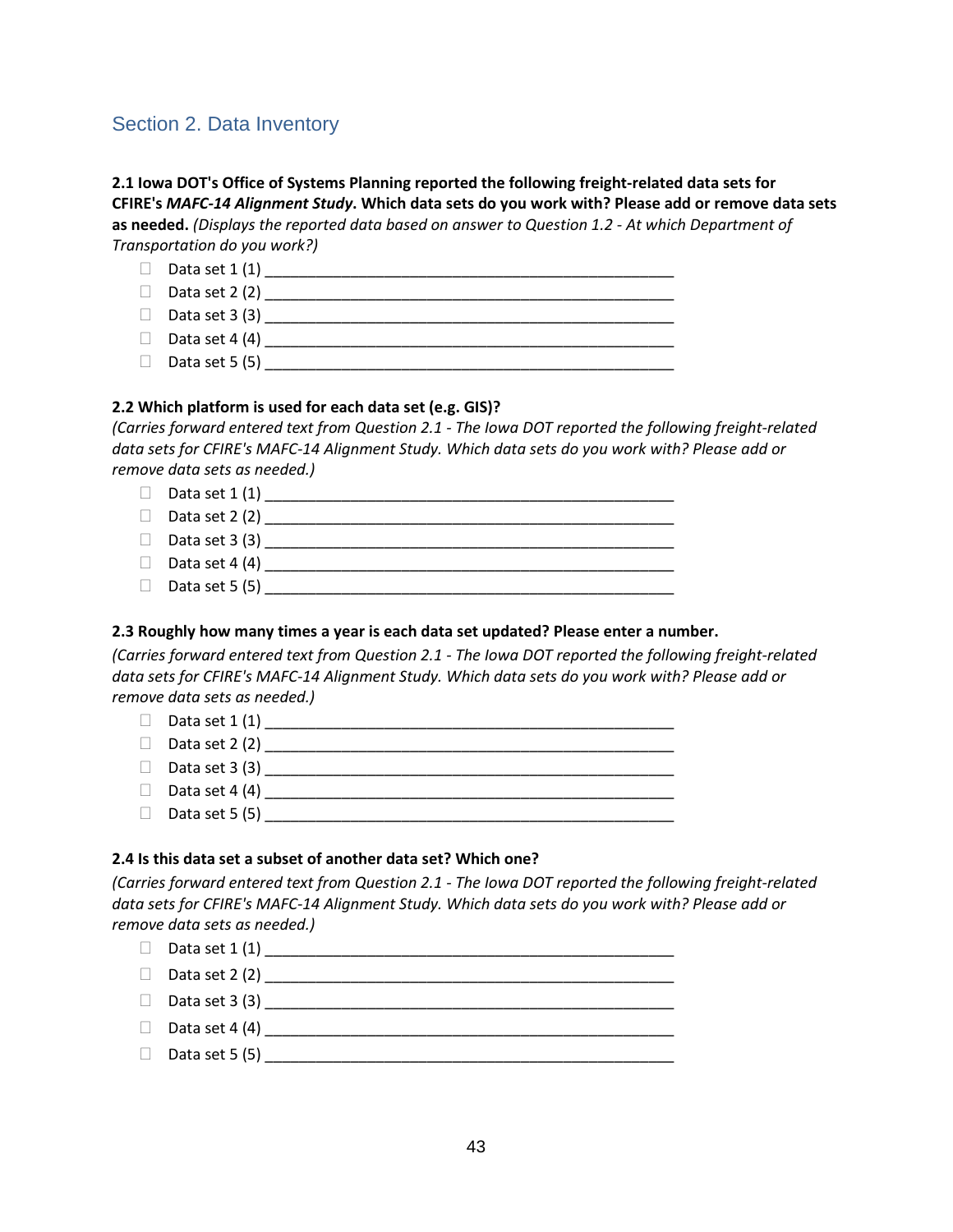**2.5 Do you have access to adding data to this data set? Do you have access to deleting data?** *(Carries forward entered text from Question 2.1 - The Iowa DOT reported the following freight-related data sets for CFIRE's MAFC-14 Alignment Study. Which data sets do you work with? Please add or remove data sets as needed.)*

|                  | I can add but not delete<br>data. $(1)$ | I can delete but not add<br>data. $(2)$ | I can both add and<br>delete data. (3) |
|------------------|-----------------------------------------|-----------------------------------------|----------------------------------------|
| Data set $1(x1)$ |                                         |                                         |                                        |
| Data set $2(x2)$ | ΓЧ                                      |                                         |                                        |
| Data set $3(x3)$ | L                                       |                                         |                                        |
| Data set 4 (x4)  | L                                       |                                         |                                        |
| Data set $5(x5)$ | L                                       |                                         |                                        |

**2.6 Describe the quality of each data set.** *(Carries forward entered text from Question 2.1 - The Iowa DOT reported the following freight-related data sets for CFIRE's MAFC-14 Alignment Study. Which data sets do you work with? Please add or remove data sets as needed.)*

|                  | Translating the<br>data takes<br>substantial<br>effort. $(1)$ | Translating the<br>data takes<br>moderate<br>effort. $(2)$ | Reporting<br>capabilities<br>could improve.<br>(3) | Reporting<br>capabilities are<br>perfectly<br>sufficient. (4) | don't know -<br>not enough<br>information.<br>(5) |
|------------------|---------------------------------------------------------------|------------------------------------------------------------|----------------------------------------------------|---------------------------------------------------------------|---------------------------------------------------|
| Data set $1(x1)$ |                                                               |                                                            |                                                    |                                                               |                                                   |
| Data set $2(x2)$ |                                                               |                                                            |                                                    |                                                               |                                                   |
| Data set $3(x3)$ |                                                               |                                                            |                                                    |                                                               |                                                   |
| Data set $4(x4)$ |                                                               |                                                            |                                                    |                                                               |                                                   |
| Data set $5(x5)$ |                                                               |                                                            |                                                    |                                                               |                                                   |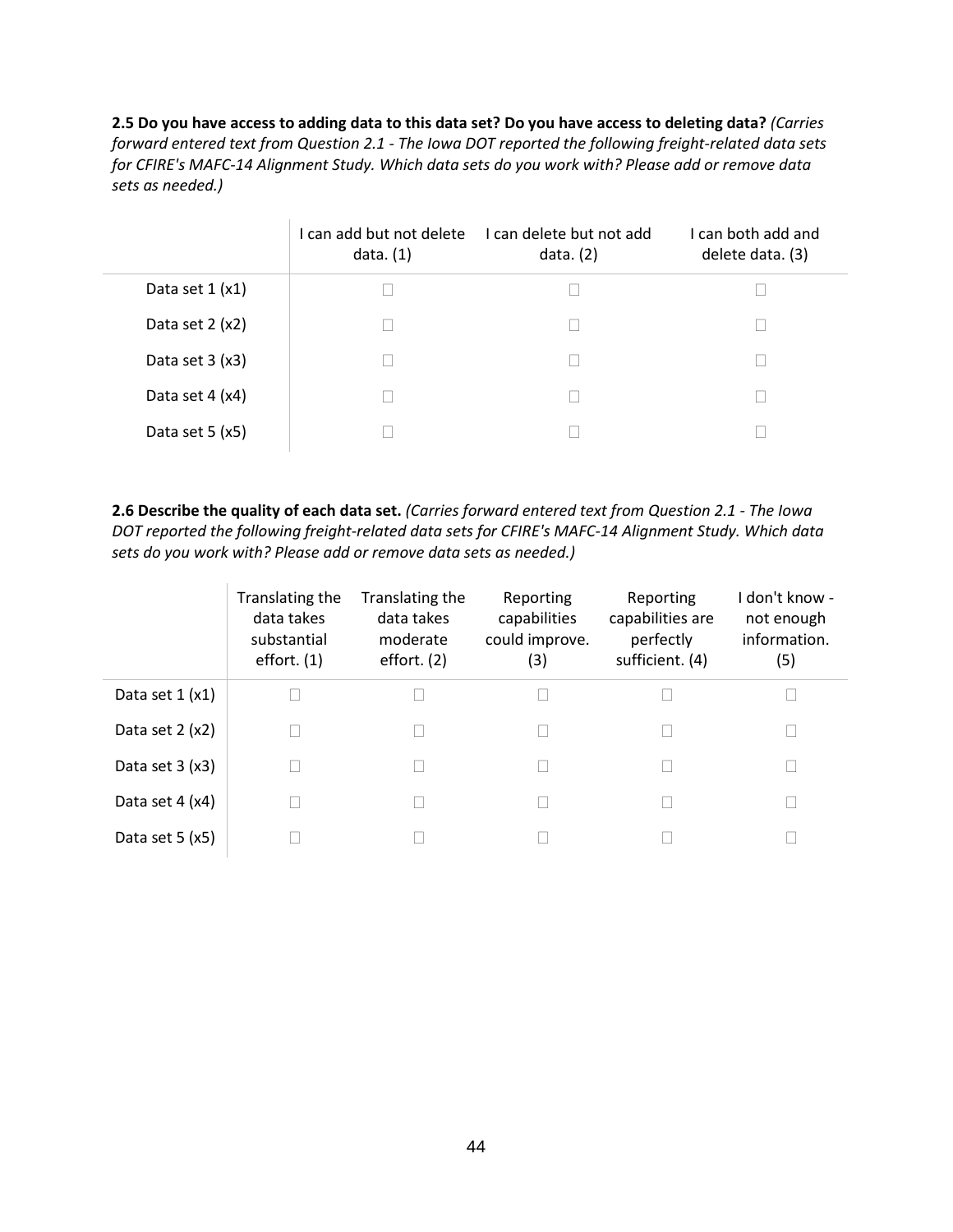#### **2.7 Describe the usability of each data set.**

*(Carries forward entered text from Question 2.1 - The Iowa DOT reported the following freight-related data sets for CFIRE's MAFC-14 Alignment Study. Which data sets do you work with? Please add or remove data sets as needed.)*

|                  | Translating the<br>data takes<br>substantial<br>effort. $(1)$ | Translating the<br>data takes<br>moderate<br>effort. $(2)$ | Reporting<br>capabilities<br>could improve.<br>(3) | Reporting<br>capabilities are<br>perfectly<br>sufficient. (4) | don't know -<br>not enough<br>information.<br>(5) |
|------------------|---------------------------------------------------------------|------------------------------------------------------------|----------------------------------------------------|---------------------------------------------------------------|---------------------------------------------------|
| Data set $1(x1)$ |                                                               |                                                            |                                                    |                                                               |                                                   |
| Data set $2(x2)$ |                                                               |                                                            |                                                    |                                                               |                                                   |
| Data set $3(x3)$ |                                                               | $\mathbf{L}$                                               |                                                    |                                                               |                                                   |
| Data set 4 (x4)  |                                                               |                                                            |                                                    |                                                               |                                                   |
| Data set $5(x5)$ |                                                               |                                                            |                                                    |                                                               |                                                   |

#### **2.8 Are you aware of any data set that your DOT is using elsewhere and your business area might benefit from exploring? Which set?** \_\_\_\_\_\_\_\_\_\_\_\_\_\_\_\_\_\_\_\_\_\_\_\_\_\_\_\_\_\_\_\_\_\_\_\_\_\_\_\_\_\_\_\_\_\_\_\_\_\_\_\_\_\_\_

**2.9 Which freight-related data entities do you work with? Please overwrite the examples provided with more specific data entities (e.g. highway total tons) and delete unused fields.** *(Displays generic data entities)*

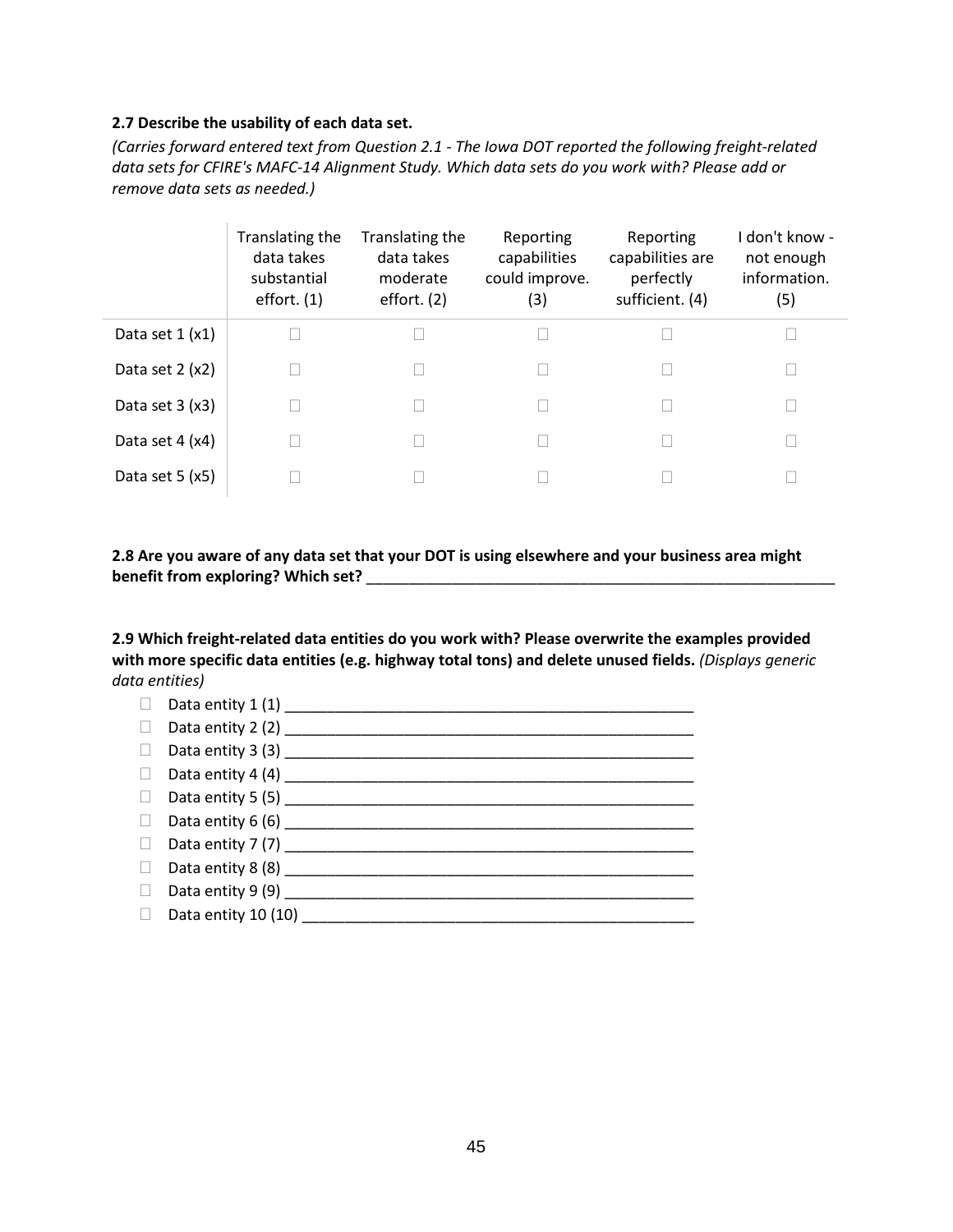**2.10 Which data entities does each data set contain? Select all that apply.** *(Carries forward entered text from Question 2.9)*

|                     | Data set 1<br>(1) | Data set $2(2)$ | Data set $3(3)$ | Data set $4(4)$ | Data set $5(5)$ |
|---------------------|-------------------|-----------------|-----------------|-----------------|-----------------|
| Data entity $1(x1)$ |                   |                 |                 |                 |                 |
| Data entity 2 (x2)  |                   | Ш               |                 |                 |                 |
| Data entity 3 (x3)  |                   |                 |                 |                 |                 |
| Data entity 4 (x4)  |                   |                 |                 |                 |                 |
| Data entity 5 (x5)  |                   |                 |                 |                 |                 |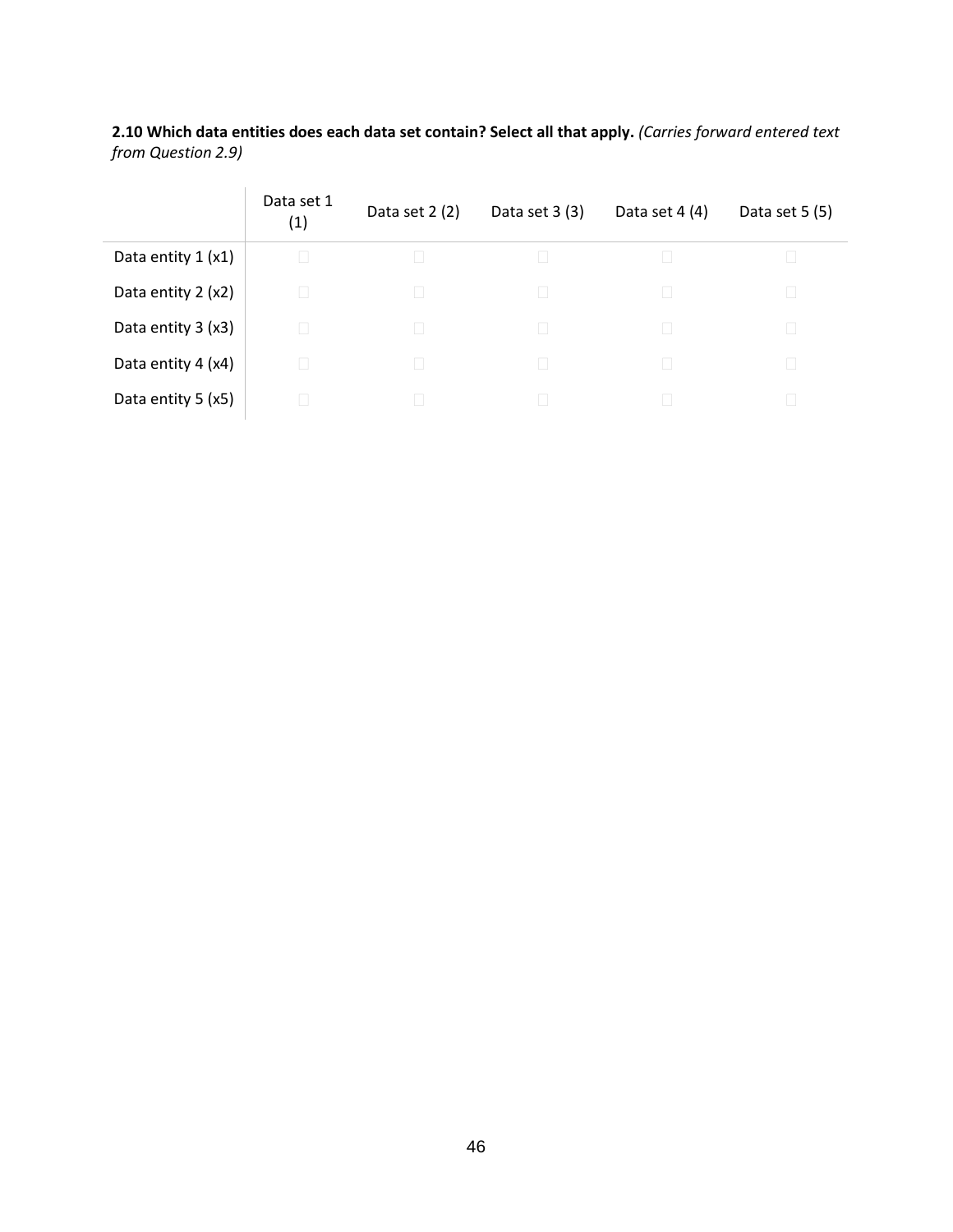# Section 3. Freight Activities

This section requires you to gather information about freight activities related to your data sets. You might need to ask colleagues for their input.

#### **3.1 Do you gather feedback from users of the freight data you manage?**

- I rarely talk to data users and have little understanding of their needs. (1)
- $\Box$  I sometimes reach out to data users but not on a regular basis. (2)
- $\Box$  I've participated in formal meetings with current or potential new users for our data to understand their needs. This information has been taken into account in developing plans for improvements. (3)
- $\Box$  I routinely solicit input from my data users formally and informally. (4)
- $\Box$  Not only do I routinely gather feedback but I also follow written processes for what, when, and how data will be provided. We periodically re-evauate these processes. (5)

#### **3.2 Comments (if needed):**

#### **3.3 Does a data catalog enable freight data users to use and understand your data?**

- $\Box$  Users rely on "word of mouth" to discover what data are available. There are variations across data sets in terms of the level and type of available documentation. (1)
- $\Box$  Efforts are underway to improve data findability and documentation through adoption of common metadata standards, development of data set catalogs, or creation of web pages with links to commonly requested data sets. (2)
- $\Box$  Standards and policies have been defined to ensure that there is a data dictionary available for each data set. Templates for describing data collection, updating and reporting processes have been developed and are starting to be utilized. (3)
- $\Box$  Business users can access a listing of available data sets to discover data of potential value to meet their needs. Consistent documentation is available describing data collection, updating, and reporting cycles for most of my DOT's core data sets. Data dictionary information is available and up-to-date. Quality assurance processes are in place to ensure that data dictionary information is complete and useful. Processes are in place to keep the data set listing (or catalog) up to date when data sets are added or discontinued. (4)
- $\Box$  Business users can search an agency-wide catalog for availability of data on a particular subject or entity type. The catalog is periodically improved based on feedback from users and research into best practices. (5)

### **3.4 Comments (if needed):** \_\_\_\_\_\_\_\_\_\_\_\_\_\_\_\_\_\_\_\_\_\_\_\_\_\_\_\_\_\_\_\_\_\_\_\_\_\_\_\_\_\_\_\_\_\_\_\_\_\_\_\_\_\_\_\_\_\_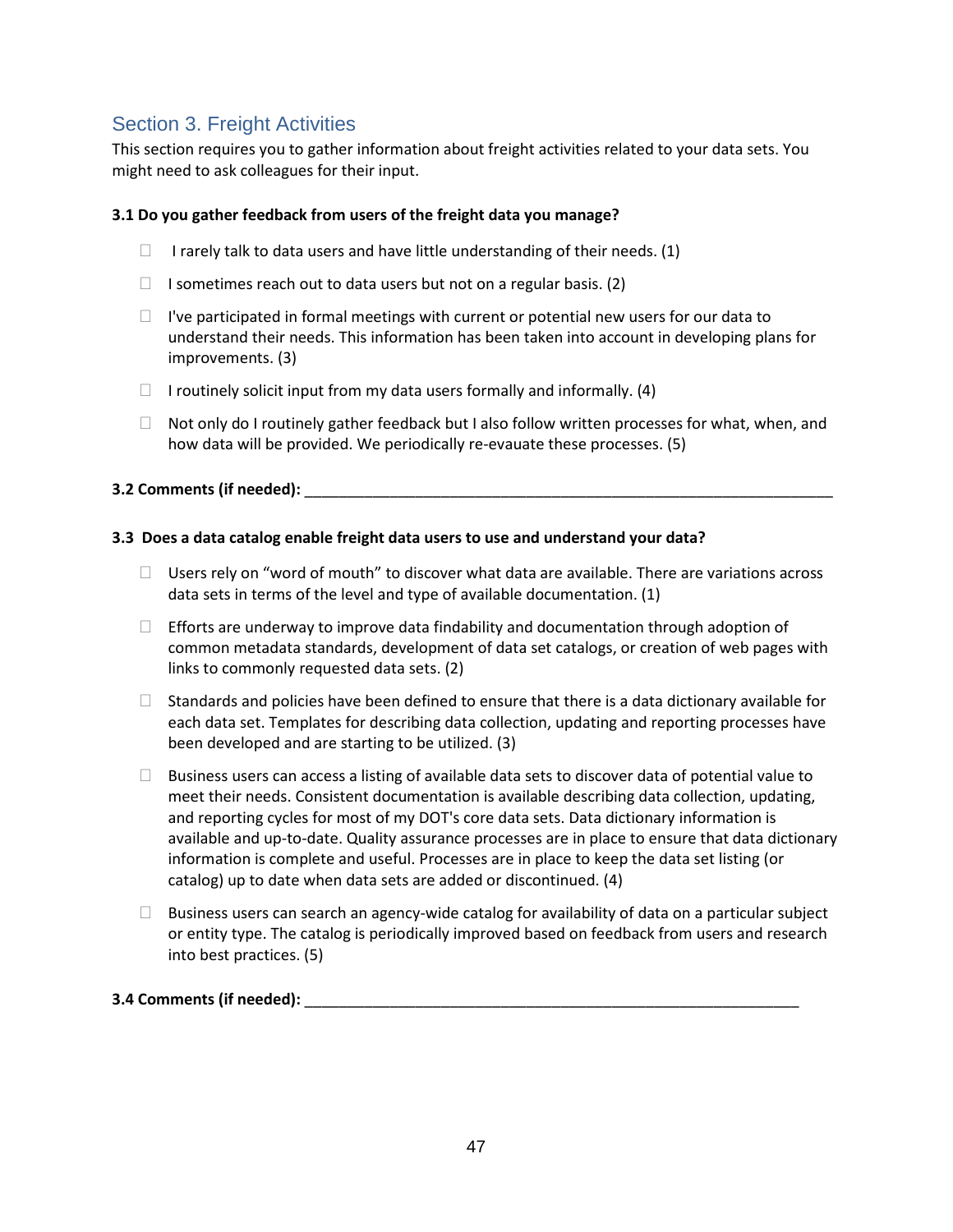## **3.5 If a project generates new freight data, such as new traffic counts, what happens to the data after the project is over?**

- $\Box$  I don't typically hear about new data being generated in my DOT. If people are generating new data relevant to my data set, I'm not aware of it. (1)
- $\Box$  I have seen reports with new data relevant to my data sets but I either don't trust the data or don't have capacity to integrate it into the shared data set. (2)
- $\Box$  I sometimes integrate new data into the shared data sets but there is no formal process. (3)
- $\Box$  There is a process in place for submitting new data to data custodians but it's not used very often. (4)
- $\Box$  There is a process in place for submitting new data to data custodians and we are constantly improving the data set by adding new data. (5)

#### **3.6 Comments (if needed):**  $\blacksquare$

### **3.7 Which distinct freight activities utilize your freight data? Please overwrite the examples provided and delete unused fields.**

 $\Box$  Freight activity 1 (1) Freight activity 2 (2) \_\_\_\_\_\_\_\_\_\_\_\_\_\_\_\_\_\_\_\_\_\_\_\_\_\_\_\_\_\_\_\_\_\_\_\_\_\_\_\_\_\_\_\_\_\_\_\_ Freight activity 3 (3) \_\_\_\_\_\_\_\_\_\_\_\_\_\_\_\_\_\_\_\_\_\_\_\_\_\_\_\_\_\_\_\_\_\_\_\_\_\_\_\_\_\_\_\_\_\_\_\_ Freight activity 4 (4) \_\_\_\_\_\_\_\_\_\_\_\_\_\_\_\_\_\_\_\_\_\_\_\_\_\_\_\_\_\_\_\_\_\_\_\_\_\_\_\_\_\_\_\_\_\_\_\_  $\Box$  Freight activity 5 (5) Freight activity 6 (6) \_\_\_\_\_\_\_\_\_\_\_\_\_\_\_\_\_\_\_\_\_\_\_\_\_\_\_\_\_\_\_\_\_\_\_\_\_\_\_\_\_\_\_\_\_\_\_\_ Freight activity 7 (7) \_\_\_\_\_\_\_\_\_\_\_\_\_\_\_\_\_\_\_\_\_\_\_\_\_\_\_\_\_\_\_\_\_\_\_\_\_\_\_\_\_\_\_\_\_\_\_\_  $\Box$  Freight activity 8 (8) Freight activity 9 (9) \_\_\_\_\_\_\_\_\_\_\_\_\_\_\_\_\_\_\_\_\_\_\_\_\_\_\_\_\_\_\_\_\_\_\_\_\_\_\_\_\_\_\_\_\_\_\_\_ Freight activity 10 (10) \_\_\_\_\_\_\_\_\_\_\_\_\_\_\_\_\_\_\_\_\_\_\_\_\_\_\_\_\_\_\_\_\_\_\_\_\_\_\_\_\_\_\_\_\_\_\_\_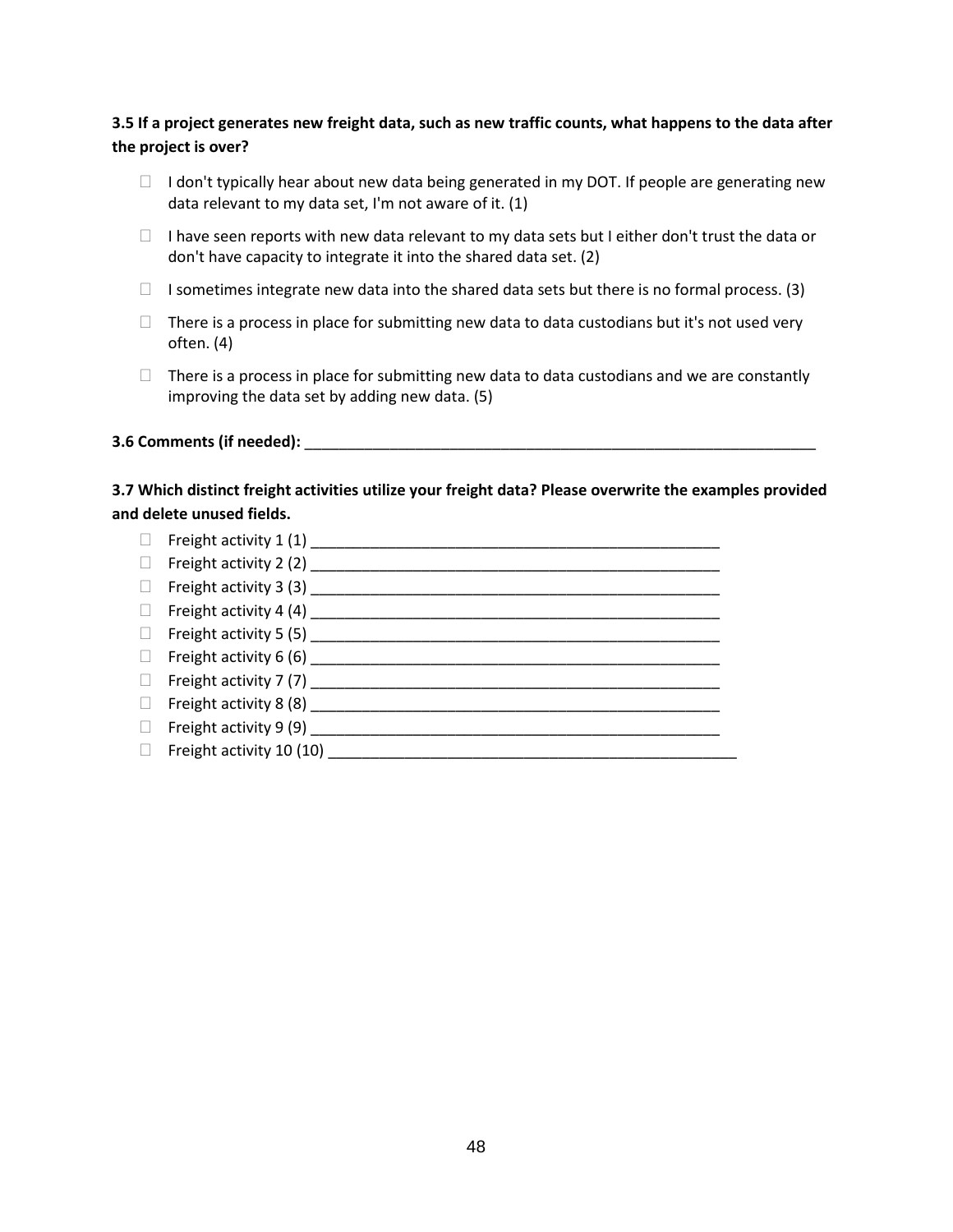**3.8 Is this an ongoing activity? If not, when will it be completed? (***Carries forward entered text from Question 3.7 – Which distinct freight activities utilize your freight data?)*

|                         | This is an<br>ongoing freight<br>activity. $(1)$ | We will complete<br>this freight activity<br>in the next six<br>months. $(2)$ | We will complete<br>this freight activity<br>in the next six<br>months to a year.<br>(3) | We will complete<br>this freight activity<br>in over a year. $(4)$ |
|-------------------------|--------------------------------------------------|-------------------------------------------------------------------------------|------------------------------------------------------------------------------------------|--------------------------------------------------------------------|
| Freight activity 1 (x1) |                                                  |                                                                               |                                                                                          |                                                                    |
| Freight activity 2 (x2) |                                                  |                                                                               |                                                                                          |                                                                    |
| Freight activity 3 (x3) |                                                  |                                                                               |                                                                                          |                                                                    |
| Freight activity 4 (x4) |                                                  |                                                                               |                                                                                          |                                                                    |
| Freight activity 5 (x5) |                                                  |                                                                               |                                                                                          |                                                                    |

**3.9 Are adequate data available to your DOT to support these freight activities? (***Carries forward entered text from Question 3.7 – Which distinct freight activities utilize your freight data?)*

|                         | Little or no<br>data is<br>available to<br>support this<br>activity. (1) | Limited data is<br>available but large<br>gaps remain. (2) | Basic data is<br>available but some<br>gaps remain. (3) | Adequate data is<br>available to meet<br>needs and no gaps<br>remain. $(4)$ |
|-------------------------|--------------------------------------------------------------------------|------------------------------------------------------------|---------------------------------------------------------|-----------------------------------------------------------------------------|
| Freight activity 1 (x1) |                                                                          |                                                            |                                                         |                                                                             |
| Freight activity 2 (x2) |                                                                          |                                                            |                                                         |                                                                             |
| Freight activity 3 (x3) |                                                                          |                                                            |                                                         |                                                                             |
| Freight activity 4 (x4) |                                                                          |                                                            |                                                         |                                                                             |
| Freight activity 5 (x5) |                                                                          |                                                            |                                                         |                                                                             |

#### *You've reached the end of this survey. If you are satisfied with your answers, please continue to submit. You will not be able to edit your answers after submitting*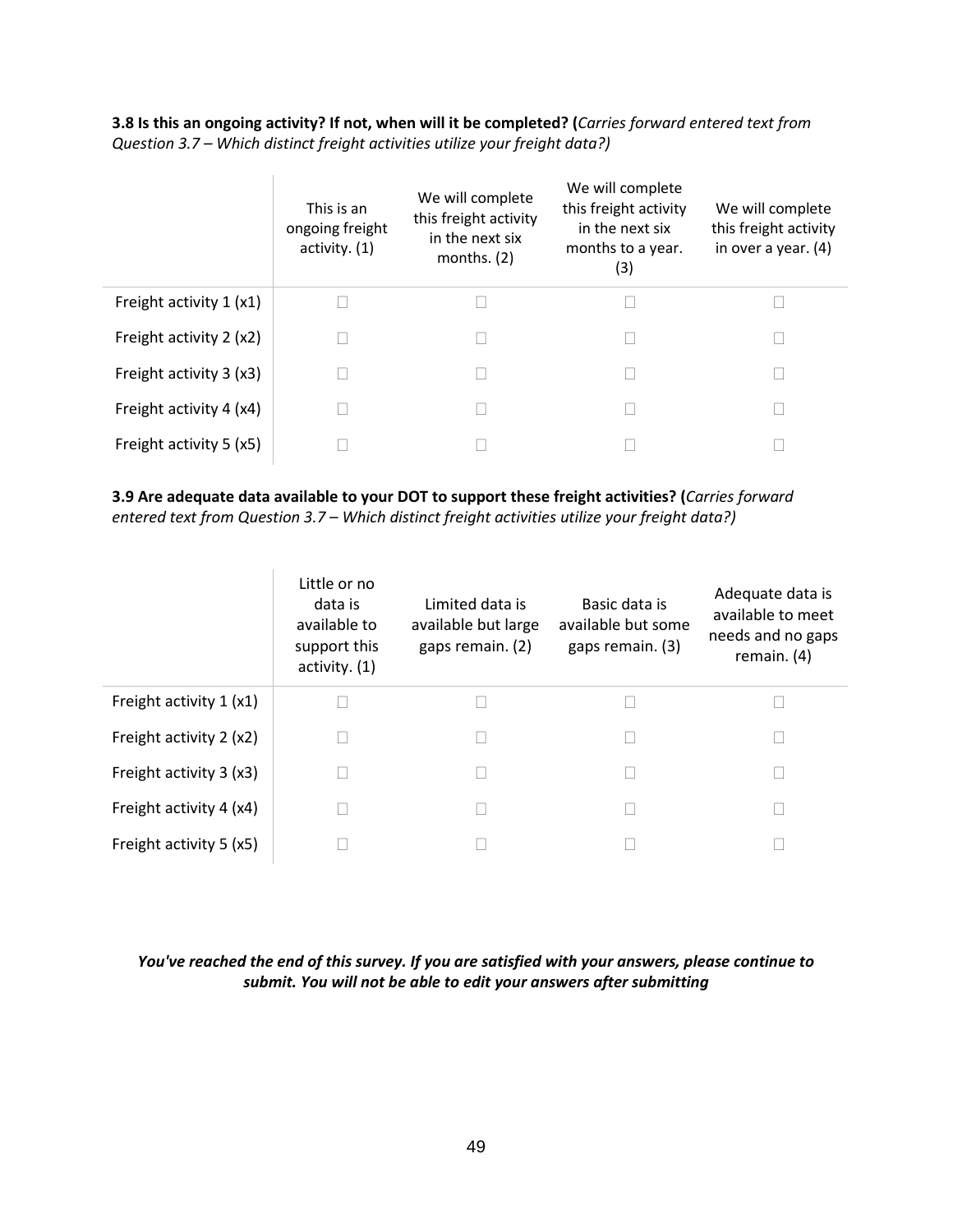# <span id="page-55-0"></span>Appendix C – Responses to Capability Maturity Assessment Questions

| <b>Assessment Question</b>                                                                                                                | <b>Capability Maturity</b>                                                                                                                                                                                                                                                                                                                                                                                                                                                                                                                                                                                                                                                                                                                     |
|-------------------------------------------------------------------------------------------------------------------------------------------|------------------------------------------------------------------------------------------------------------------------------------------------------------------------------------------------------------------------------------------------------------------------------------------------------------------------------------------------------------------------------------------------------------------------------------------------------------------------------------------------------------------------------------------------------------------------------------------------------------------------------------------------------------------------------------------------------------------------------------------------|
| To what extent do your<br>leadership and strategic<br>planning maximize the value<br>of data to meet agency goals?                        | Executive leadership has communicated their expectation that<br>business units and information technology functions should<br>collaborate on identifying and implementing data improvements<br>that are of agency-wide benefit. Data business plans or equivalent<br>planning tools have been prepared to identify short and longer-term<br>data collection and management strategies that align with business<br>objectives. Data improvement needs have been systematically<br>reviewed, assessed and documented.                                                                                                                                                                                                                            |
| Has your DOT defined clear<br>roles, accountability, and<br>decision-making authority for<br>data quality, value, and<br>appropriate use? | An agency-wide data governance body has been established with<br>representation from information technology and business functions<br>and has defined its charter. Objectives and performance metrics for<br>data governance and stewardship have been defined and<br>documented. Role(s) have been designated to identify points of<br>accountability for data quality, value and appropriate use. Decision<br>making authority has been defined for collection/acquisition of new<br>data, discontinuation of current data collection, and significant<br>changes to the content of existing data. Capabilities and skills for<br>data management are included in staff position descriptions,<br>recruiting, and staff development efforts. |
| Has your DOT adopted<br>policies and processes for<br>managing freight data as a<br>strategic asset?                                      | I haven't heard of any formal policies and procedures regarding<br>strategic freight-data management.                                                                                                                                                                                                                                                                                                                                                                                                                                                                                                                                                                                                                                          |
| Does your DOT have an<br>agency-wide data inventory<br>that includes freight data?                                                        | There is general awareness of how freight datasets are used and<br>what value is being provided, but there is no agency-wide data<br>inventory that includes freight data.                                                                                                                                                                                                                                                                                                                                                                                                                                                                                                                                                                     |
| How about your business<br>area? Does your business area<br>maintain a data inventory that<br>includes freight data?                      | There is general awareness of how freight datasets are used and<br>what value is being provided, but there is no inventory that includes<br>freight data.                                                                                                                                                                                                                                                                                                                                                                                                                                                                                                                                                                                      |
| Do staff transition processes<br>preserve data management<br>knowledge and expertise<br>within your business area?                        | Individuals with specialized data knowledge have been<br>systematically identified. We have some strategies to mitigate these<br>risks.                                                                                                                                                                                                                                                                                                                                                                                                                                                                                                                                                                                                        |
| Do you gather feedback from<br>users of the freight data you<br>manage                                                                    | I sometimes reach out to data users but not on a regular basis.                                                                                                                                                                                                                                                                                                                                                                                                                                                                                                                                                                                                                                                                                |

## <span id="page-55-1"></span>*Table 21. Data Strategy and Governance Responses from Michigan DOT*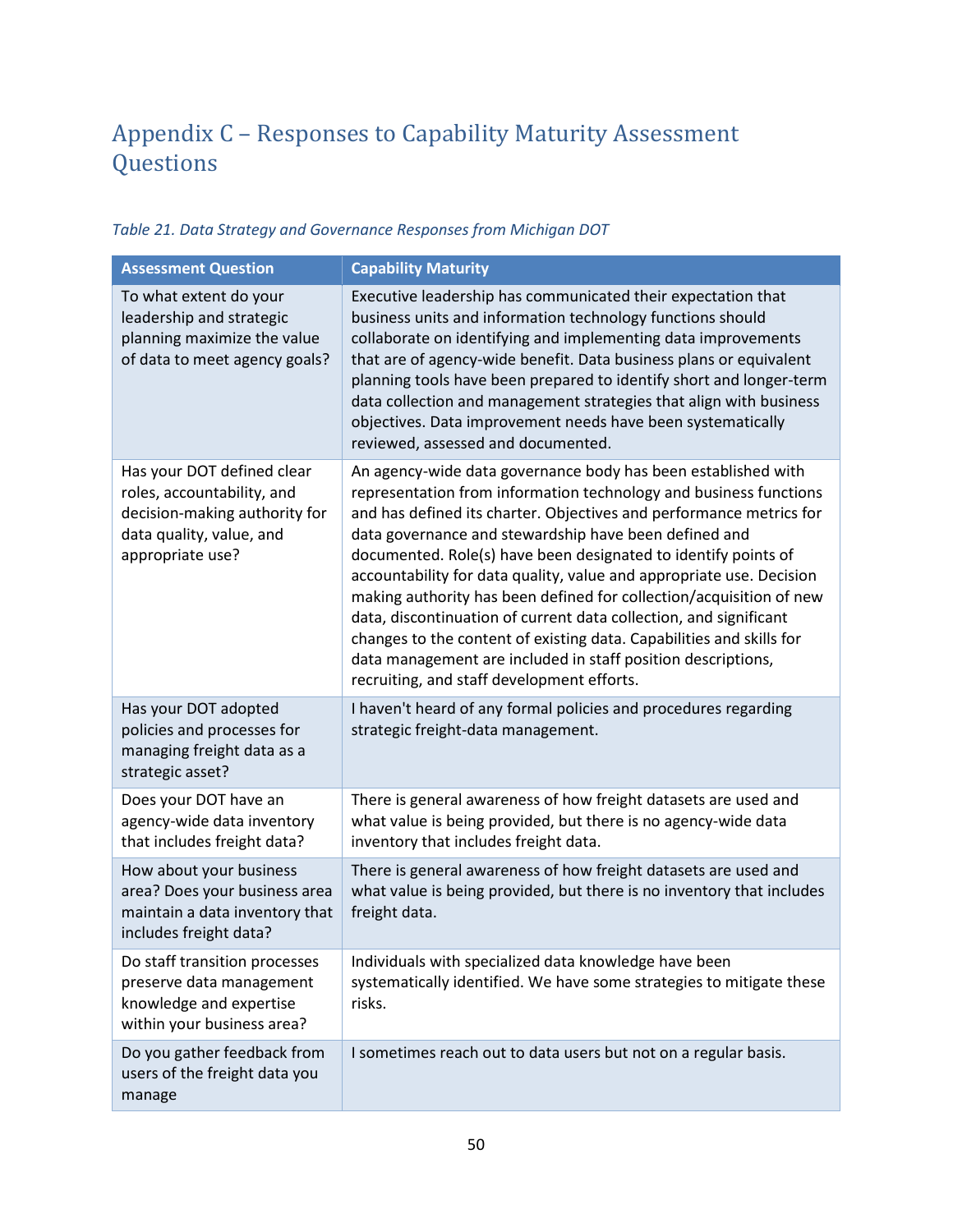## <span id="page-56-0"></span>*Table 22. Data Strategy and Governance Responses from Iowa DOT*

| <b>Assessment Question</b>                                                                                                                | <b>Capability Maturity</b>                                                                                                                                                                                                                      |
|-------------------------------------------------------------------------------------------------------------------------------------------|-------------------------------------------------------------------------------------------------------------------------------------------------------------------------------------------------------------------------------------------------|
| To what extent do your<br>leadership and strategic<br>planning maximize the value<br>of data to meet agency goals?                        | Efforts to implement agency-wide data governance or assess<br>agency-wide data needs are being discussed or planned. Data<br>improvement needs are identified and communicated to<br>management in an informal manner.                          |
| Has your DOT defined clear<br>roles, accountability, and<br>decision-making authority for<br>data quality, value, and<br>appropriate use? | One or more individuals have been identified to lead agency-wide<br>data governance activities. A point person has been designated for<br>each major dataset or application but the responsibilities of their<br>role haven't been spelled out. |
| Has your DOT adopted<br>policies and processes for<br>managing freight data as a<br>strategic asset?                                      | I haven't heard of any formal policies and procedures regarding<br>strategic freight-data management.                                                                                                                                           |
| Does your DOT have an<br>agency-wide data inventory<br>that includes freight data?                                                        | Freight datasets have been recorded in an agency-wide data<br>inventory. Primary users, uses, and costs are also tracked.                                                                                                                       |
| How about your business<br>area? Does your business area<br>maintain a data inventory that<br>includes freight data?                      | Freight datasets have been recorded in a data inventory. Primary<br>users, uses, and costs are also tracked.                                                                                                                                    |
| Do staff transition processes<br>preserve data management<br>knowledge and expertise<br>within your business area?                        | There is some understanding of the risks and needs associated with<br>the requirement of key individuals with specialized data knowledge.<br>However, these risks have not been systematically identified.                                      |
| Do you gather feedback from<br>users of the freight data you<br>manage                                                                    | I sometimes reach out to data users but not on a regular basis.                                                                                                                                                                                 |

# <span id="page-56-1"></span>*Table 23. Data Strategy and Governance Responses from Indiana DOT*

| <b>Assessment Question</b>                                                                                         | <b>Capability Maturity</b>                                                                                                                                                                                                                                                                                                                                                                                                                                                                                          |
|--------------------------------------------------------------------------------------------------------------------|---------------------------------------------------------------------------------------------------------------------------------------------------------------------------------------------------------------------------------------------------------------------------------------------------------------------------------------------------------------------------------------------------------------------------------------------------------------------------------------------------------------------|
| To what extent do your<br>leadership and strategic<br>planning maximize the value<br>of data to meet agency goals? | Executive leadership has communicated their expectation that<br>business units and information technology functions should<br>collaborate on identifying and implementing data improvements<br>that are of agency-wide benefit. Data business plans or equivalent<br>planning tools have been prepared to identify short and longer-term<br>data collection and management strategies that align with business<br>objectives. Data improvement needs have been systematically<br>reviewed, assessed and documented. |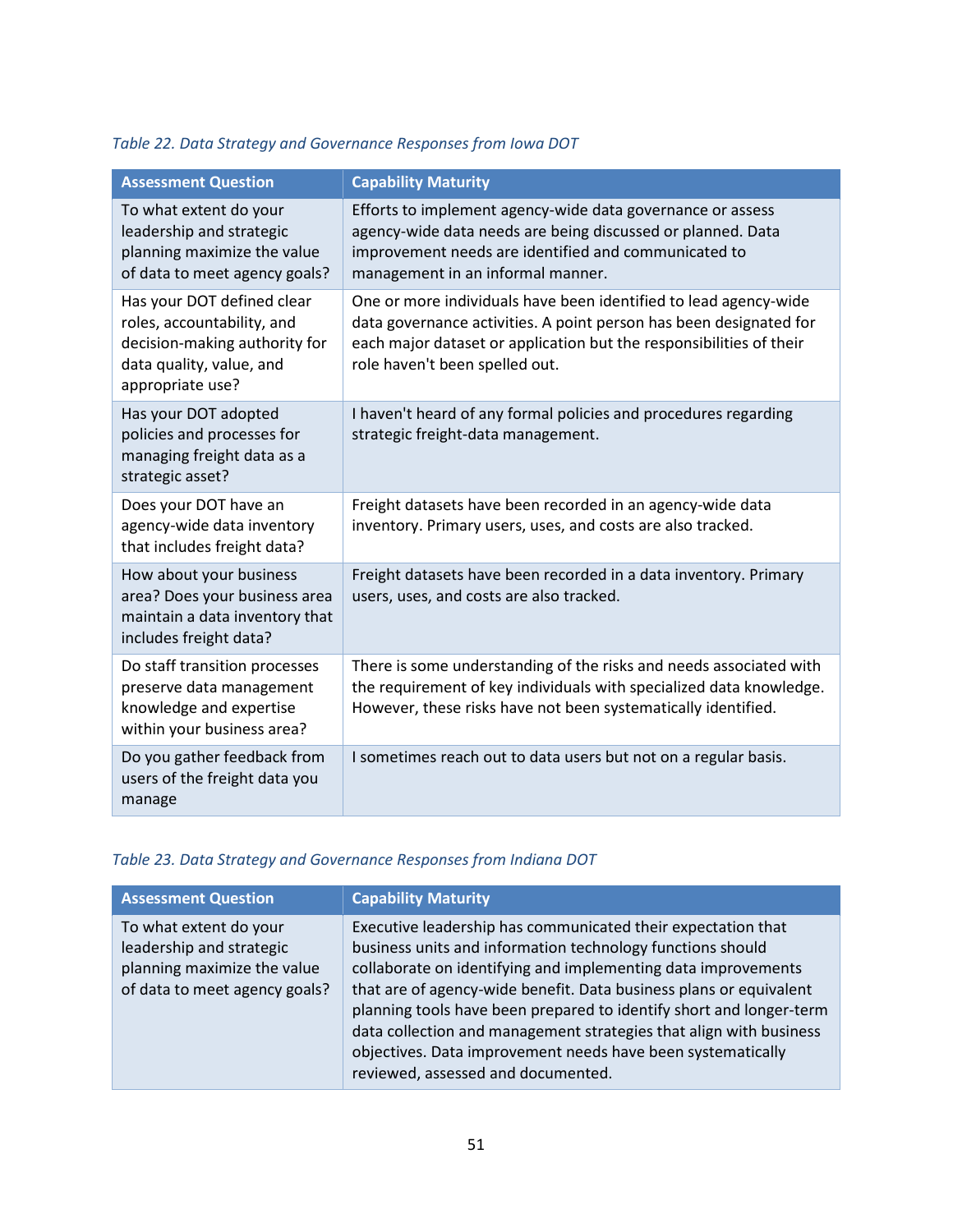| <b>Assessment Question</b>                                                                                                                | <b>Capability Maturity</b>                                                                                                                                                                                                                      |
|-------------------------------------------------------------------------------------------------------------------------------------------|-------------------------------------------------------------------------------------------------------------------------------------------------------------------------------------------------------------------------------------------------|
| Has your DOT defined clear<br>roles, accountability, and<br>decision-making authority for<br>data quality, value, and<br>appropriate use? | One or more individuals have been identified to lead agency-wide<br>data governance activities. A point person has been designated for<br>each major dataset or application but the responsibilities of their<br>role haven't been spelled out. |
| Has your DOT adopted<br>policies and processes for<br>managing freight data as a<br>strategic asset?                                      | I haven't heard of any formal policies and procedures regarding<br>strategic freight-data management.                                                                                                                                           |
| Does your DOT have an<br>agency-wide data inventory<br>that includes freight data?                                                        | My DOT has no agency-wide data inventory that includes freight<br>data. There is limited awareness of how freight datasets are used<br>and what value they provide.                                                                             |
| How about your business<br>area? Does your business area<br>maintain a data inventory that<br>includes freight data?                      | There is general awareness of how freight datasets are used and<br>what value is being provided, but there is no inventory that includes<br>freight data.                                                                                       |
| Do staff transition processes<br>preserve data management<br>knowledge and expertise<br>within your business area?                        | There is some understanding of the risks and needs associated with<br>the requirement of key individuals with specialized data knowledge.<br>However, these risks have not been systematically identified.                                      |
| Do you gather feedback from<br>users of the freight data you<br>manage                                                                    | I rarely talk to data users and have little understanding of their<br>needs.                                                                                                                                                                    |

# <span id="page-57-0"></span>*Table 24. Data Strategy and Governance Responses from Illinois DOT*

| <b>Assessment Question</b>                                                                                                                | <b>Capability Maturity</b>                                                                                                                                                                                                                                   |
|-------------------------------------------------------------------------------------------------------------------------------------------|--------------------------------------------------------------------------------------------------------------------------------------------------------------------------------------------------------------------------------------------------------------|
| To what extent do your<br>leadership and strategic<br>planning maximize the value<br>of data to meet agency goals?                        | I'm not aware of any systematic plan for data improvements. Data<br>collection and management is performed by individual business<br>units with little or no agency-wide direction or coordination. We<br>make changes on a reactive or opportunistic basis. |
| Has your DOT defined clear<br>roles, accountability, and<br>decision-making authority for<br>data quality, value, and<br>appropriate use? | I'm not aware of any established accountability for the quality,<br>value, and appropriate use of data.                                                                                                                                                      |
| Has your DOT adopted<br>policies and processes for<br>managing freight data as a<br>strategic asset?                                      | I haven't heard of any formal policies and procedures regarding<br>strategic freight-data management.                                                                                                                                                        |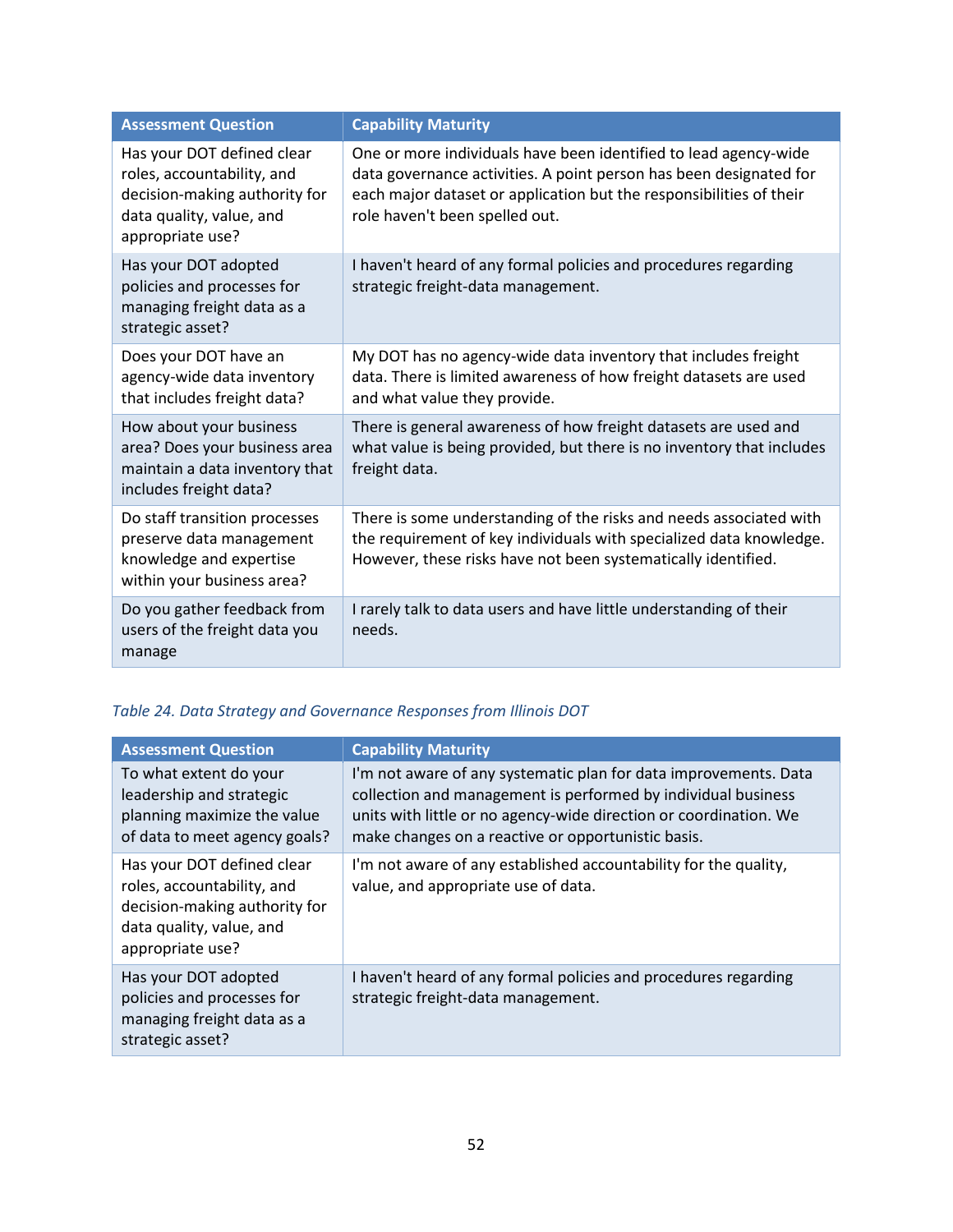| <b>Assessment Question</b>                                                                                           | <b>Capability Maturity</b>                                                                                                                                          |
|----------------------------------------------------------------------------------------------------------------------|---------------------------------------------------------------------------------------------------------------------------------------------------------------------|
| Does your DOT have an<br>agency-wide data inventory<br>that includes freight data?                                   | My DOT has no agency-wide data inventory that includes freight<br>data. There is limited awareness of how freight datasets are used<br>and what value they provide. |
| How about your business<br>area? Does your business area<br>maintain a data inventory that<br>includes freight data? | My business area has no data inventory that includes freight data.<br>There is limited awareness of how freight datasets are used and<br>what value they provide.   |
| Do staff transition processes<br>preserve data management<br>knowledge and expertise<br>within your business area?   | There is little understanding of the risks and needs associated with<br>the retirement of key individuals with specialized data knowledge.                          |
| Do you gather feedback from<br>users of the freight data you<br>manage?                                              | I rarely talk to data users and have little understanding of their<br>needs.                                                                                        |

# <span id="page-58-0"></span>*Table 25. Data Strategy and Governance Responses from Kansas DOT*

| <b>Assessment Question</b>                                                                                                                | <b>Capability Maturity</b>                                                                                                                                                                                                                                                                                                                                               |
|-------------------------------------------------------------------------------------------------------------------------------------------|--------------------------------------------------------------------------------------------------------------------------------------------------------------------------------------------------------------------------------------------------------------------------------------------------------------------------------------------------------------------------|
| To what extent do your<br>leadership and strategic<br>planning maximize the value<br>of data to meet agency goals?                        | Data governance and planning activities are continually refined to<br>focus on key risks and opportunities and to eliminate activities<br>without demonstrated payoff. Data governance and planning<br>activities would have a high probability of continuing through<br>changes in executive leadership.                                                                |
| Has your DOT defined clear<br>roles, accountability, and<br>decision-making authority for<br>data quality, value, and<br>appropriate use? | One or more individuals have been identified to lead agency-wide<br>data governance activities. A point person has been designated for<br>each major dataset or application but the responsibilities of their<br>role haven't been spelled out.                                                                                                                          |
| Has your DOT adopted<br>policies and processes for<br>managing freight data as a<br>strategic asset?                                      | Leadership has adopted a comprehensive set of data management<br>policies based on collaboration across my DOT including IT, business<br>units, and records management. Processes are in place to monitor<br>and enforce compliance with policies. We follow written procedures<br>for requesting and evaluating new data collection or acquisition<br>requests.         |
| Does your DOT have an<br>agency-wide data inventory<br>that includes freight data?                                                        | An agency-wide inventory of datasets that includes freight data is<br>maintained and updated as new datasets come on line. Data<br>inventory information is used to identify duplicative datasets that<br>can be eliminated or consolidated. Managers use information about<br>data storage and management costs to evaluate opportunities for<br>improved efficiencies. |
| How about your business<br>area? Does your business area                                                                                  | An inventory of datasets that includes freight data is maintained and<br>updated as new datasets come on line. Data inventory information<br>is used to identify duplicative datasets that can be eliminated or                                                                                                                                                          |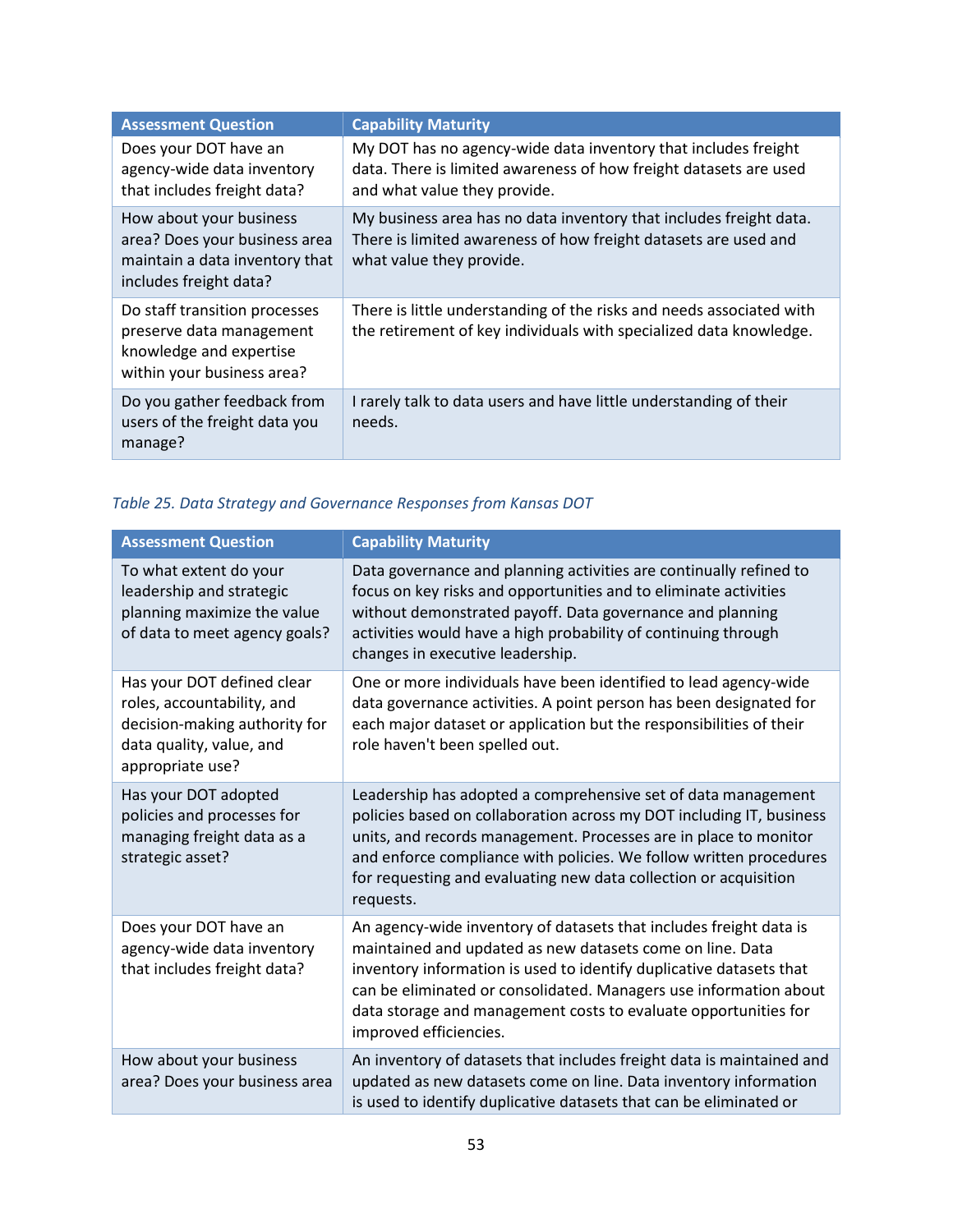| <b>Assessment Question</b>                                                                                         | <b>Capability Maturity</b>                                                                                                                |
|--------------------------------------------------------------------------------------------------------------------|-------------------------------------------------------------------------------------------------------------------------------------------|
| maintain a data inventory that<br>includes freight data?                                                           | consolidated. Managers use information about data storage and<br>management costs to evaluate opportunities for improved<br>efficiencies. |
| Do staff transition processes<br>preserve data management<br>knowledge and expertise<br>within your business area? | Individuals with specialized data knowledge have been<br>systematically identified. We have some strategies to mitigate these<br>risks.   |
| Do you gather feedback from<br>users of the freight data you<br>manage?                                            | Question was not answered.                                                                                                                |

# <span id="page-59-0"></span>*Table 26. Data Life-cycle Management Responses from Michigan DOT*

| <b>Assessment Question</b>                                                                                                        | <b>Capability Maturity</b>                                                                                                                                                                                                       |
|-----------------------------------------------------------------------------------------------------------------------------------|----------------------------------------------------------------------------------------------------------------------------------------------------------------------------------------------------------------------------------|
| Does a data catalog enable freight<br>data users to use and understand<br>your data?                                              | Efforts are underway to improve data findability and<br>documentation through adoption of common metadata<br>standards, development of data set catalogs, or creation of<br>web pages with links to commonly requested datasets. |
| If a project generates new freight<br>data, such as new traffic counts,<br>what happens to the data after the<br>project is over? | I sometimes integrate new data into the shared datasets but<br>there is no formal process.                                                                                                                                       |

# <span id="page-59-1"></span>*Table 27. Data Life-cycle Management Responses from Iowa DOT*

| <b>Assessment Question</b>                                                                                                        | <b>Capability Maturity</b>                                                                                                                                                                                                       |
|-----------------------------------------------------------------------------------------------------------------------------------|----------------------------------------------------------------------------------------------------------------------------------------------------------------------------------------------------------------------------------|
| Does a data catalog enable freight<br>data users to use and understand<br>your data?                                              | Efforts are underway to improve data findability and<br>documentation through adoption of common metadata<br>standards, development of data set catalogs, or creation of<br>web pages with links to commonly requested datasets. |
| If a project generates new freight<br>data, such as new traffic counts,<br>what happens to the data after the<br>project is over? | There is a process in place for submitting new data to data<br>custodians and we are constantly improving the dataset by<br>adding new data.                                                                                     |

## <span id="page-59-2"></span>*Table 28. Data Life-cycle Management Responses from Indiana DOT*

| <b>Assessment Question</b>                                                        | <b>Capability Maturity</b>                                                                                                                                               |
|-----------------------------------------------------------------------------------|--------------------------------------------------------------------------------------------------------------------------------------------------------------------------|
| Does a data catalog enable freight data<br>users to use and understand your data? | Users rely on "word of mouth" to discover what data are<br>available. There are variations across datasets in terms of<br>the level and type of available documentation. |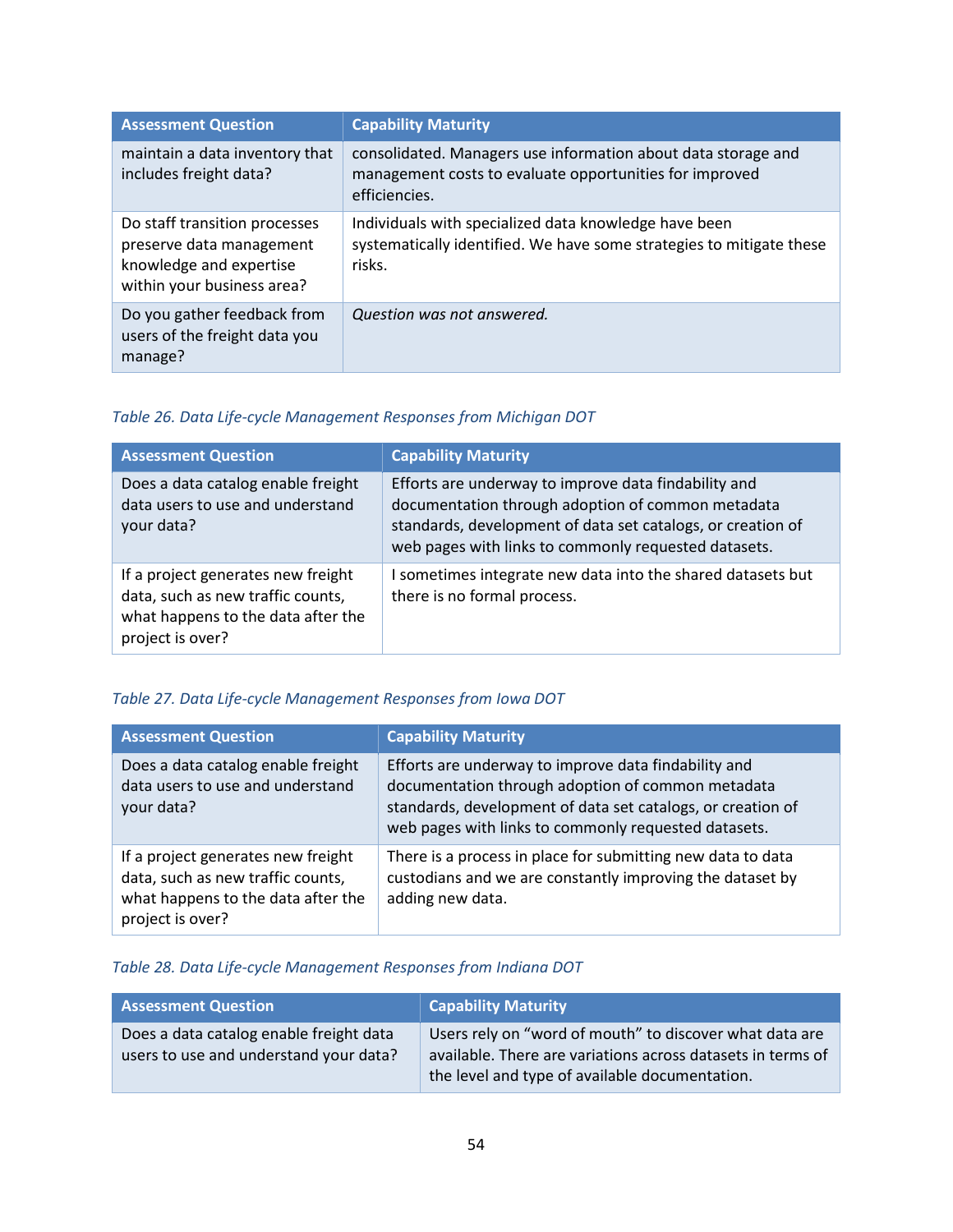| If a project generates new freight data, | I sometimes integrate new data into the shared datasets |
|------------------------------------------|---------------------------------------------------------|
| such as new traffic counts, what happens | but there is no formal process.                         |
| to the data after the project is over?   |                                                         |

## <span id="page-60-0"></span>*Table 29. Data Life-cycle Management Responses from Illinois DOT*

| <b>Assessment Question</b>                                                                                                     | <b>Capability Maturity</b>                                                                                                                                               |
|--------------------------------------------------------------------------------------------------------------------------------|--------------------------------------------------------------------------------------------------------------------------------------------------------------------------|
| Does a data catalog enable freight data<br>users to use and understand your data?                                              | Users rely on "word of mouth" to discover what data are<br>available. There are variations across datasets in terms of<br>the level and type of available documentation. |
| If a project generates new freight data,<br>such as new traffic counts, what happens<br>to the data after the project is over? | I don't typically hear about new data being generated in<br>my DOT. If people are generating new data relevant to<br>my dataset, I'm not aware of it.                    |

## <span id="page-60-1"></span>*Table 30. Data Architecture and Integration Responses from Michigan DOT*

| <b>Assessment Question</b>                                                                                         | <b>Capability Maturity</b>                                                                                                                                                                                                                                                                                                                                                                                                                                                   |
|--------------------------------------------------------------------------------------------------------------------|------------------------------------------------------------------------------------------------------------------------------------------------------------------------------------------------------------------------------------------------------------------------------------------------------------------------------------------------------------------------------------------------------------------------------------------------------------------------------|
| Does your DOT have a single<br>(unifying) location referencing<br>system (LRS)?                                    | My DOT has developed a single, common LRS. Quality standards<br>for the LRS have been established with input from a variety of<br>business units. We have defined a process for propagating<br>changes in the LRS to various agency datasets. New datasets that<br>include location elements are collected using the LRS.                                                                                                                                                    |
| Does your DOT have a<br>standardized approach to<br>collection, management, and<br>integration of geospatial data? | My DOT has written policies and standards that define how<br>geospatial data are to be collected, stored, managed, shared and<br>integrated with non-spatial data attributes. The agency includes<br>consideration of spatial data in their information technology<br>strategic plan (or equivalent) that identifies investment needs and<br>priorities for hardware, software and data. We have identified<br>data entities that should have standard location referencing. |

## <span id="page-60-2"></span>*Table 31. Data Architecture and Integration Responses from Iowa DOT*

| <b>Assessment Question</b>                                                                                         | <b>Capability Maturity</b>                                                                                                                                                                                                                                                                                                                |
|--------------------------------------------------------------------------------------------------------------------|-------------------------------------------------------------------------------------------------------------------------------------------------------------------------------------------------------------------------------------------------------------------------------------------------------------------------------------------|
| Does your DOT have a single<br>(unifying) location referencing<br>system (LRS)?                                    | My DOT has developed a single, common LRS. Quality standards<br>for the LRS have been established with input from a variety of<br>business units. We have defined a process for propagating<br>changes in the LRS to various agency datasets. New datasets that<br>include location elements are collected using the LRS.                 |
| Does your DOT have a<br>standardized approach to<br>collection, management, and<br>integration of geospatial data? | My DOT has written policies and standards that define how<br>geospatial data are to be collected, stored, managed, shared and<br>integrated with non-spatial data attributes. The agency includes<br>consideration of spatial data in their information technology<br>strategic plan (or equivalent) that identifies investment needs and |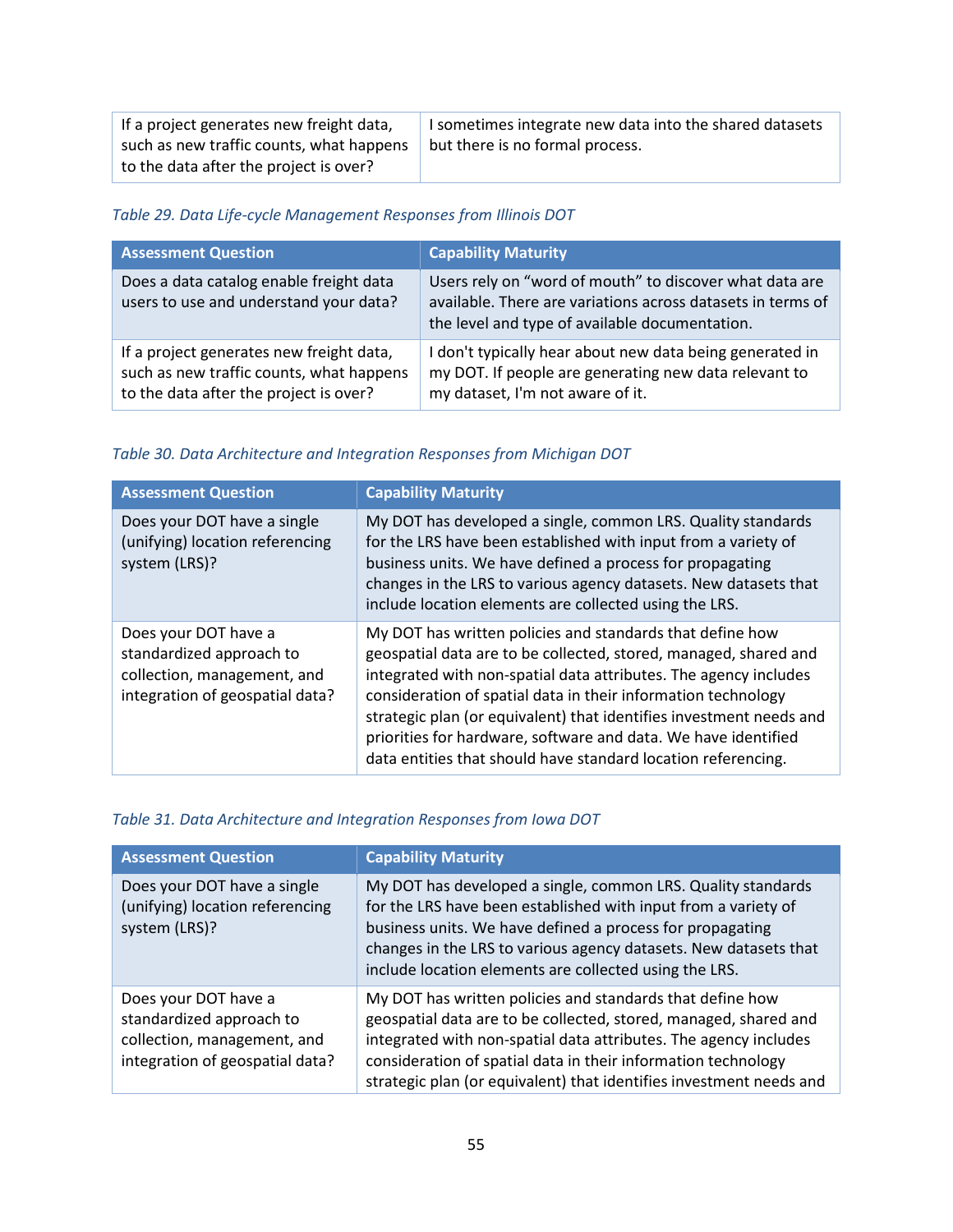| priorities for hardware, software and data. We have identified  |
|-----------------------------------------------------------------|
| I data entities that should have standard location referencing. |

## <span id="page-61-0"></span>*Table 32. Data Architecture and Integration Responses from Indiana DOT*

| <b>Assessment Question</b>                                                                                         | <b>Capability Maturity</b>                                                                                                                                                                                                                                                                                                                                                                                                                              |
|--------------------------------------------------------------------------------------------------------------------|---------------------------------------------------------------------------------------------------------------------------------------------------------------------------------------------------------------------------------------------------------------------------------------------------------------------------------------------------------------------------------------------------------------------------------------------------------|
| Does your DOT have a single<br>(unifying) location referencing<br>system (LRS)?                                    | My DOT's LRS is used for all agency datasets that include location.<br>The LRS meets established quality standards. Methods are in place<br>and functioning to propagate changes in location referencing<br>resulting from road network changes to business datasets.<br>Methods are in place and functioning to translate between<br>coordinate-based location referencing (e.g. latitude/longitude)<br>and linear referencing (e.g. route-milepoint). |
| Does your DOT have a<br>standardized approach to<br>collection, management, and<br>integration of geospatial data? | My DOT has designated responsibilities for enterprise-wide<br>planning and support for managing geospatial data. The agency<br>manages a collection of spatial datasets and makes them available<br>for internal use.                                                                                                                                                                                                                                   |

## <span id="page-61-1"></span>*Table 33. Data Architecture and Integration Responses from Illinois DOT*

| <b>Assessment Question</b>      | <b>Capability Maturity</b>                                    |
|---------------------------------|---------------------------------------------------------------|
| Does your DOT have a single     | My DOT does not have a single, common LRS. Datasets including |
| (unifying) location referencing | location elements cannot be spatially integrated with other   |
| system (LRS)?                   | agency datasets.                                              |
| Does your DOT have a            | I don't know how other business areas collect and manage      |
| standardized approach to        | geospatial data. My DOT does not provide enterprise-wide      |
| collection, management, and     | planning and support for management and integration of        |
| integration of geospatial data? | geospatial data.                                              |

## <span id="page-61-2"></span>*Table 34. Data Architecture and Integration Responses from Kansas DOT*

| <b>Assessment Question</b>      | <b>Capability Maturity</b>                                        |
|---------------------------------|-------------------------------------------------------------------|
| Does your DOT have a single     | My DOT is working towards establishing a single, common LRS.      |
| (unifying) location referencing | Representation of location information is in the process of being |
| system (LRS)?                   | standardized.                                                     |
| Does your DOT have a            | My DOT has designated responsibilities for enterprise-wide        |
| standardized approach to        | planning and support for managing geospatial data. The agency     |
| collection, management, and     | manages a collection of spatial datasets and makes them available |
| integration of geospatial data? | for internal use.                                                 |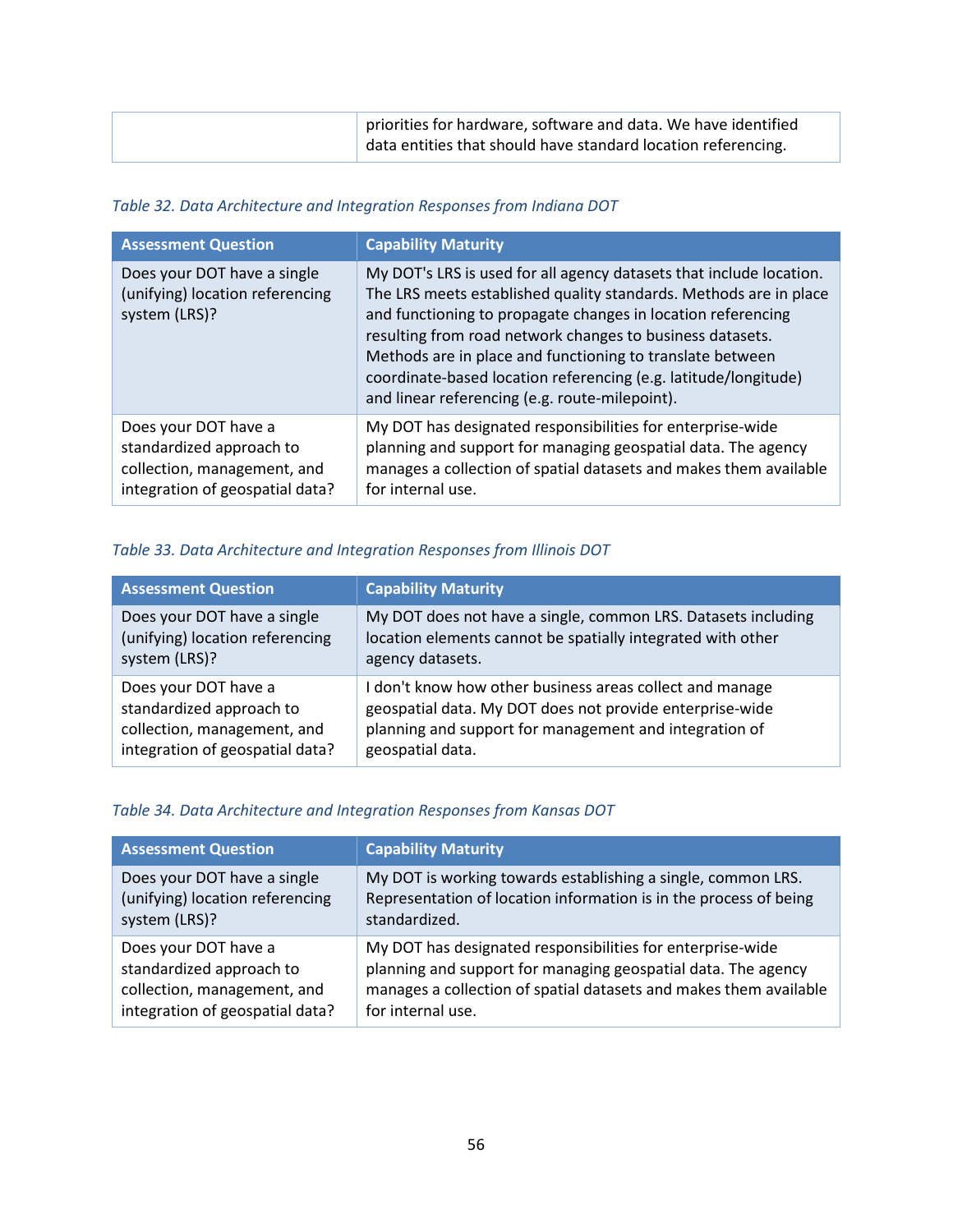# <span id="page-62-0"></span>*Table 35. Data Collaboration Responses from Michigan DOT*

| <b>Assessment Question</b>                                                                               | <b>Capability Maturity</b>                                                                                                                                                                                                                                         |
|----------------------------------------------------------------------------------------------------------|--------------------------------------------------------------------------------------------------------------------------------------------------------------------------------------------------------------------------------------------------------------------|
| Do you share and receive data<br>with organizations outside of<br>your DOT?                              | I have sustained partnerships with external entities involving<br>regular update cycles.                                                                                                                                                                           |
| Do you collaborate on data<br>collection and management<br>with data experts in other<br>business areas? | My DOT periodically reviews its data collection programs to<br>identify opportunities to leverage new technologies and external<br>datasets. My DOT regularly seeks opportunities to minimize or<br>reduce redundancy in data collection, storage, and processing. |

## <span id="page-62-1"></span>*Table 36. Data Collaboration Responses from Iowa DOT*

| <b>Assessment Question</b>                                                                               | <b>Capability Maturity</b>                                                                                                                                                                                                                                                                             |
|----------------------------------------------------------------------------------------------------------|--------------------------------------------------------------------------------------------------------------------------------------------------------------------------------------------------------------------------------------------------------------------------------------------------------|
| Do you share and receive data<br>with organizations outside of<br>your DOT?                              | I obtain and use publicly available data from external entities, and<br>I have acquired single "point-in-time" datasets from external<br>sources. External data requests are handled on a piecemeal basis.                                                                                             |
| Do you collaborate on data<br>collection and management<br>with data experts in other<br>business areas? | My DOT has implemented data collection efforts involving<br>coordination from more than one business unit (e.g. use of video<br>imagery from pavement data collection to extract data on other<br>assets). We have defined metrics to track improvements in data<br>collection and storage efficiency. |

## <span id="page-62-2"></span>*Table 37. Data Collaboration Responses from Indiana DOT*

| <b>Assessment Question</b>                                                                               | <b>Capability Maturity</b>                                                                                                                                                                                                                                                                            |
|----------------------------------------------------------------------------------------------------------|-------------------------------------------------------------------------------------------------------------------------------------------------------------------------------------------------------------------------------------------------------------------------------------------------------|
| Do you share and receive data<br>with organizations outside of<br>your DOT?                              | obtain and use publicly available data but I don't actively<br>collaborate with outside organizations to share data.                                                                                                                                                                                  |
| Do you collaborate on data<br>collection and management<br>with data experts in other<br>business areas? | My DOT has implemented data collection efforts involving<br>coordination from more than one business unit (e.g. use of video<br>imagery from pavement data collection to extract data on other<br>assets). We have defined metrics to track improvements in data<br>collection and storage efficiency |

## <span id="page-62-3"></span>*Table 38. Data Collaboration Responses from Illinois DOT*

| <b>Assessment Question</b>                                                  | <b>Capability Maturity</b>                                                                                             |
|-----------------------------------------------------------------------------|------------------------------------------------------------------------------------------------------------------------|
| Do you share and receive data<br>with organizations outside of<br>your DOT? | I obtain and use publicly available data but I don't actively<br>collaborate with outside organizations to share data. |